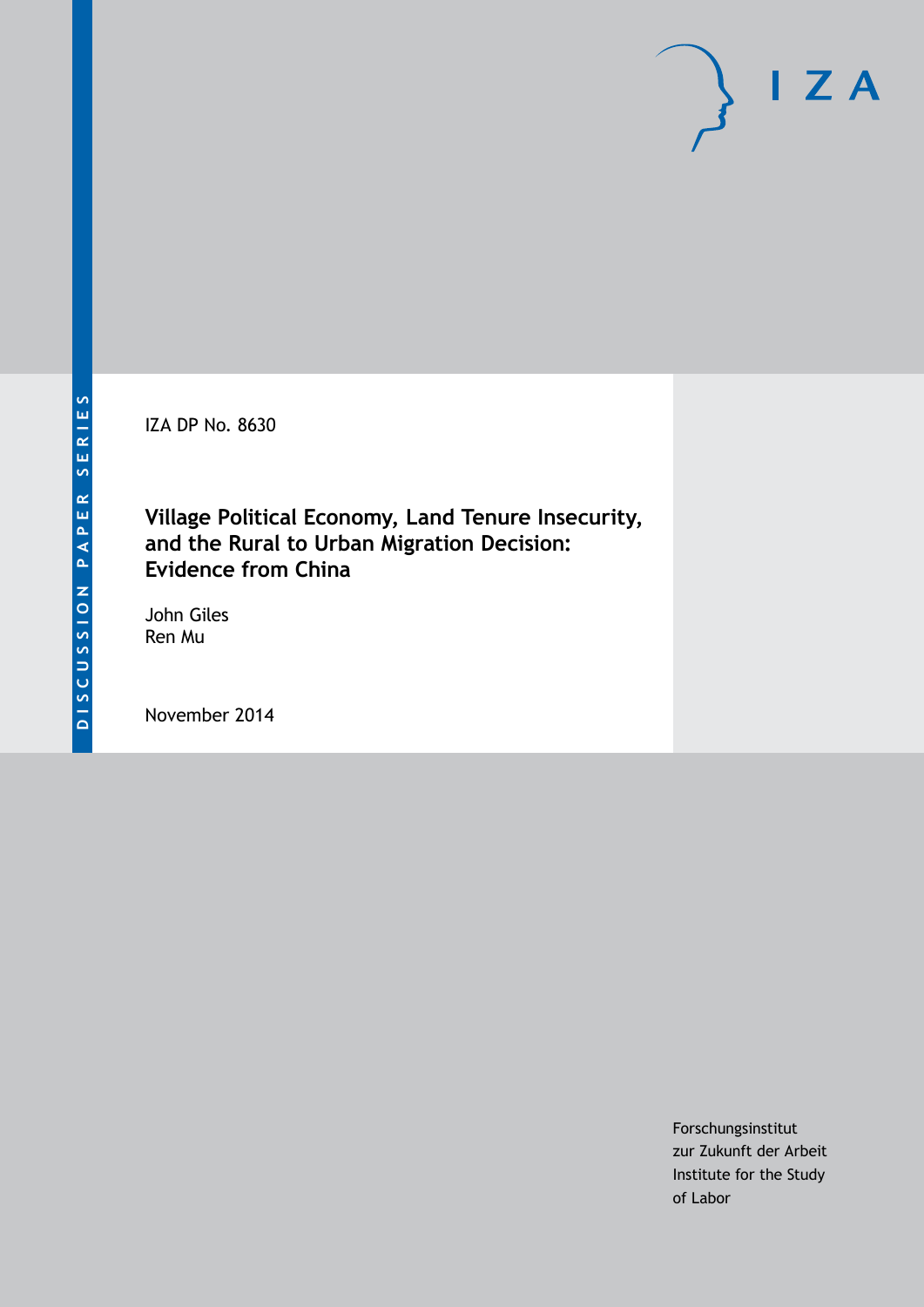# **Village Political Economy, Land Tenure Insecurity, and the Rural to Urban Migration Decision: Evidence from China**

## **John Giles**

*World Bank and IZA*

## **Ren Mu**

*Texas A&M University and IZA*

Discussion Paper No. 8630 November 2014

IZA

P.O. Box 7240 53072 Bonn Germany

Phone: +49-228-3894-0 Fax: +49-228-3894-180 E-mail: [iza@iza.org](mailto:iza@iza.org)

Any opinions expressed here are those of the author(s) and not those of IZA. Research published in this series may include views on policy, but the institute itself takes no institutional policy positions. The IZA research network is committed to the IZA Guiding Principles of Research Integrity.

<span id="page-1-0"></span>The Institute for the Study of Labor (IZA) in Bonn is a local and virtual international research center and a place of communication between science, politics and business. IZA is an independent nonprofit organization supported by Deutsche Post Foundation. The center is associated with the University of Bonn and offers a stimulating research environment through its international network, workshops and conferences, data service, project support, research visits and doctoral program. IZA engages in (i) original and internationally competitive research in all fields of labor economics, (ii) development of policy concepts, and (iii) dissemination of research results and concepts to the interested public.

IZA Discussion Papers often represent preliminary work and are circulated to encourage discussion. Citation of such a paper should account for its provisional character. A revised version may be available directly from the author.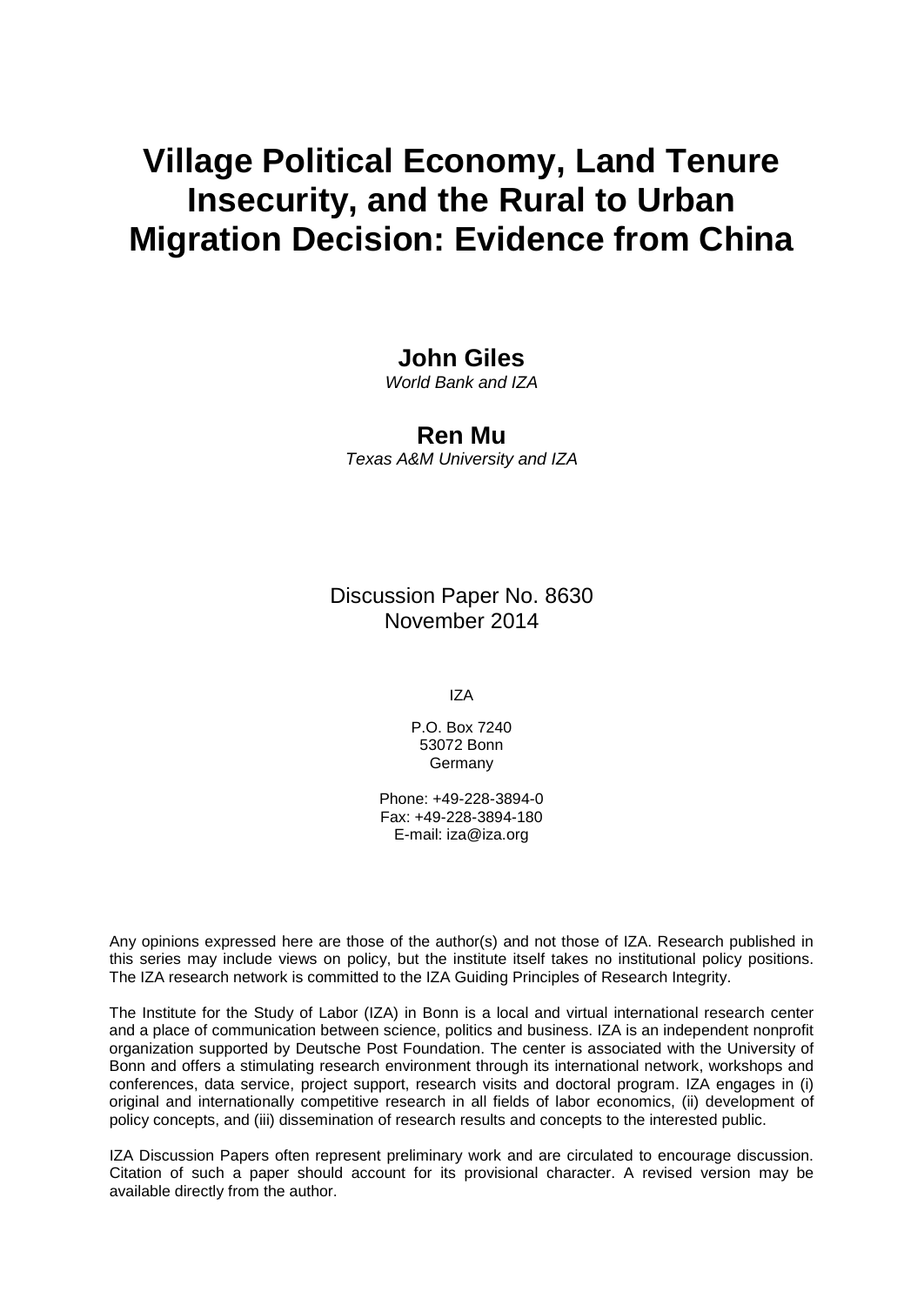IZA Discussion Paper No. 8630 November 2014

## **ABSTRACT**

## **Village Political Economy, Land Tenure Insecurity, and the Rural to Urban Migration Decision: Evidence from China[\\*](#page-1-0)**

This paper investigates the impact of land tenure insecurity on the migration decisions of China's rural residents. A simple model first frames the relationship among these variables and the probability that a reallocation of land will occur in the following year. After first demonstrating that a village leader's support for administrative land reallocation carries with it the risk of losing a future election, the paper exploits election-timing and village heterogeneity in lineage group composition and demographic change to identify the effect of land security. In response to an expected land reallocation in the following year, the probability that a rural resident migrates out of the county declines by 2.8 percentage points, which accounts for 17.5 percent of the annual share of village residents, aged 16 to 50, who worked as migrants during the period. This finding underscores the potential importance of secure property rights for facilitating labor market integration and the movement of labor out of agriculture.

JEL Classification: O12, O15, J61, Q15, R23

Keywords: migration, land tenure, property rights, China, village political economy

Corresponding author:

John Giles Development Research Group The World Bank Mail Stop, MC 3-311 1818 H Street, NW Washington, DC 20433 USA E-mail: [jgiles@worldbank.org](mailto:jgiles@worldbank.org)

Our work has benefitted from comments and discussions related to an earlier and very different paper (Giles, 2001) with Dwayne Benjamin, Loren Brandt, Andrew Foster, Steven Haider, Kaivan Munshi, Scott Rozelle and Duncan Thomas. This paper has improved with suggestions of Klaus Deininger, James Heckman, Chang-Tai Hsieh, Hongbin Li, Hidehiko Ichimura, Ghazala Mansuri, Albert Park, Nancy Qian, Scott Rozelle, John Strauss, Dali Yang and Xiaobo Zhang and participants in the 2011 NEUDC Conference at Yale University, the 2012 PAA Meetings in San Francisco, the 2012 China Economics Summer Institute, the 2012 UChicago-Renmin Symposium on Family and Labor Economics, and the 2013 ASSA Meetings. The authors gratefully acknowledge financial support from the US National Science Foundation for a survey collecting supplemental household and village data used for this study (SES-0214702, "Weak Property Rights and the Emergence of Labor Markets in Rural China"), and support for this paper from the Knowledge for Change Program at the World Bank.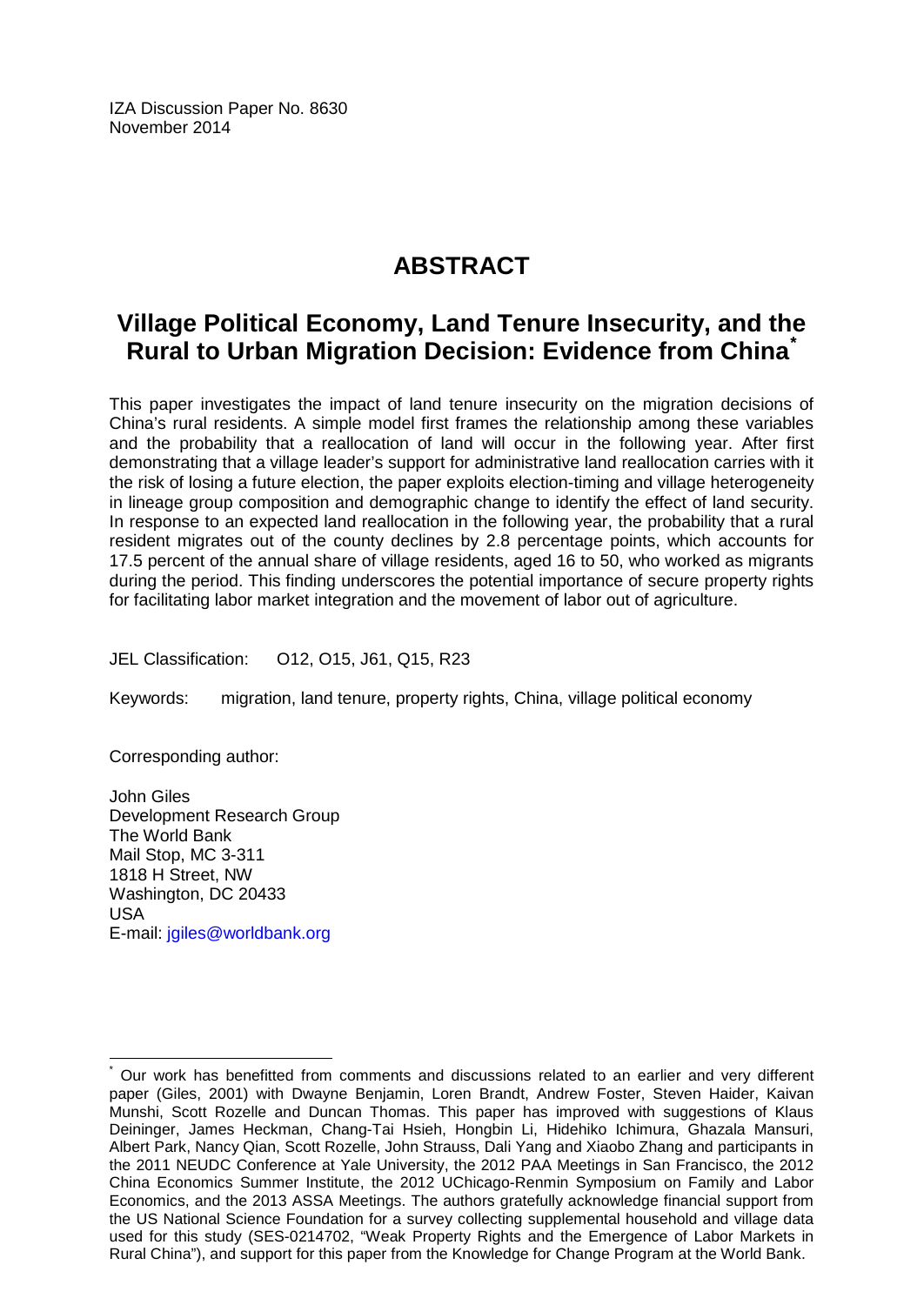### **1 Introduction**

An economy-wide structural shift from employment in agriculture to non-agricultural activities is a prominent feature of the development process.<sup>1</sup> At the level of the household, or family, the shift of labor from agriculture to industry and commensurate movement out of rural areas often proceeds incrementally, with individual family members migrating to urban or manufacturing areas while leaving other members behind. An important aspect of this gradual process is that family members in rural and urban areas remain linked, and this arrangement often benefits the household in numerous ways.<sup>[2](#page-3-0)</sup> The decision to migrate, however, is shaped by institutional arrangements, both locally and in migrant destinations, that shape the benefits of migration and employment off-farm. If poor institutions limit the function of land, labor or credit markets, they may raise or lower the expected benefits to individuals and households from moving out of agriculture. When an individual's presence in the village and active work on land improves a household or family's claim to land, then such endogeneity of land tenure security may influence migration decisions and shape the process of structural change.

An abundance of theoretical research suggests that insecure property rights may have important impacts on productivity, factor allocation and economic development.<sup>[3](#page-3-1)</sup> A growing body of empirical research based on micro-data has tested these theoretical predictions in a range of settings, but with primary focus on the impact of rights on investments or agricultural production.<sup>[4](#page-3-2)</sup> More recent empirical

 $\frac{1}{1}$ <sup>1</sup>The movement of labor from concentration in rural agricultural pursuits to urban-based industry figures prominently in many of the classic works in development economics (e.g., Kuznets, 1955; Lewis, 1954 and 1958; Ranis and Fei, 1961).

<span id="page-3-0"></span> $2$ Transfers from migrants may be an important source of investment funds if local credit markets do not function well (Woodruff and Zenteno, 2007), or alternatively, migrants may provide insurance for households which remain behind (Giles, 2006; Rosenzweig and Stark, 1989).

<span id="page-3-1"></span> $3$ The mechanisms through which property rights affect economic activity are context specific and depend on complementary institutions (Besley and Ghatak, 2009a; Katz and Owen, 2009). Besley ahd Ghatak (2009b) identify four mechanisms through which clear and secure property rights improve efficiency in resource allocation and productivity. Feder and Feeny (1991) and North (1990), for example, emphasize the importance of secure property rights in supporting economic development. Further, Acemoglu et al (2001) suggest that variation in protection of property rights across countries led to significant differences in subsequent economic performance.<br><sup>4</sup> Evidence from the literature is mixed, though several studies support the view that secure land rights are

<span id="page-3-2"></span>investment-enhancing and may affect cultivation techniques adopted. Land tenure security in Ghana is associated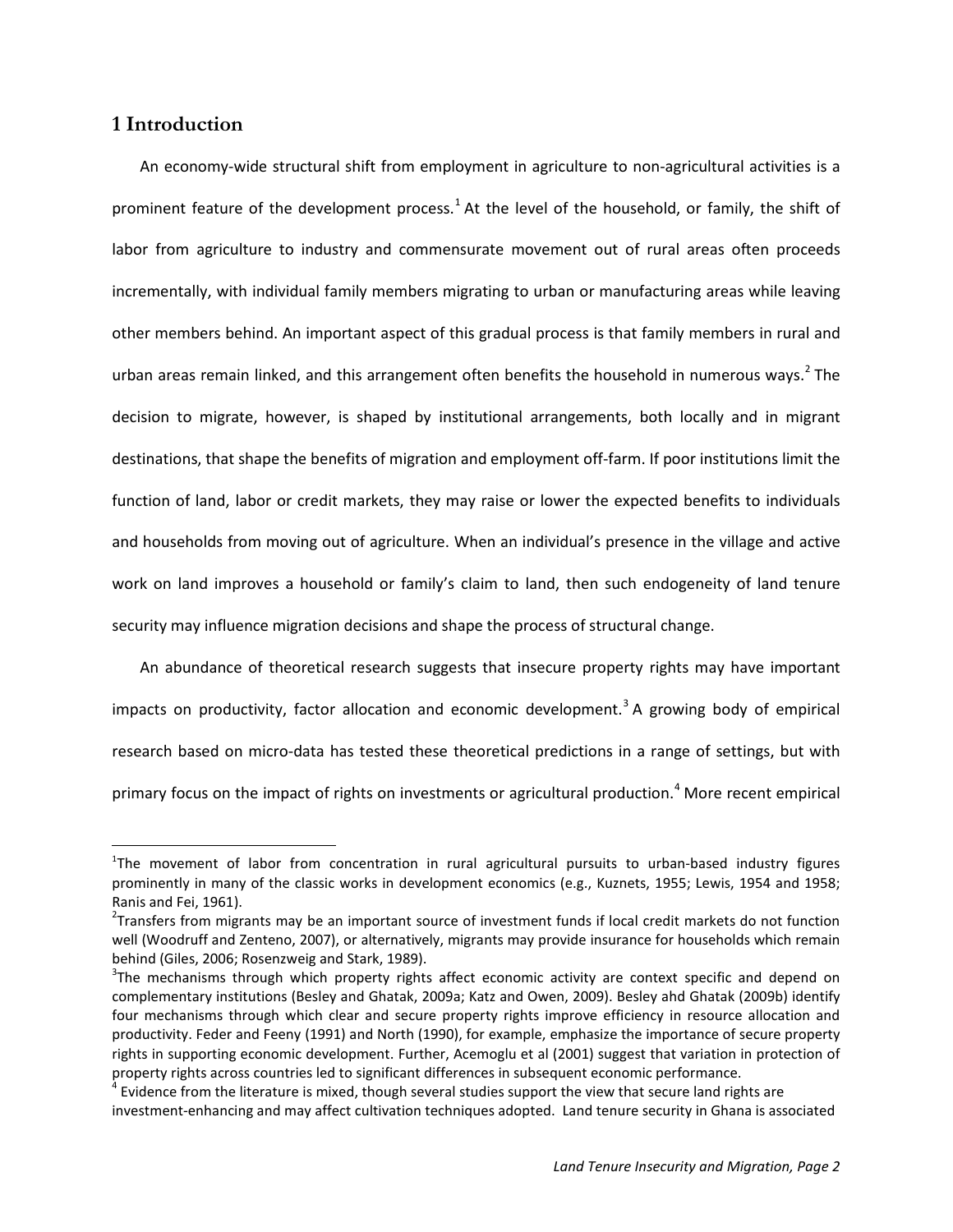research has highlighted the potential importance property rights in labor market outcomes, off-farm activities and migration. Do and Iyer (2008) find that a land titling program in Vietnam led to increases in the proportion of cultivated land devoted to perennial crops and facilitated shifting of land to non-farm activities. In urban Peru, evidence shows that providing titles to urban residents leads to increases in labor supply of adults as well as stimulating investment in housing (Field 2007; Field 200[5](#page-3-2))<sup>5</sup> Access to a formal land title is also found to increases Mexican emigration to the US (Valsecchi 2010). In Ethiopia a positive correlation is established between land transferability rights and internal migration (de Brauw and Mueller 2012).

In this paper, we examine how land tenure insecurity in China influenced the decision of rural residents to participate in migrant labor markets over the period from 1995 to 2003. Researchers have documented considerable heterogeneity in the use of administrative land reallocation over this period (e.g., Rozelle and Li, 1998; Brandt et al, 2004), and further, the late 1990s also corresponded to a rapid increase in the scale of migration to China's cities. Across rural villages, the share of the registered local population working as migrants varied considerably, even within counties, and variations in tenure security offer one explanation for observed migration patterns. Identifying the effect of tenure insecurity on migration or labor allocation decisions is not straightforward: loss of land may simply reflect the choice of a household to farm less (or not at all) and to allocate labor to non-agricultural pursuits. Outcomes of village reallocation processes reflect unobserved bargaining between village leaders and farmers, and prior research has found that reallocations substitute, albeit imperfectly, for a market: through village leader intermediation, households that are more productive in agriculture

<span id="page-4-0"></span>with more tree plantings and higher probability of investment (Besley, 1995), longer duration of land fallowing and higher subsequent agricultural production (Goldstein and Udry, 2008), and higher probability that tree crops will be planted when individualistic land use rights are protected (Bandiera, 2007). In China, higher risk of expropriation is associated with significant reduction in application of organic fertilizer (Jacoby, Li and Rozelle, 2002), and in Columbia, inhibited shifts into coffee production (Sanchez, Lopez-Uribe and Fazio, 2010). Other studies, however, cast doubt on the existence of a systematic influence of land tenure security on investment, and emphasize that informal rights may provide stable entitlements (Brasselle, Gaspart and Platteau, 2002). <sup>5</sup>The effects of titling on residential investment are consistent with those from a "natural experiment" analysis of the allocation of property rights in Argentina (Galiani and Schargrodsky, 2005).

 $\overline{\phantom{a}}$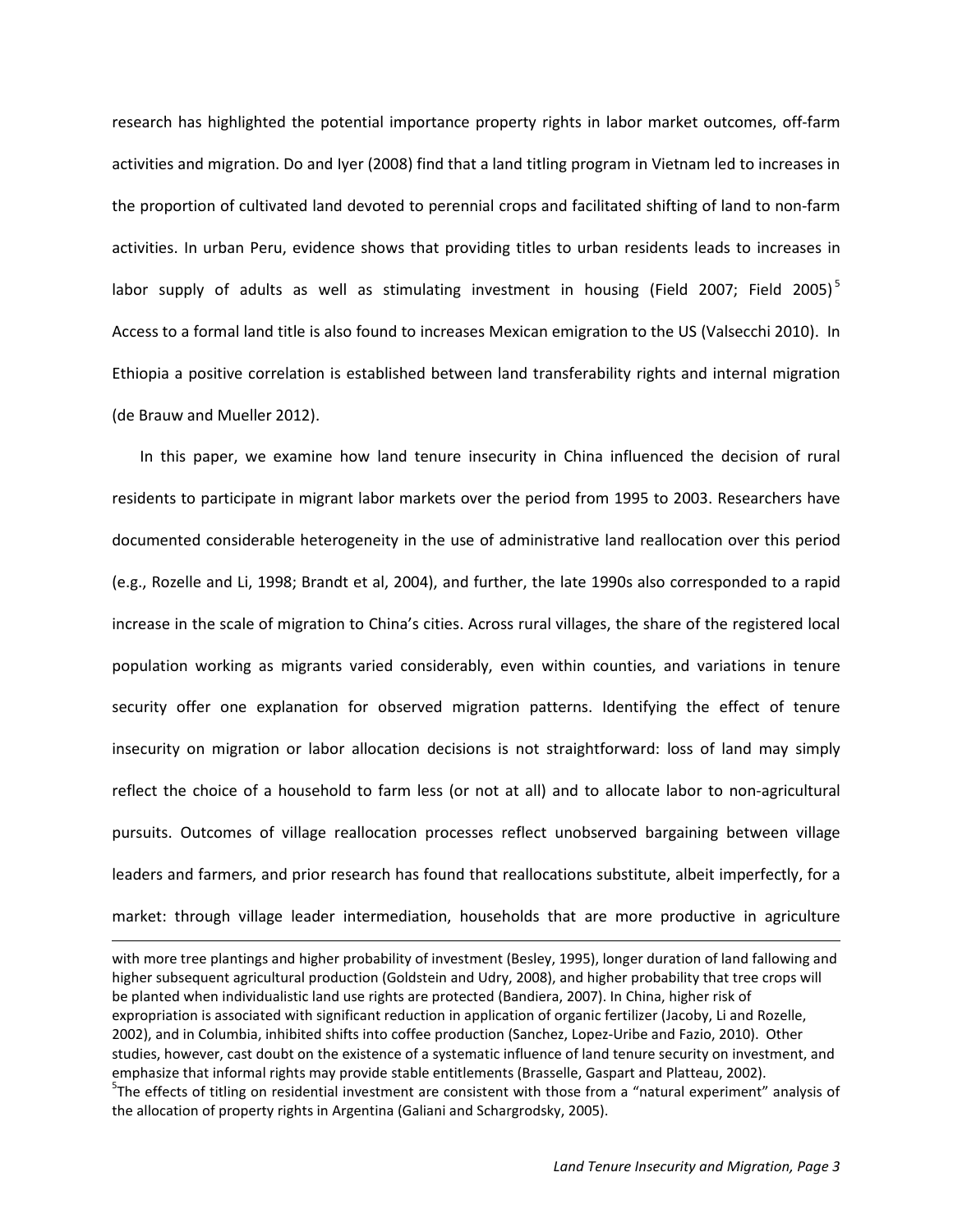receive land from households concentrated in other activities (e.g., Benjamin and Brandt, 2002). Thus, both observed and unobserved characteristics of individuals and households that are associated with loss of land may simply reflect household decisions to shift out of agriculture and the ability of younger and more educated residents to engage in non-agricultural activities.

Considering both the scale and rapid increase in rural-to-urban migration in China over this period, it may at first seem counterintuitive to spend much time dwelling on barriers to migration. Residents of rural China, however, have faced important institutional barriers to geographic mobility throughout the reform period, and rising rural-urban income gaps offer prima facie evidence that migration flows have not proceeded rapidly enough to offset differences in productivity growth between rural and urban areas (Park, 2008). Upon examination of micro data from rural China, it becomes apparent that there is tremendous heterogeneity across villages in levels of out-migration over the reform period, and that this period was also characterized by sharp increases in inequality within rural areas (Benjamin et al, 2005; Ravallion and Chen, 2007). Considerable effort has gone into studying the consequences of the household registration system (or *Hukou* system), ranging from rural-urban inequality (Liu, 2005) to under-sized cities with unexploited economies of scale (Au and Henderson, 2006). At the same time, there is a relative paucity of work describing how variation in land tenure security across rural China may have influenced migration decisions, with likely implications for differences in incomes and consumption across villages.

Over the period under study, there was considerable variation in *de facto* land tenure security across China's villages. Under China's constitution, rural land is the property of administrative villages, or collectives, but exclusive use rights are contracted out to individual households. As in many other developing countries, China has laws with provisions to formally protect individualistic land use rights, but enforcement mechanisms do not necessarily exist or function as intended (e.g, Benjamin and Brandt, 2002; Brandt et al, 2004; Dieninger and Jin, 2009; Jacoby et al, 2002).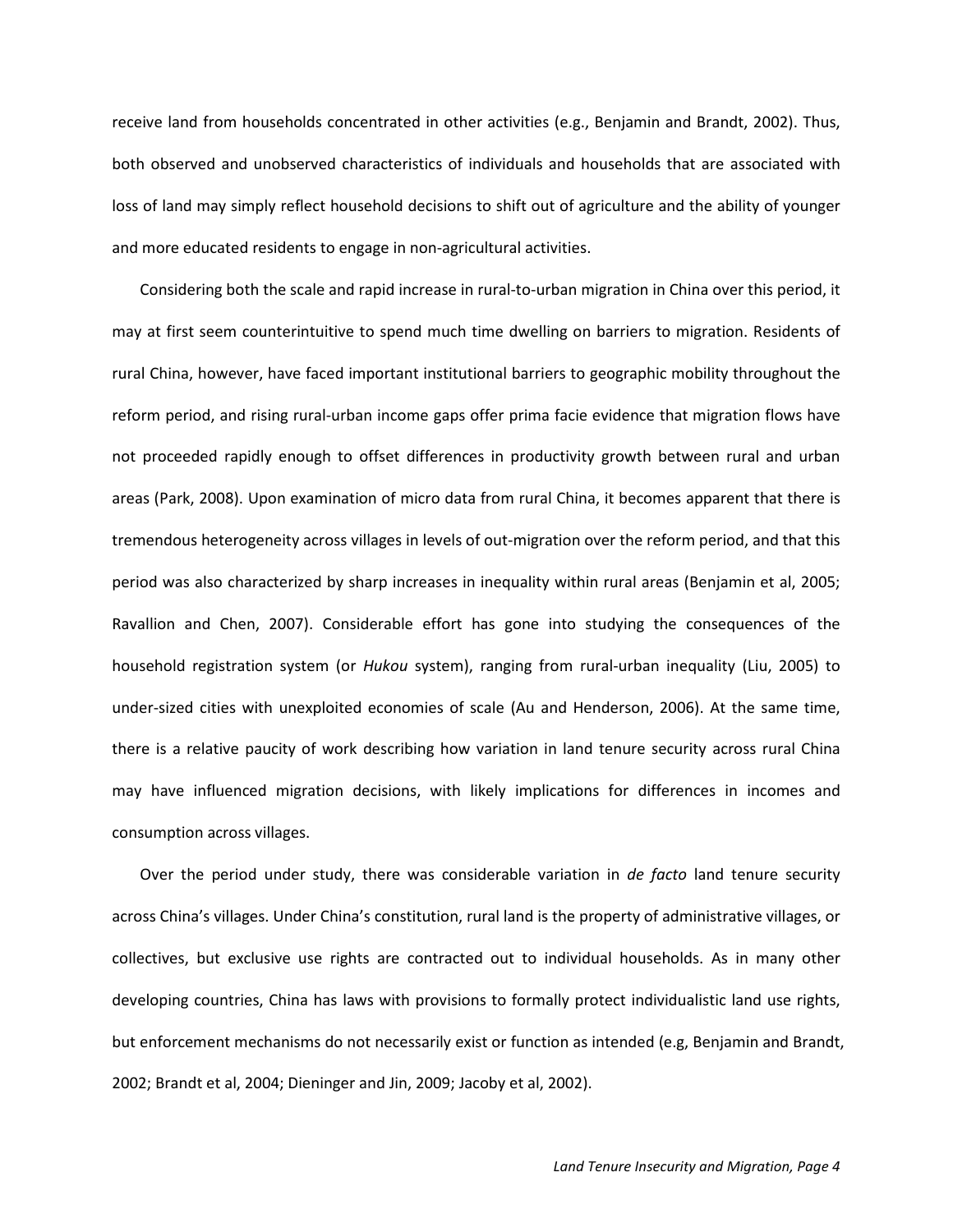In this paper, we use the timing of elections to identify the risk that village residents will lose land during a reallocation in the following year. Recognizing that election timing itself may be correlated with other time-varying village factors affecting reallocation and migration decisions, we develop a model in which the benefits and costs of reallocating land in the next year vary over the election cycle and with other village characteristics: the initial share of the village in the main lineage group (also known as kinship group or patrilineal clan) and exogenous demographic change (number of deaths of village residents). In the empirical approach that follows, our model suggests controlling directly for election timing, and identifying the expected risk of reallocation in the next period using interactions of election timing indicators with two other village characteristics: the initial (1995) share of households belonging to the main lineage group and deaths per 100 village residents in the current year, respectively. To highlight the heterogeneity across villages in political cost of reallocation decisions, we present evidence suggesting that a village leader's probability of losing an election subsequent to a reallocation is higher in villages in which a larger share of the village is in a main lineage group (and where informal rental markets are better functioning), and lower in villages experiencing more significant demographic change in the previous year (through deaths per hundred registered residents). Next we show that, after controlling for election timing, the probability of a reallocation in the next year falls with increases in the share of the village in the largest lineage group and when an election is scheduled in the current or following year. The interaction of election-timing and lineage group share, together with the interaction of election-timing and deaths per hundred in the village, is then exploited to identify the effect of land reallocation risk on individual migration decisions of those village residents between 16 and 50 years of age.

Below, in Section 2 we present a theoretical framework to highlight factors affecting the reallocation decision of a village leader and the reaction of farm households and working-age adults. The model highlights potential loss of a subsequent election as a "cost" the village head may incur in supporting a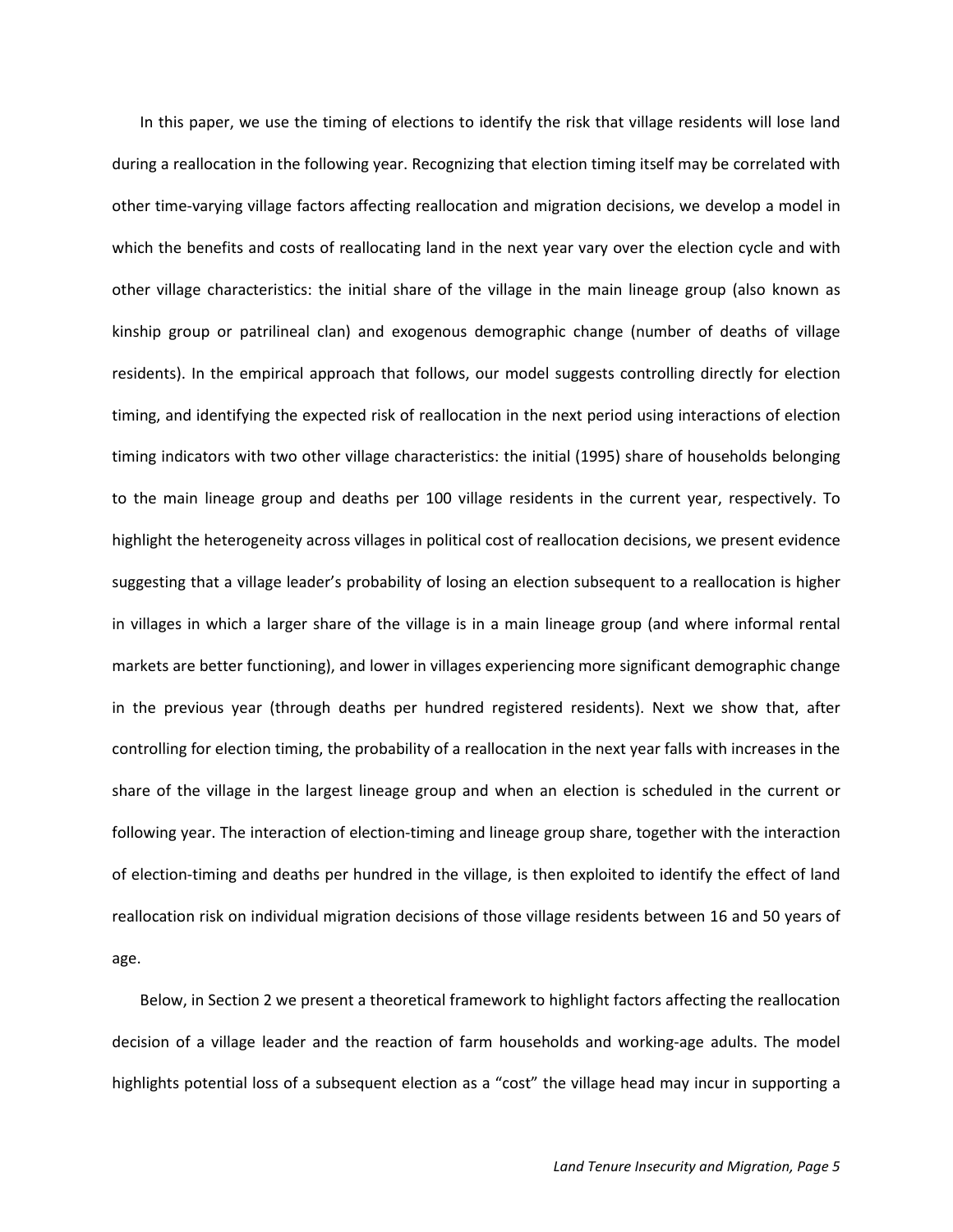reallocation. Next, we examine how potential loss of land in a future land reallocation influences a household's decision to allocate labor between farming on household managed land and employment as a migrant in the urban wage sector. Section 3 develops the empirical strategy of the paper and discusses plausibility of important identification assumptions. Empirical results are presented in Section 4 and a final section concludes.

#### **2.0 Theoretical Framework**

#### **2.1 The Land Reallocation Decision of the Village Leader**

A village head seeks to maximize the expected gain from a land reallocation, and will only work to implement a reallocation if the benefits of doing so exceed the costs. One "cost" consideration is the possibility that subsequent election outcomes will be affected by the head's land reallocation initiatives, or possibly, the failure to reallocate.

We assume the leader maximizes utility over two time periods. In the first period he (or she) decides whether to reallocate land or not; a village election, exogenously scheduled, occurs in period two and the incumbent leader runs for reelection.<sup>[6](#page-4-0)</sup> Land reallocations may be implemented for a variety of reasons. Village leaders may reallocate land in order to promote equitable access to land among villagers, to improve labor-land matching in the absence of a functioning land rental market, or to seek private gains by extracting rents in the reallocation process (Brandt, Rozelle, and Turner, 2004).<sup>[7](#page-7-0)</sup> Thus, each reallocation of land may benefit not only the village as a whole but also the head personally, both of which are taken into account by the head. The benefits for the village are achieved through either an equity or efficiency gain. The leader's personal gain may reflect the returns associated with raising

<span id="page-7-1"></span> $6$ There are no term limits for village heads, so we assume incumbent leader automatically runs for reelection. Changing this assumption would not affect the essential implications of the model.

<span id="page-7-0"></span> $^7$ Beyond a demographic rule, other empirical evidence for the equity hypothesis is scant, but both the efficiency and the rent seeking arguments are supported by Brandt, et al.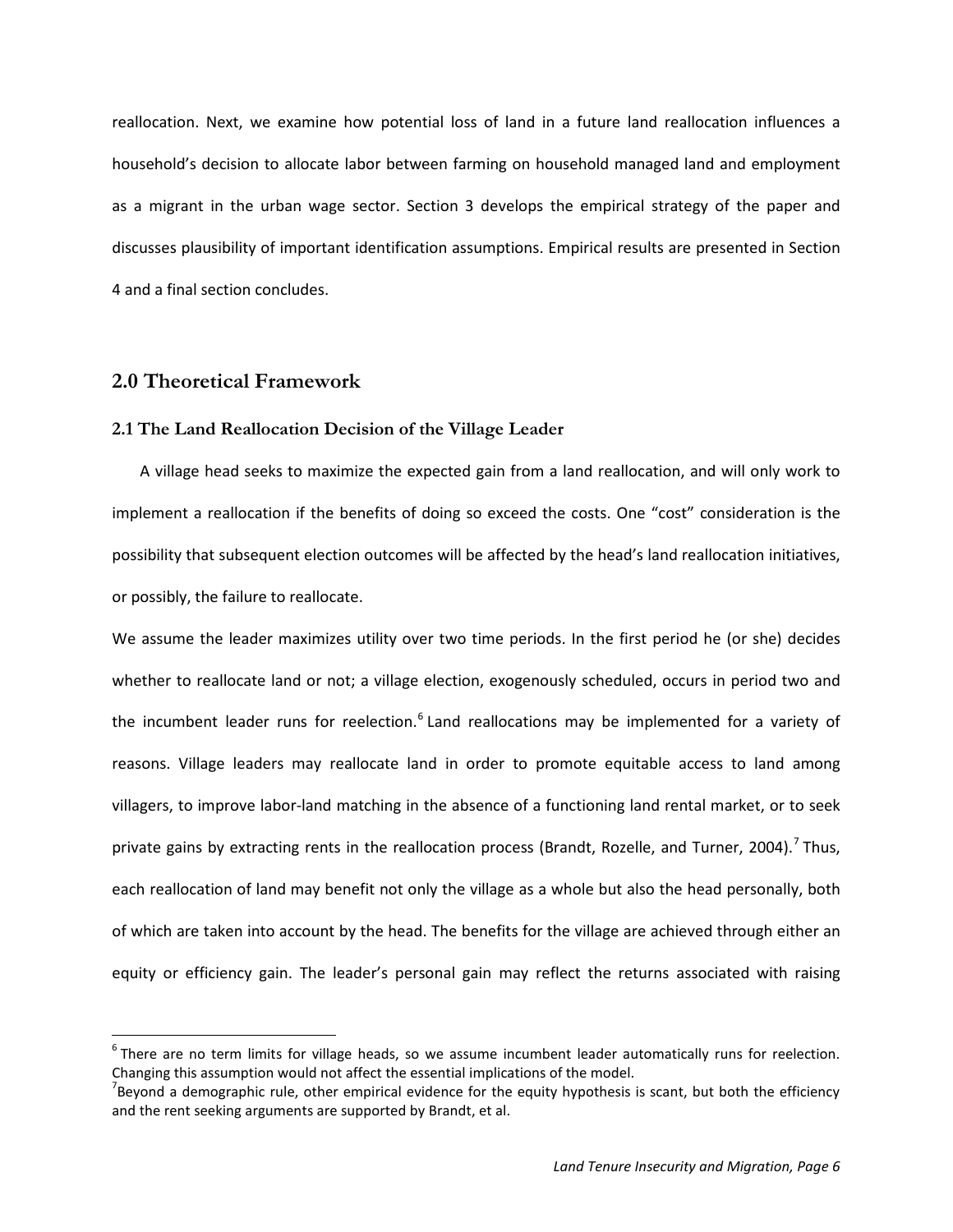village output through land reallocation, or benefits from either monetary or in-kind bribes, or in the form of a political gain reflected by increased support in subsequent elections from those residents supporting a reallocation. The cost to the leader has two components: a management cost (time and effort spent organizing meetings, solving disputes and implementing the reallocation); and a "political cost" associated with decrease in the support for the leader due to a loss of land experienced by some households, or distaste for a leader suspected of taking side-payments or favoring some residents in the reallocation process. Along with the costs and benefits, uncertainty plays a pivotal role in the leader's decision. Even in the absence of a land reallocation, the leader may be uncertain about future election results. Land reallocation adds on to that uncertainty since not all villagers are equally affected by reallocations and the net impact on election is undetermined *ex ante*. Among many village characteristics potentially influencing the costs and benefits of land reallocations, we focus on two: demographic change, proxied by death per hundred registered residents, and village linage composition, measured by the share of households in the largest lineage group. We will explain the rationale for focus on these characteristics below.

We begin by assuming that the village head's value function at time one is  $V_1(\pi^{\nu}, \theta, d, f^{\nu})$  where  $\pi^{\nu} = 1$  if the head calls for a land reallocation and  $\pi^{\nu} = 0$  otherwise;  $\theta$  denotes village characteristics unobservable to researchers; d represents deaths of registered residents of the village,  $f^v$  is the share of households from the village in the largest lineage group (also known in the literature as patrilineal clan or kinship group). Utility in the second period depends on whether the leader is reelected or not. Let  $U_2(1)$  denote the utility at time two if the head is reelected and  $U_2(0)$  if not reelected. Assume that the head has a probability  $p^*$  of being reelected if he doesn't call for a reallocation, and will lose with probability  $(1 - p^*)$ . With no land reallocation ( $\pi^v = 0$ ), the first period value function takes the form:

$$
V(0, \theta, d, f^{\nu}) = \beta p^* U_2(1) + \beta (1 - p^*) U_2(0)
$$
 (1)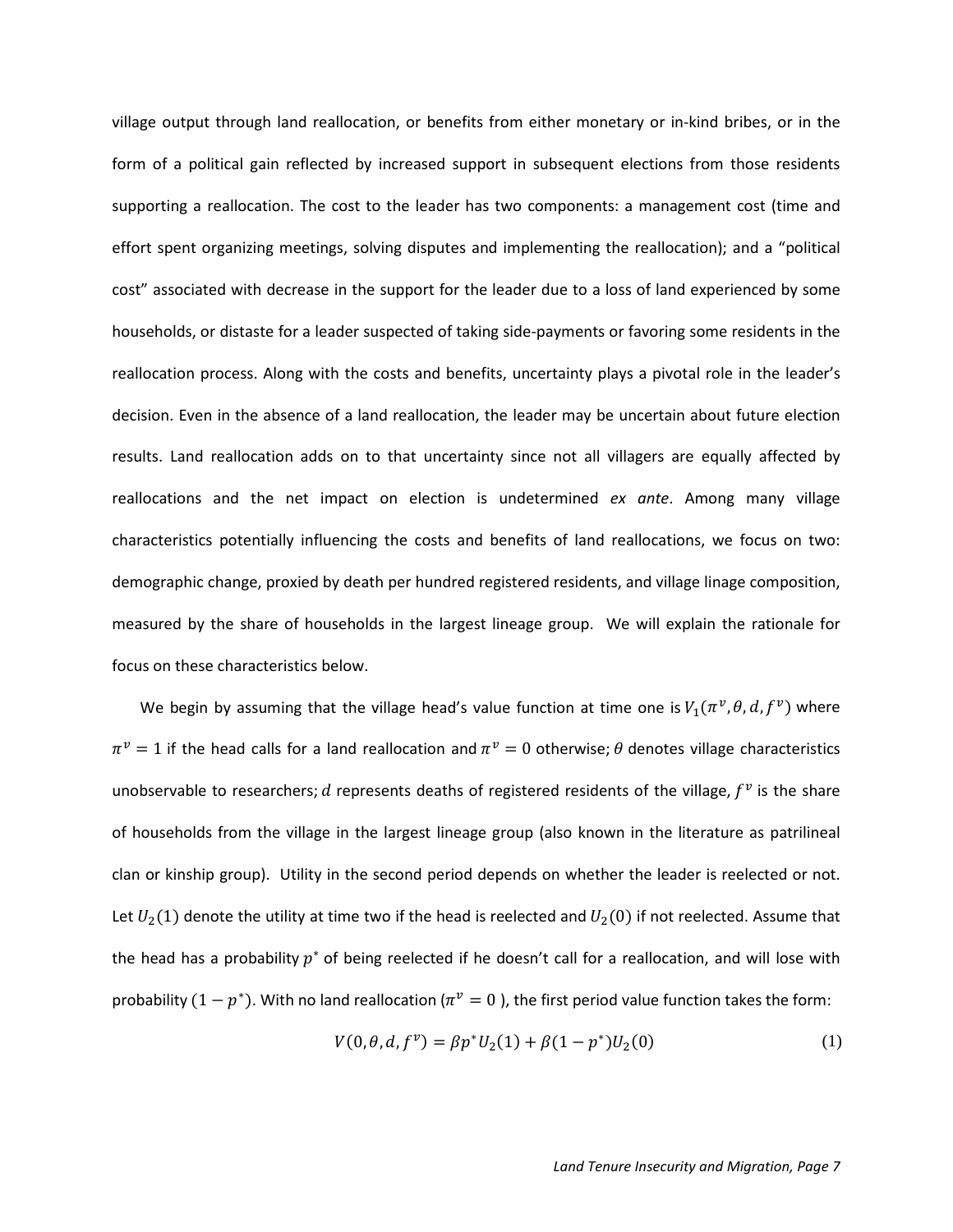where  $\beta$  is the time discount factor. If the village head decides to reallocate land ( $\pi^v = 1$ ), then the value function will reflect both the benefits and costs of reallocation, as in (2) below.

$$
V(1, \theta, d, f^{\nu}) = B^{\nu}(\theta, d, f^{\nu}) + \bar{M} - \bar{C} + \beta p(\theta, d, f^{\nu})U_2(1) + \beta [1 - p(\theta, d, f^{\nu})]U_2(0)
$$
 (2)

 $B^{\nu}(\theta, d, f^{\nu})$  denotes the benefits of the reallocation to the village as a whole,  $\overline{M}$  is the head's personal gain, and  $\bar{C}$  is the management cost of reallocation. With reallocation, the head's reelection probability is a function of how the reallocation interacts with village characteristics, which we represent as  $p(\theta, d, f^{\nu})$ . The village leader will relocate when his, or her, gain from doing so is positive, or:

$$
\Delta V = B^{\nu}(\theta, d, f^{\nu}) + \bar{M} - \bar{C} + \beta \{ [p(\theta, d, f^{\nu}) - p^*]U_2(1) + [p^* - p(\theta, d, f^{\nu})]U_2(0) \} > 0
$$
 (3)

To understand how villages vary with respect to both demographic change and heterogeneity in lineage group composition, we evaluate derivatives of  $\Delta V$  with respect to the number of deaths in the village and share of village in the main lineage group, respectively. The derivative of (3) with respect to deaths is:

$$
\frac{\partial \Delta V}{\partial d} = \frac{\partial B^{\nu}(\theta, d, f^{\nu})}{\partial d} + \beta \frac{\partial p(\theta, d, f^{\nu})}{\partial d} [U_2(1) - U_2(0)] \tag{4}
$$

As land reallocation may improve the land-labor match, we assume that a village benefits more from land reallocation subsequent to more deaths of registered residents, or,  $\frac{\partial B^{\nu}(\theta,d,f^{\nu})}{\partial d} > 0$ , and further, that the probability of being reelected is independent of deaths, or  $\frac{\partial p(\theta, d, f^{\nu})}{\partial d} = 0$ .<sup>[8](#page-7-1)</sup> Under the assumption that a village head prefers to be reelected,  $U_2(1) - U_2(0) > 0$ , we expect that  $\frac{\partial \Delta V}{\partial d} > 0$ 

<span id="page-9-0"></span><sup>-&</sup>lt;br>8  ${}^{8}$ We emphasize death of registered residents as prior allocation of land under a demographic rule was determined by household size as reflected in legal residential registration, which differs from physical presence in the household and village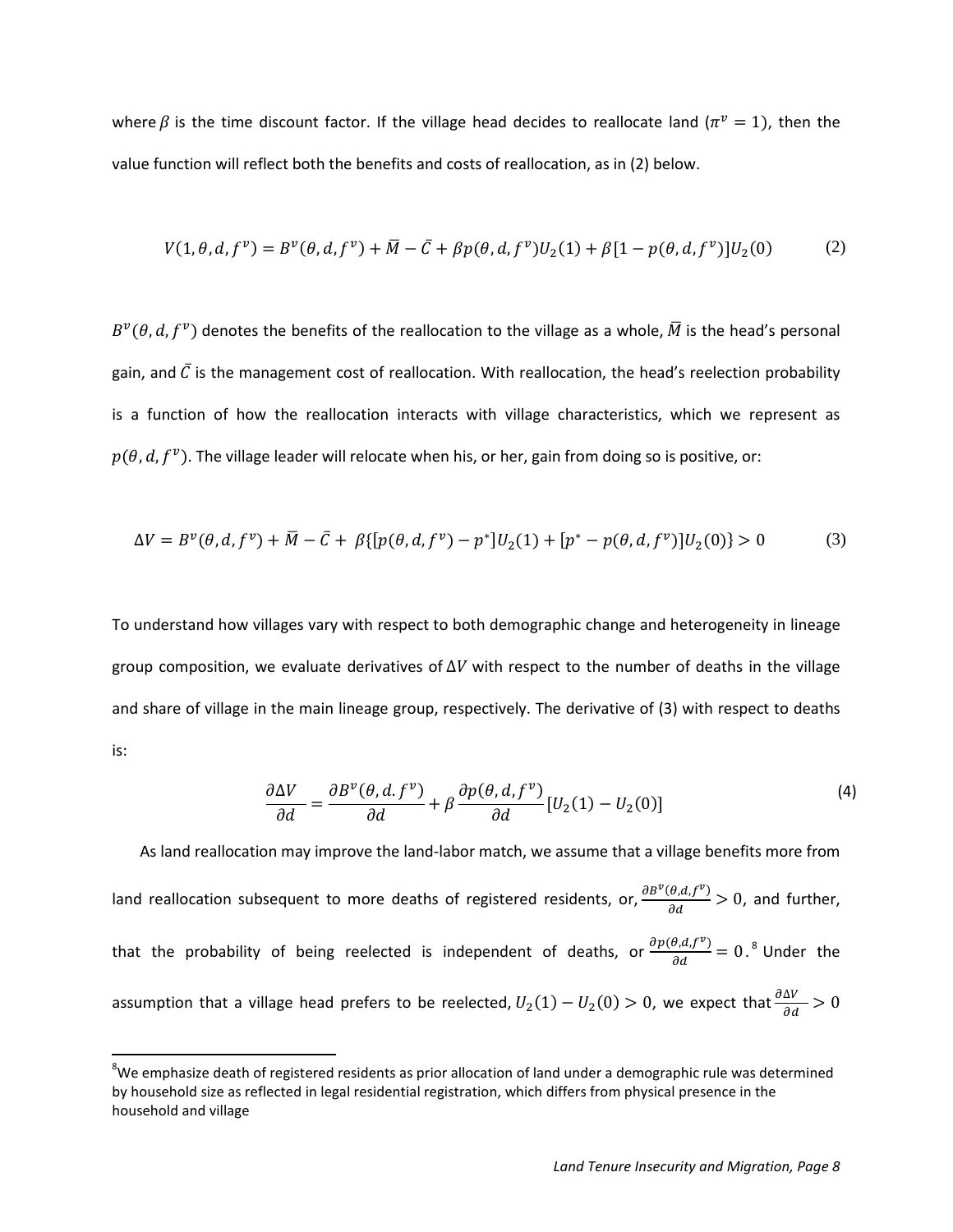and a village head is more likely to call for a reallocation if the village experiences larger population change.

Next, we evaluate the derivative of (3) with respect to the initial share of village in the largest lineage group, or:

$$
\frac{\partial \Delta V}{\partial f^{\nu}} = \frac{\partial B^{\nu}(\theta, d, f^{\nu})}{\partial f^{\nu}} + \beta \frac{\partial p(\theta, d, f^{\nu})}{\partial f^{\nu}} [U_2(1) - U_2(0)] \tag{5}
$$

As we will show shortly, there are more active land rental markets in villages where a higher share of households are from the same patrilineal clan, implying that use of administrative mechanisms to achieve land transfers not be as important as in more heterogeneous villages. This has two implications in the context of our model. First, we expect the benefits to the village from reallocation to be lower when the share of households in the largest lineage clan is greater:  $\frac{\partial B^{\nu}(\theta,d,f^{\nu})}{\partial f^{\nu}}$  < 0. Second, the net political gain to the head from reallocation is smaller in more homogenous villages, that is  $\frac{\partial p(\theta, d, f^v)}{\partial f^v}$  < 0. Thus, the decision of the village head over whether or not to reallocate land before an election depends crucially on the extent to which a significant share of the village is from the same lineage group. Therefore, we expect the village leader's benefit to reallocation will decline with increases in the lineage group share, or  $\frac{\partial \Delta V}{\partial f^{\nu}}$  < 0, implying that heads of the villages with more households in the largest family lineage group are less likely to call for a land reallocation right before a village election. The land reallocation decision can thus be considered as a function of, among other things, the share of the village in the largest patrilineal clan and whether or not the village head will face an election in the following period, E. We express the head's decision in general form as:

$$
\pi^{\nu} = G(\theta, d, f^{\nu}, E) \tag{6}
$$

#### **2.2 The Household Labor Allocation Decision**

Assume a representative household in the village lives for two periods, initially endowed with land  $L_0$  and with total labor normalized to 1. In the first period, the household allocates labor between the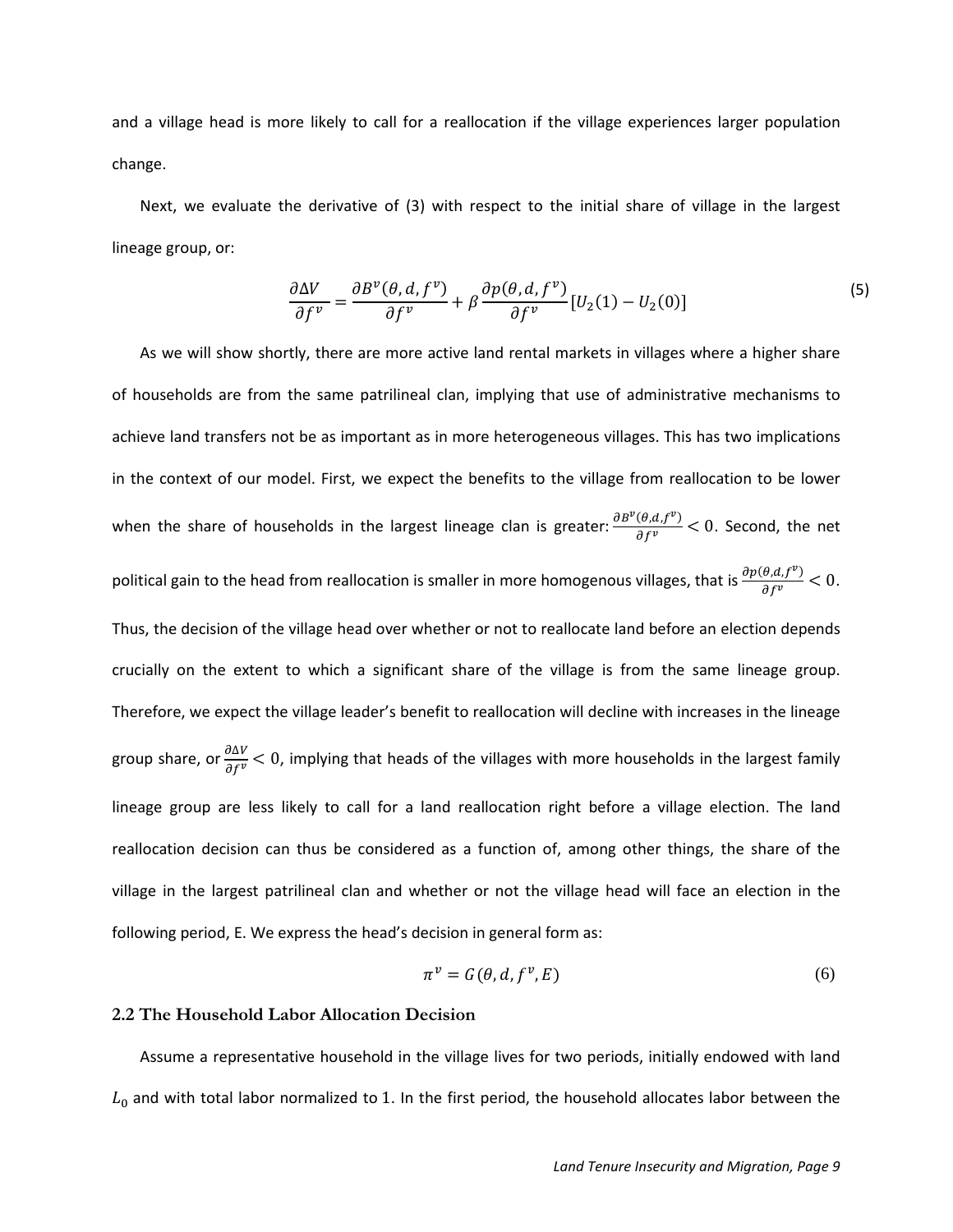urban labor market and farming. In the second period, household members work on the family farm (and any migrants are assumed to have returned home, or "retired" from migrant wage employment). Migrant labor time is denoted by *m* with  $0 \le m \le 1$ , and thus available labor time devoted to local farming is  $(1 - m)$ . Letting w be the prevailing wage rate in the urban labor market, household income from migrant labor can be written as  $wm$ . The total agricultural output in period one can be written as  $f(L_0, (1-m))$ . The household's initial land endowment is subject to reallocation by the village head, but the outcome of the reallocation decision is not known until the second period. Delay in realization of the reallocation introduces uncertainty into the household labor allocation decision in the first period, which will be based on, among other things, perceived land tenure security. Let  $\bar{\pi}^{\bar{v}}$  denote the probability that the village leader will initiate a significant land reallocation in period two. The perceived share of a household's land that could be lost in a reallocation is denoted by  $s$ , and is a function of household agricultural productivity  $\delta$  and the share of labor devoted to urban sector  $(m)$ . In the second period, the expected amount of land can be expressed as  $[1 - \pi^{\tilde{\nu}} s(m,\delta)]L_0$ , with the agricultural output  $f([1 - \widehat{\pi}^{\mathfrak{d}} s(m,\theta)]L_0, 1)$ , and the household's expectation over the probability of reallocation,  $\bar\pi^{\bar v}$ , will be formed by observables and unobservables in (6).

If the price of agricultural produce is normalized to 1, the household will maximize utility by choosing the optimal share of labor time in migrant employment,  $m$ , during the first period:

$$
V(U) = \max_{m} \{ f(L_0, (1-m)) + w m + \beta f([1 - \widehat{\pi}^v s(m, \delta)]L_0, 1) \}
$$
(7)

It follows that the first order condition for an interior solution is:

$$
w = f_2 + \beta f_1 \widehat{\pi}^v s_1 L_0 \tag{8}
$$

where the subscripts 1 and 2 indicate the derivative of the function with respect to its first and second argument, respectively. This equation dictates that the optimal share of labor allocated to the urban sector is such that the discounted value of marginal product of labor on the farm over the two periods is equal to the wage in the urban sector.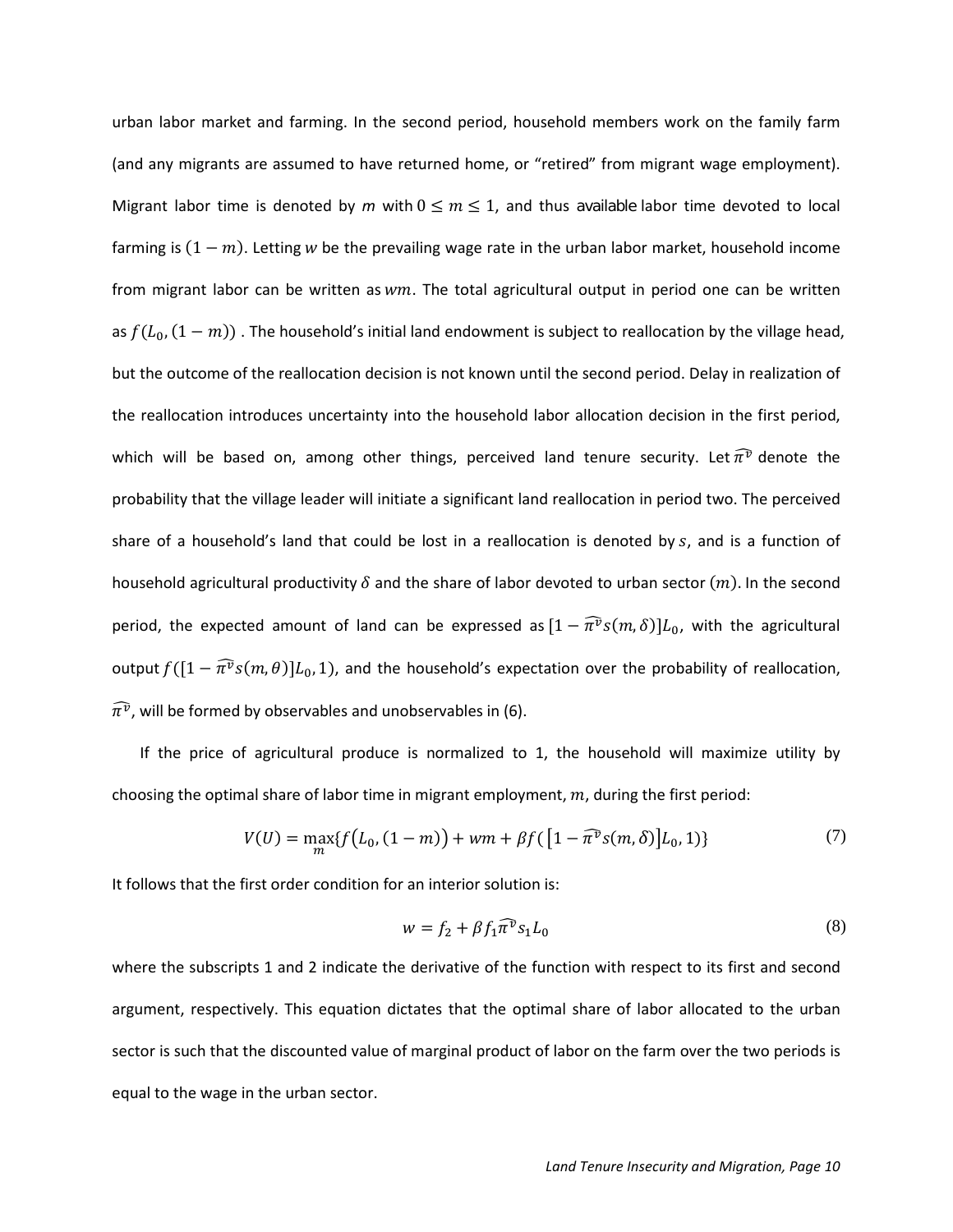To assess how changes in the probability of village land reallocation influence the household's migration decision, we apply the implicit function theorem to derive the following relationship from equation  $(8)$ : $^{9}$  $^{9}$  $^{9}$ 

$$
\frac{dm}{d\widehat{\pi}^{\nu}} = \frac{\beta s_1 L_0 (f_{11}\widehat{\pi}^{\nu} s L_0 - f_1)}{\beta f_1 \pi^{\nu} s_{11} L_0 - \beta f_{11} (\widehat{\pi}^{\nu} s_1 L_0)^2 - f_{22}}\tag{9}
$$

Assuming that farming follows a well-behaved production function, the partial derivatives with respect to land and labor have the standard features  $f_1 > 0$ ;  $f_2 > 0$ ;  $f_{11} < 0$ ;  $f_{22} < 0$ ; and  $f_{12} > 0$ . As land reallocation will likely improve the match of agricultural labor to land, it is sensible to assume that that the perceived share of land that a household might lose is positively related to the labor devoted to the urban sector. In a notional form, it is expressed as  $s_1 = \frac{\partial s}{\partial m} > 0$ , and is the marginal cost of migration in terms of the share of land that could be lost in a reallocation. If the share of land lost in a land reallocation due to migration increases with migration, or  $s_{11} > 0$ , then the derivative of migration with respect to the probability of land reallocation is negative  $(\frac{dm}{d\widehat{\pi^v}} < 0)$ , and the share of labor allocated to the urban sector will decrease. However, if the cost of migration is decreasing, or  $s_{11} < 0$ , then the sign of  $\frac{dm}{d\widehat{\pi}^v}$  is undetermined.

The model implies that the impact of an expected future land reallocation on individual and household labor allocation decisions is an empirical question. To identify the effects of reallocation risk on migration, we utilize information embedded in equation (6), and exploit heterogeneity across villages in the effects of election timing on reallocation. Heterogeneity in election timing is picked up through interactions of election-timing indicators and two village level variables: initial share of the village in the largest lineage group ( $f^v$ ) and number of deaths among village registered residents.

<sup>9</sup>Let 
$$
F = w - f_2 - \beta f_1 \widehat{\pi}^v s_1 L_0
$$
 and under the implicit function theorem  $\frac{dm}{d\widehat{\pi}^v} = -\frac{\frac{\partial F}{\partial \widehat{\pi}^v}}{\frac{\partial F}{\partial m}}$ . We then note that  $\frac{\partial F}{\partial \widehat{\pi}^v} = \beta s_1 L_0 (f_{11} \widehat{\pi}^v s L_0 - f_1)$  and  $\frac{\partial F}{\partial m} = -\beta f_1 \pi^v s_{11} L_0 + \beta f_{11} (\widehat{\pi}^v s_1 L_0)^2 + f_{22}$  and solve for  $\frac{dm}{d\widehat{\pi}^v}$ .

<span id="page-12-0"></span> $\overline{\phantom{a}}$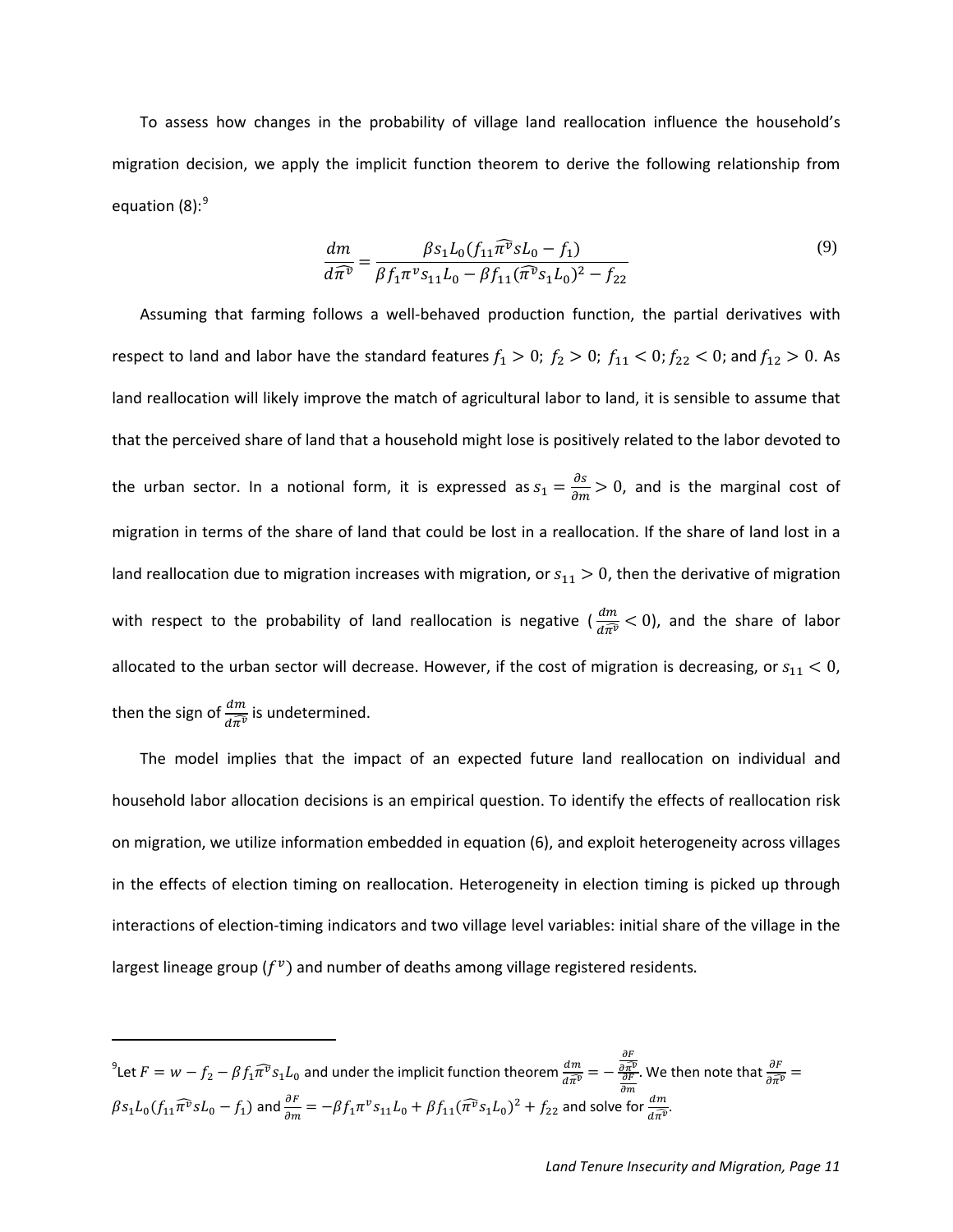The model highlights the way that both factors influence the relationship between village political economy and migration risk, and mechanisms through which a household's potential loss of land may influence the decision to participate in the migrant labor market. Within the household, the migration ability of individuals will vary with gender, age and educational attainment of different household members. In our empirical strategy below, we examine how future village-level reallocation decisions influence individual migration decisions, while controlling for household and village level factors that may influence exposure to risk. Our model suggests that households recognize that lineage group differences, demographic change and proximity to an election, among other unobserved factors, influence a household's perception of the risk of reallocation. In our identification strategy below, we exploit these observable differences to identify the effect of a future reallocation on current migration decisions.

#### **3.0 Empirical Strategy**

#### **3.1 Data Source and Descriptive Statistics**

For our primary analysis, we make use household and village surveys conducted in fifty-five villages of four provinces (Anhui, Henan, Jiangsu and Shanxi) from August to October 2004 in collaboration with the Research Center for Rural Economy (RCRE) at the Ministry of Agriculture. This survey, supplemental to the annual RCRE survey, enumerated all 3,999 households in the 2003 wave of the RCRE panel for these four provinces, allowing us to match villages and households from the 2004 supplemental survey with a historical panel of villages and households that RCRE surveyed annually from 1986 to 2003.<sup>[10](#page-12-0)</sup> As

<span id="page-13-0"></span><sup>&</sup>lt;sup>10</sup>Both authors on this paper worked extensively on the funding, and with RCRE, on the design and implementation of the supplemental survey (Loren Brandt was also a key participant in this effort). A detailed discussion of a larger nine-province sample from the RCRE panel dataset (translated from Chinese as the "National Fixed Point Survey"), including discussions of survey protocol, sampling, attrition, and comparisons with other data sources from rural China, can be found in the data appendix of Benjamin, Brandt and Giles (2005). Several useful resources, including original documentation from RCRE on the survey and sampling (and translations), are available at: sites.google.com/site/decrgjohngiles/datasets. Also available at the link are drafts of the supplemental household surveys conducted in four provinces (2004 Rural Household Social Network, Labor Allocation and Land Use Survey)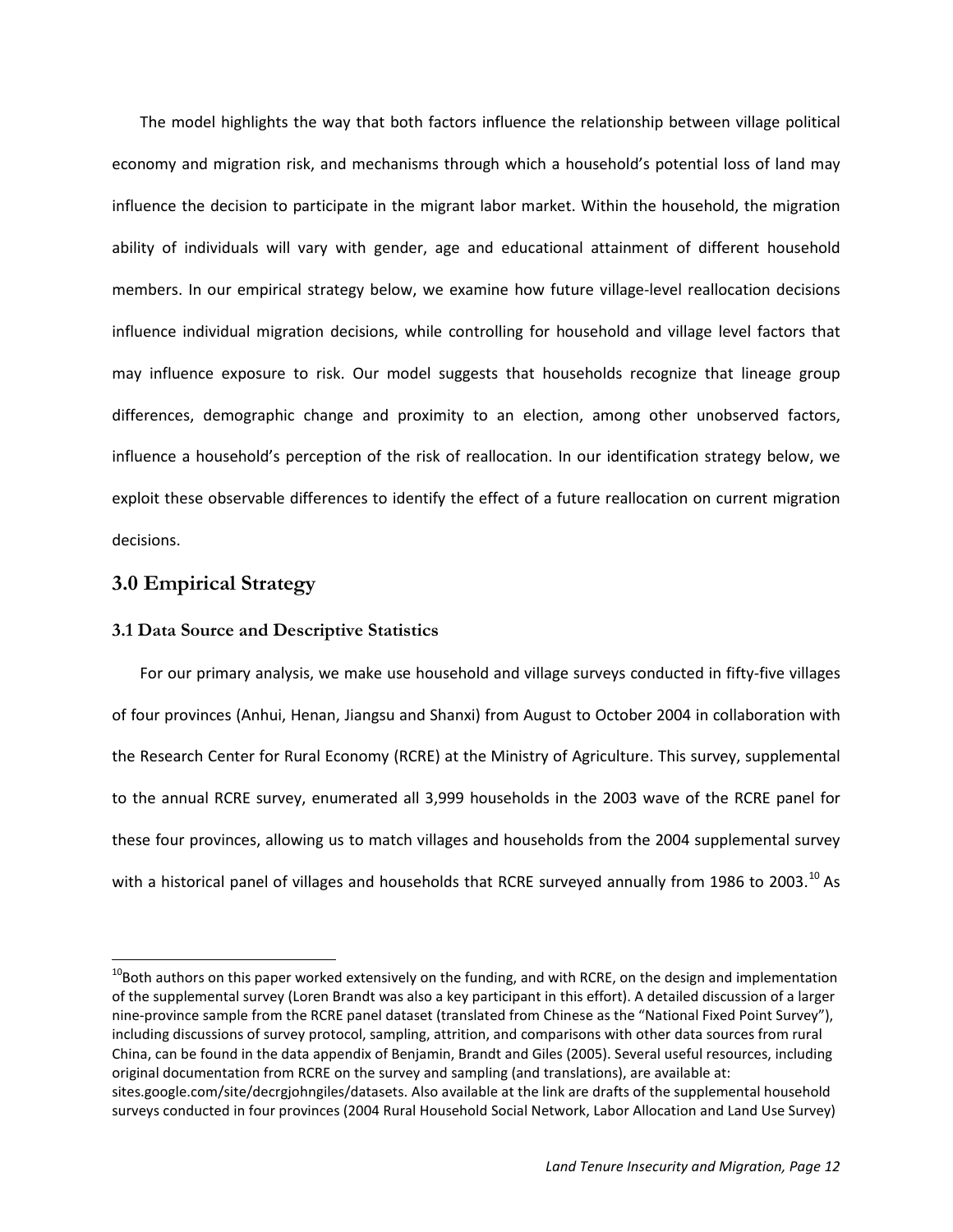our primary focus is on the migration decision, we make use of individual level information on labor allocation decisions of current and past household members from 1995 onward. Individual-level data collected in the supplementary survey included retrospective information on the current residence, migration and employment history of all individuals who had been household members at any time since 1995. By including information on former residents, primarily adult children of the household head who left after the 1995 base year, the supplemental survey allows us to complement household-level information from the annual surveys and makes it possible to examine individual migration decisions over time. At the village level, the supplemental survey provides detail on family lineage groups, significant land reallocations since 1991, land use rights, village elections, and turnover of village leaders. The supplementary data are matched with the RCRE regular household panel survey data from these four provinces, and allow us to characterize future reallocation risk based on the gross share of land subject to reallocation in the following year.<sup>[11](#page-13-0)</sup> From the RCRE household panel, we obtain information on annual household consumption and land holding. Further, the RCRE village panel includes many of the descriptive statics on crime and conflict that inform our understanding of how village cohesiveness may vary with the size of the largest lineage group.

In the supplemental survey, a group of respondents at the village level identified years in which significant land reallocations were carried out at either the level of the village or within several village small groups.<sup>[12](#page-14-0)</sup> Also enumerated were estimates of the number of households that faced some reallocation. In Table 1, we report summary statistics for instances in which land reallocations were significant enough that more than 10 percent of households in the village experienced loss of land in a

 $\overline{\phantom{a}}$ 

and supplemental village surveys conducted in eight provinces (2004 Village Governance Survey and Land Use Survey).<br> $11$  While the annual surveys allow one to distinguish differences in household managed land across years,

<span id="page-14-1"></span>documentation accompanying the survey makes clear that these differences may reflect either land transferred informally to family members or changes due to administrative reallocations. Further, year-to-year changes reflect net changes to land, not the gross amount of land that was subject to reallocation.

<span id="page-14-0"></span><sup>12</sup>These included current and past village accountants and leaders of village small groups (*cun xiaozu*).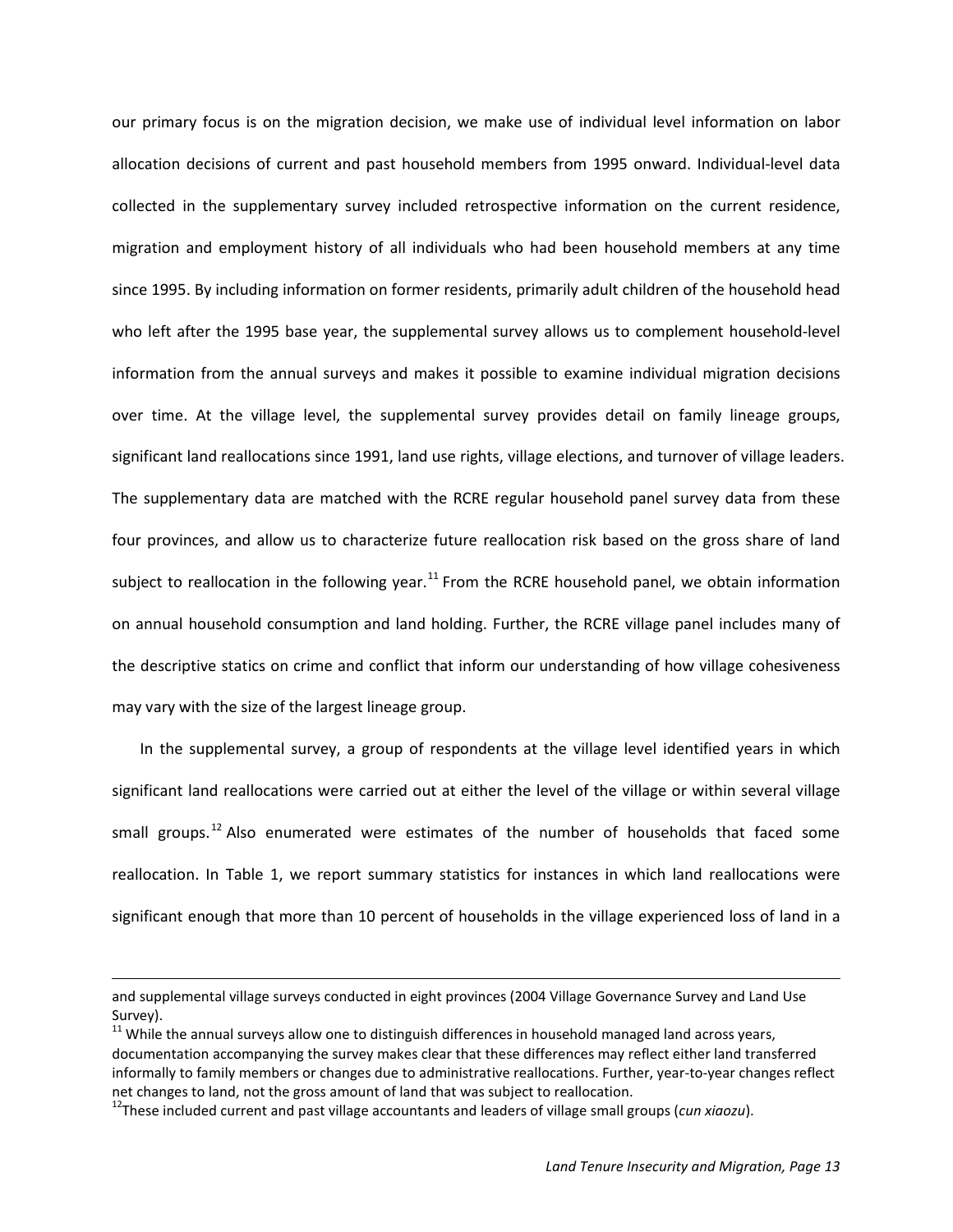reallocation. We choose 10 percent as our threshold for reallocation as this level typically implies that reallocation occurred in more than one village small group (*cun xiaozu*) during the year, and were thus significant enough to require village leader involvement. Results of our analysis below are robust to variation around this threshold. Significant reallocations do not occur with great frequency, as the average annual share of villages experiencing a reallocation was 19 percent, but for some years and provinces over the 1995-2003 period, reallocation could be quite significant. For example, more than 80 percent of villages in Jiangsu experienced a large-scale land reallocation in 1998, as did more than 40 percent of villages in Henan during the same year, which was consistent with the "second-round" of land contracting in the province.<sup>[13](#page-14-1)</sup> In Anhui and Shanxi, more land reallocation occurred in 1995 and 1999, respectively. Conditional on the occurrence of a village-wide reallocation, an average of one-third of households are affected, with considerable variation by province and over time. For example, in 1998 when "second-round contracting" was carried out in Henan province, 80 percent of households were affected. In 2003, however, only 13 percent of households faced reallocation.

By 2003, all but one village in the sample had had at least one village election. Table 2 provides annual information on share of villages reporting regularly scheduled elections. Two distinct features of elections are important to flag. First, election timing varies within province. If there was no variation, we would expect to find that the entire province would be on the same election cycle. Second, the election cycle varies both within and across provinces. While this may partially reflect recall errors in reports of election timing, it also reflects the fact that elections were less "regular" before the Organic Law, regulating, village administrations including elections, was passed in 1998.

<span id="page-15-0"></span><sup>&</sup>lt;sup>13</sup> The first-round contract period was 15 years, but the starting year differed across provinces. When the firstround contract expired, the second –round contracting, often implemented with a large-scale land reallocation, entailed new contracts between the village collective and households, normally with longer contract periods. Of course, to degrees that varied across villages, reallocation risk was present regardless of whether or not the end of the contract term had been reached.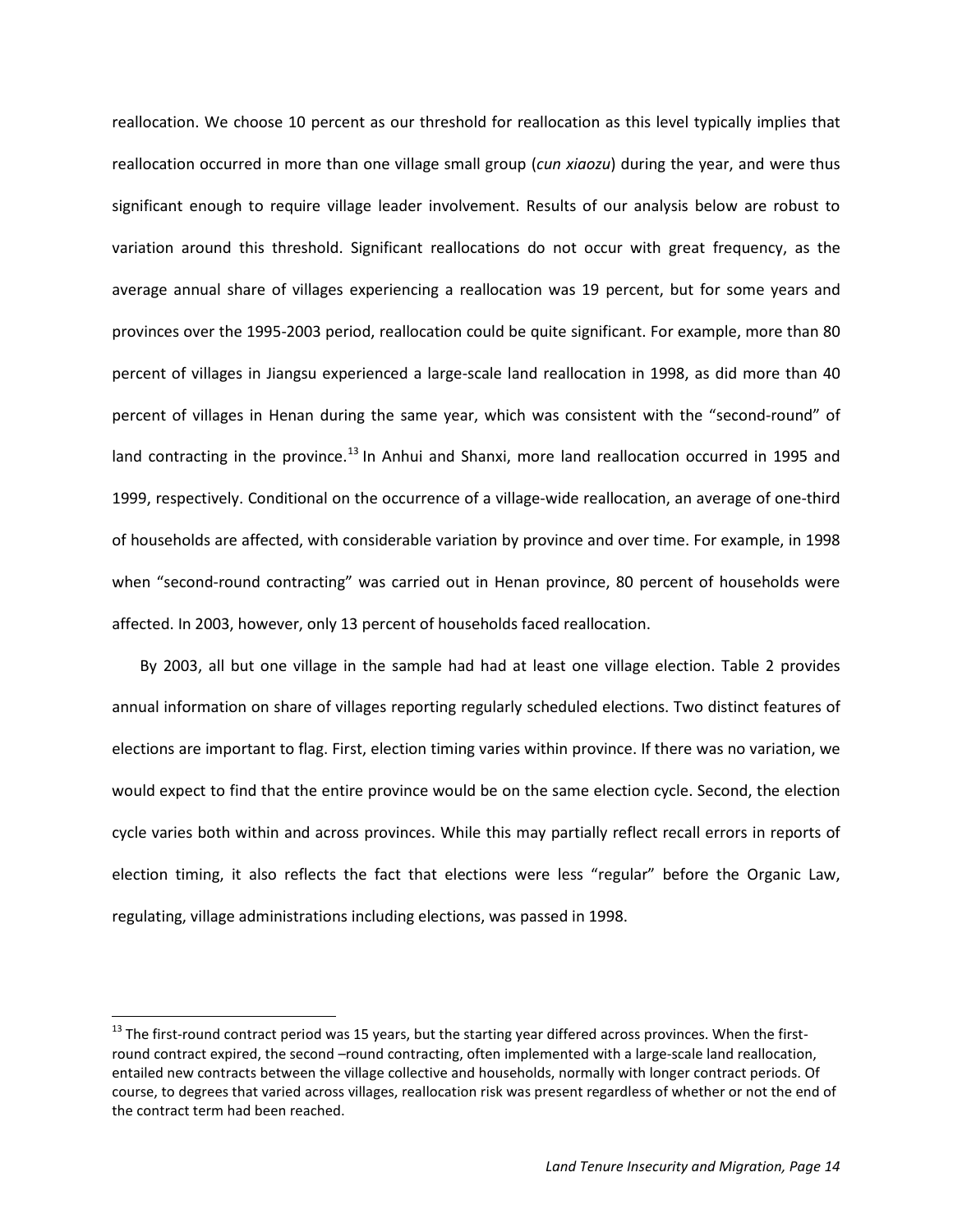Migration rates (the share of registered rural residents working as migrants) of the sample of roughly 7000 individuals aged 16 to 50 over the 1995 to 2002 period are reported in Table 3 and Figure 1. On average, 16 percent of the sample had experience working outside of their home county. Consistent with the trends observed in other panel data (e.g., the CHNS), the share of residents working as migrants tripled from 9 percent in 1995 to 27 percent in 2002. Migration is clearly correlated with age, gender and education level, which will be important for the empirical specification developed below. Even as migrant employment increases at all ages over the time-period under study (Figure 1), within any year the probability of working as a migrant declines after age 25 for both genders. More specifically, at any age, men have a higher migration rate than women, and there is no sign that the gender gap is closing over time. The young are more likely to migrate than the old, and so are the more educated.

#### **3.2 Specification and Identification**

One implication highlighted in the model is that, conditional on individual heterogeneity, an increase in the probability of land reallocation in the village during the following period may decrease an individual's propensity to work as a migrant. Our theoretical framework thus suggests estimating the following model for the migration decision:

$$
M_{ijt} = \alpha_0 + \alpha_1 R_{jt+1} + X'_{ijt} \alpha_2 + H'_{ijt} \alpha_3 + V'_{jt} \alpha_4 + Y_{p \times t} + e'_{j} T + v_{ij} + \varepsilon_{ijt}
$$
(10)

in which migration of individual i in village j in year  $t$ ,  $M_{ijt}$ , is a function of an expected village land reallocation in year  $t+1$ ,  $R_{jt+1}$ , where expectations of forward-looking village residents will informed by local knowledge of factors influencing reallocation decisions. Also included are characteristics of the individual ( $X_{ijt}$ ), his/her household ( $H_{ijt}$ ) and time-varying village effects ( $V_{jt}$ ) control for local economic changes that may influence migration. Additionally, province-year effects  $Y_{p\times t}$  are included to control for province-wide macroeconomic shocks, and village fixed effects,  $e_i$ , which are interacted with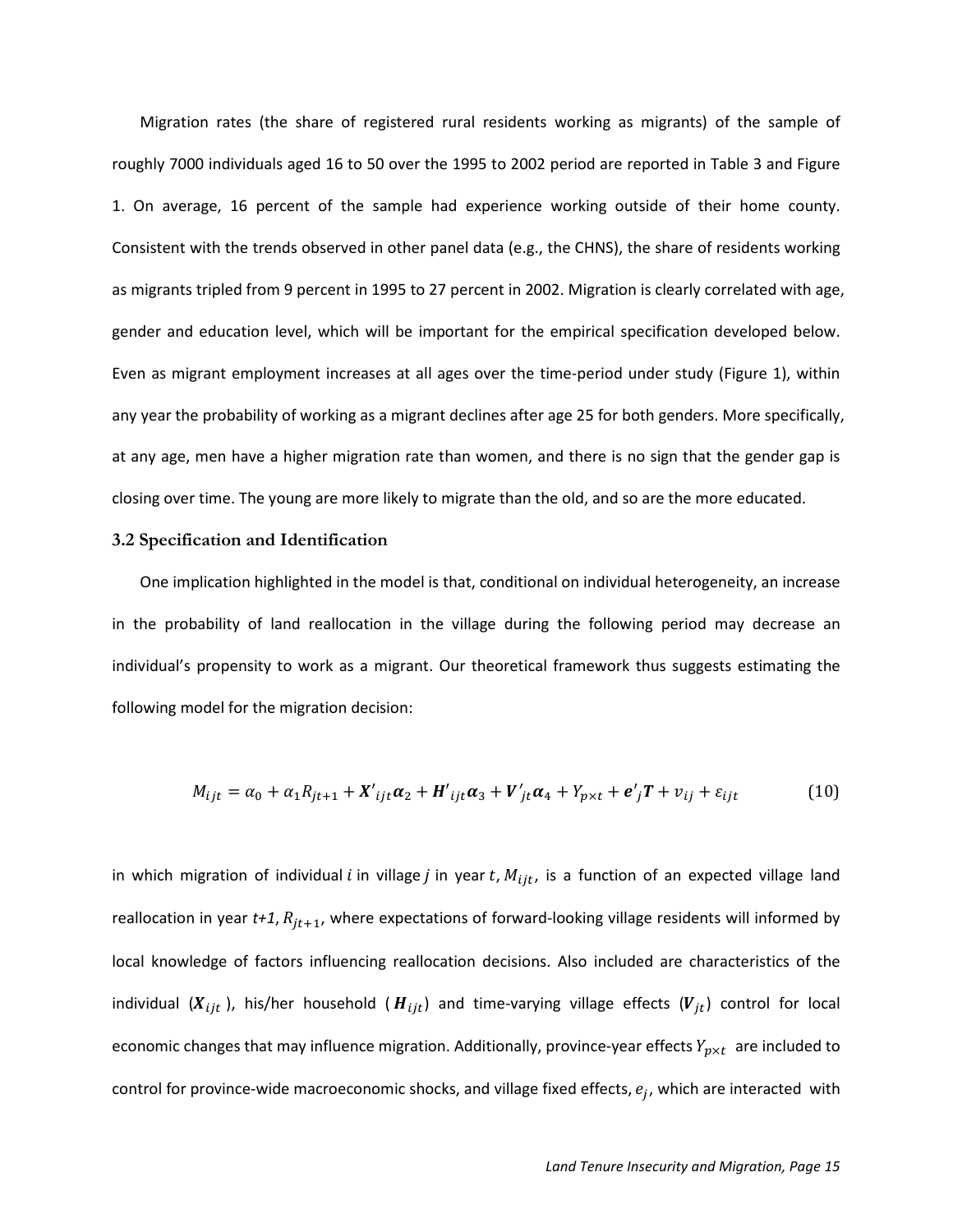a time trend *T* to allow for village-specific trends in migration. Finally, there may be unobserved individual characteristics,  $v_{ij}$  and  $\varepsilon_{ijt}$  is an idiosyncratic error term.

Evident in this specification are both observed and unobserved sources of heterogeneity that we must consider in examining the effects of reallocation risk on migration decisions. The detailed information available in the RCRE household and village panel data from 1995 to 2003, and the supplementary survey data collected in 2004 are of tremendous use, and allow us to include a large set of control variables in the regression analysis. More specifically, included in  $X_{ijt}$  are individual gender, age, years of schooling. Recognizing from Figure 1 that there are important trends associated with age and gender,  $X_{ijt}$  includes age- and gender-specific time trends. As previous analysis has shown that parent health status affects the migration decision of adult children and that the impact varies with the number of siblings (Giles and Mu, 2007), individual regressors ( $X_{ijt}$ ) also include controls for whether father and mother are still alive and number of siblings, regardless of their current residence in the household, thus reducing bias associated with endogenous household composition. Household characteristics ( $H_{ijt}$ ) include land per capita, consumption per capita and working-age residents (aged 16-60) as a share of household members (excluding individual  $i$ ). In addition, we control for the number of young women (aged 19-24) and the number of young men (aged 21-26) in the family, which proxy for potential household demographic changes caused by marrying-out or marrying-in, and which may be correlated with both land reallocation risk and a household member's migration decision. Among village characteristics variables  $V_{jt}$  are village population (controlling for scale effects), average village income per capita, land per capita, the number of village cadres (controlling for features of governance), share of village cadres with high school education or above (quality of governance), a village land per capita gini index, and two variables capturing village election timing: indicators for whether the observation is in the *year of* or *year before* a regularly scheduled election.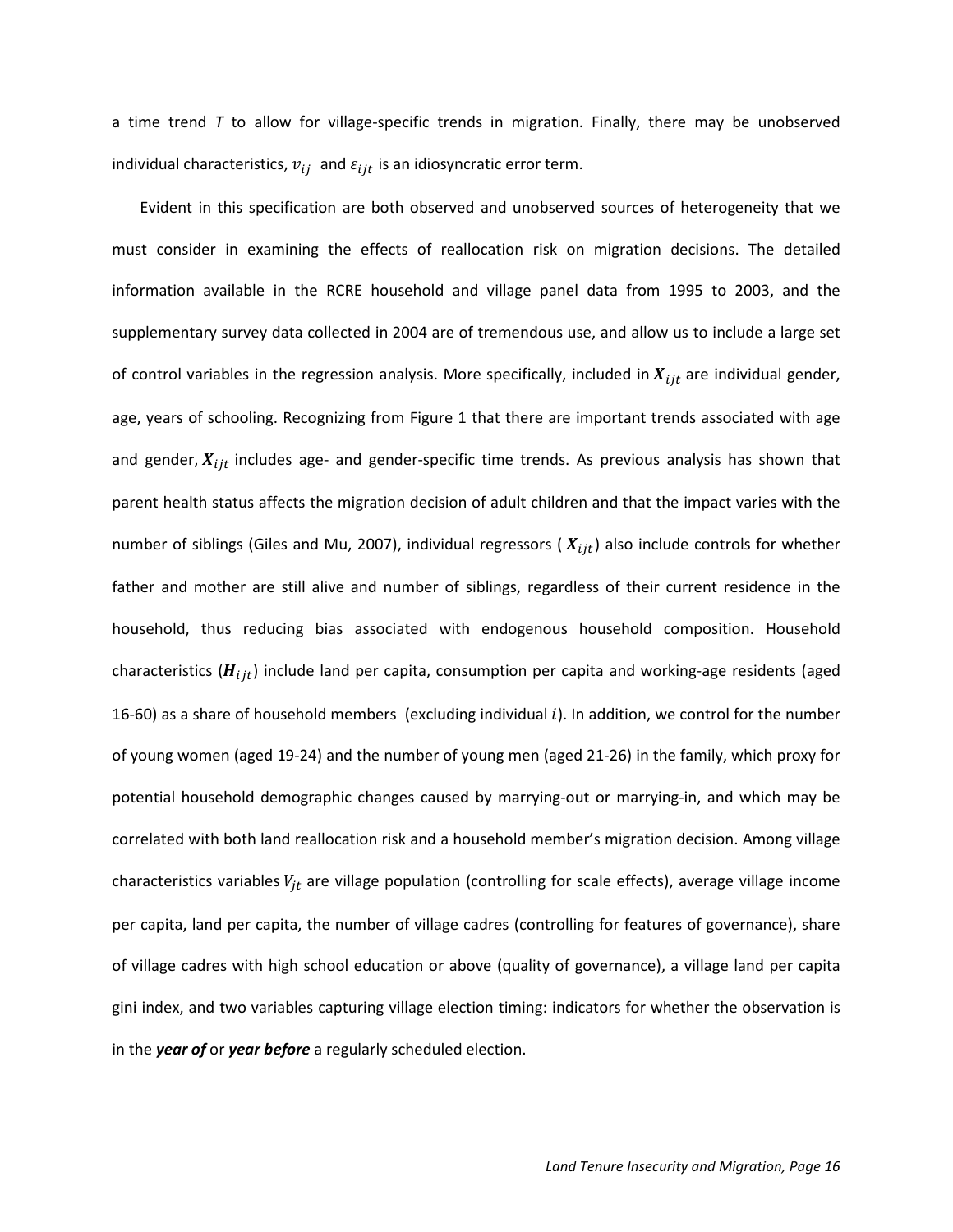Even with a large set of control variables, we cannot rule out the possibility that individual unobservable traits, such as agricultural productivity, ability, risk aversion or household socioeconomic position within the village may affect both individual migration decisions and exposure to land reallocation risk.<sup>[14](#page-15-0)</sup> One sensible way of controlling for these individual fixed effects is to take firstdifferences of (10), which yields:

$$
\Delta M_{ijt} = \beta_1 \Delta R_{jt+1} + \Delta X'_{ijt} \beta_2 + \Delta H'_{ijt} \beta_3 + \Delta V'_{jt} \beta_4 + \Delta Y_{p \times t} + e_j + \Delta \varepsilon_{ijt}
$$
(11)

The effect of land tenure insecurity is now identified from the difference in expected future reallocations and on changes in migration decisions over time. Note that village fixed effects, which remain after differencing the village-specific trend, control for the effects of geographic location (including the local economy and institutional features affecting migration) on changes in migration over time. Trends associated with age and gender, which we had allowed for in (10), will show up in levels after differencing in (11).

<span id="page-18-0"></span>Differencing, as in (11), eliminates fixed unobservable determinants of migration, but one might be concerned that there remain important unobserved time-varying determinants of migration that are also correlated with changes in land tenure security. For example, both local economic shocks and demographic changes in the village may influence migration decisions and could plausibly affect the occurrence and the scope of land reallocation in the village, thus biasing the estimate of  $\beta_1$ . To obtain consistent estimates of the effect of land tenure security in equation (11), we consequently construct instruments for the change in future village land reallocation that are unlikely to be direct determinants of changes in an individual's migration decision. For this purpose, we exploit the interaction of three sources of variation at the village level to identify the impacts of significant land reallocation within the village. The first variation is the timing of the village election  $(E_{jt})$ , the second is the number of deaths

<sup>&</sup>lt;sup>14</sup>The specific lineage group to which the household belongs might have a direct impact on ability and preferences for migration. An individual from a family with a less dominant position may not find positions in local enterprises or government as easily, and migration may look more appealing.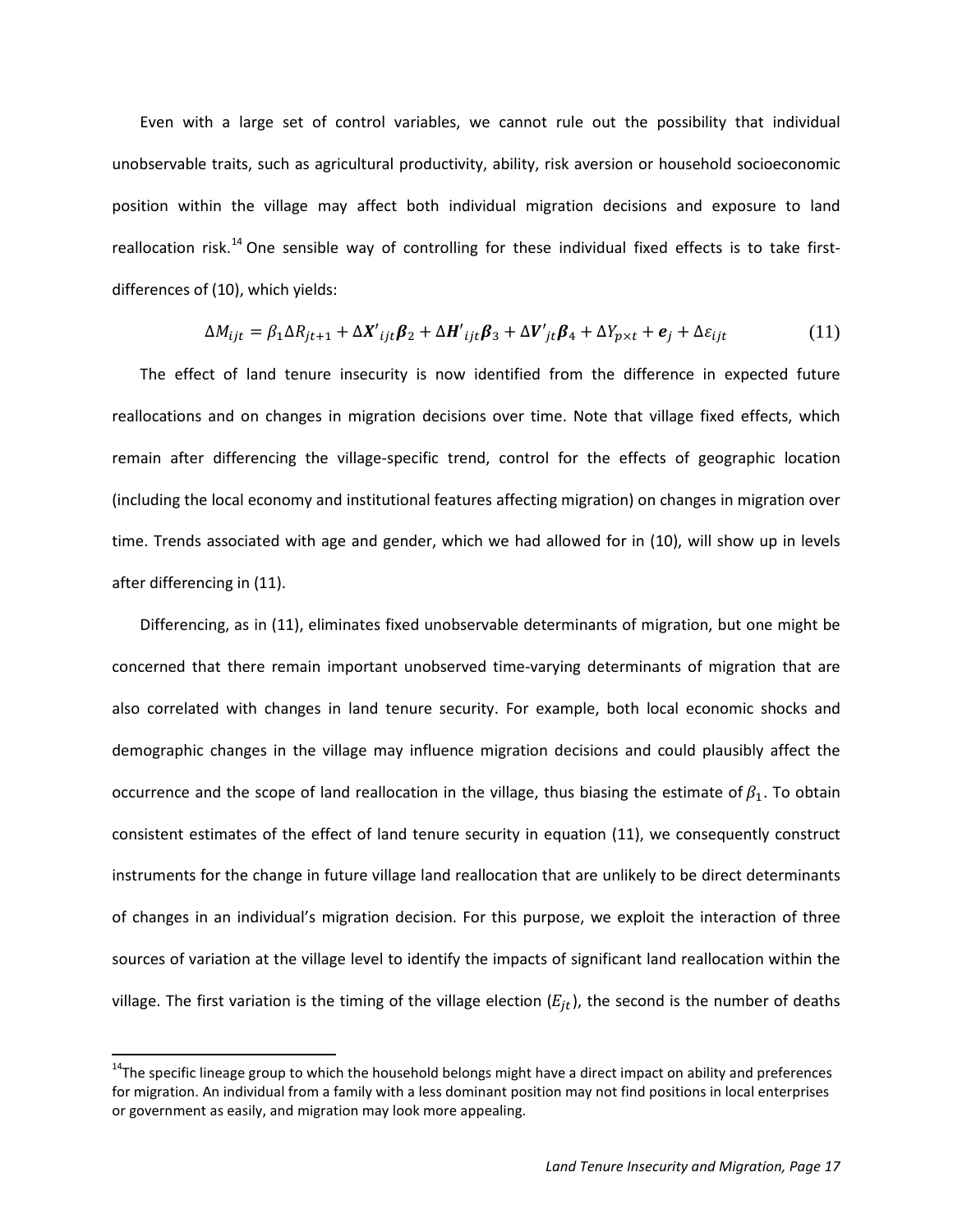per hundred in the village  $(D_{jt})$ , and the third is the share of village households in the main patrilineal clan in the first period of the panel  $(F_{j0})$ . Using these three components and two interactions, the change in land reallocation between time  $t + 1$  and  $t$  can be characterized by the following expression:

$$
\Delta R_{jt+1} = G(E_{jt}) + \gamma_1 F_{j0} + \gamma_2 D_{jt} + F_{j0} \times G(E_{jt}) + D_{jt} \times G(E_{jt})
$$
\n(12)

**Election Timing**  $(E_{it})$ **.** The rationale for using information on election timing,  $E_{jt}$ , to identify the risk of land reallocation is based on the fact that village committees, the primary self-governance organization in rural villages, have legal authority over reallocation of land in the village, but the village leadership may be sanctioned by village residents through the electoral process.<sup>[15](#page-18-0)</sup> The selection procedure for the chair of village committee, also known as the village head, has undergone multiple reforms since the early 1980s, but by 1998, ten years after the enactment of a provisional law on the election of village committees, the majority of villages across China were electing their village head through popular vote.<sup>[16](#page-19-0)</sup> Previous studies have shown that village elections seem to affect both the frequency and the scale of land reallocations.<sup>[17](#page-19-1)</sup> Further, as evident in Figure 2, there are apparent variations in reallocation depending on the point in the election cycle.

<sup>&</sup>lt;sup>15</sup> Article 5 of the the Organic Law of Villagers' Committees enacted in 1998 stipulates, "The villagers committee shall, in accordance with the provisions of laws, administer the affairs concerning the land and other property owned collectively by residents of the village."

<span id="page-19-0"></span><sup>&</sup>lt;sup>16</sup>The 1987 provisional Organic Law of Villagers' Committee mandated that all villages conduct elections to select village committee members. The provisional law took effect in 1988 and was implemented in a decentralized and experimental manner. By 1993, 22 provinces had formulated procedures for implementing the provisional Organic Law in village elections (CRLSRT, 2000). In 1998 the Organic Law was further amended and formally took effect. Based on the revised Organic Law, provinces updated their procedures of implementations of the law.<br><sup>17</sup> For example, Brandt, Rozelle and Turner (2004) find that a contested election in the year of land reallocation or

<span id="page-19-2"></span><span id="page-19-1"></span>the year prior to the land reallocation shortened the duration between two land reallocations, and also reduces the size of the reallocation. Deininger and Jin (2009) show that after the passing of Rural Land Contracting Law in 2003, illegal land reallocation (land reallocation without ratification from the village assembly and permission from township and county government) became much less frequent in villages where both the village head and communist party secretary are elected. Other research has found that the introduction of village elections has had a positive impact on public good provisions (Martinez-Bravo et al, 2014).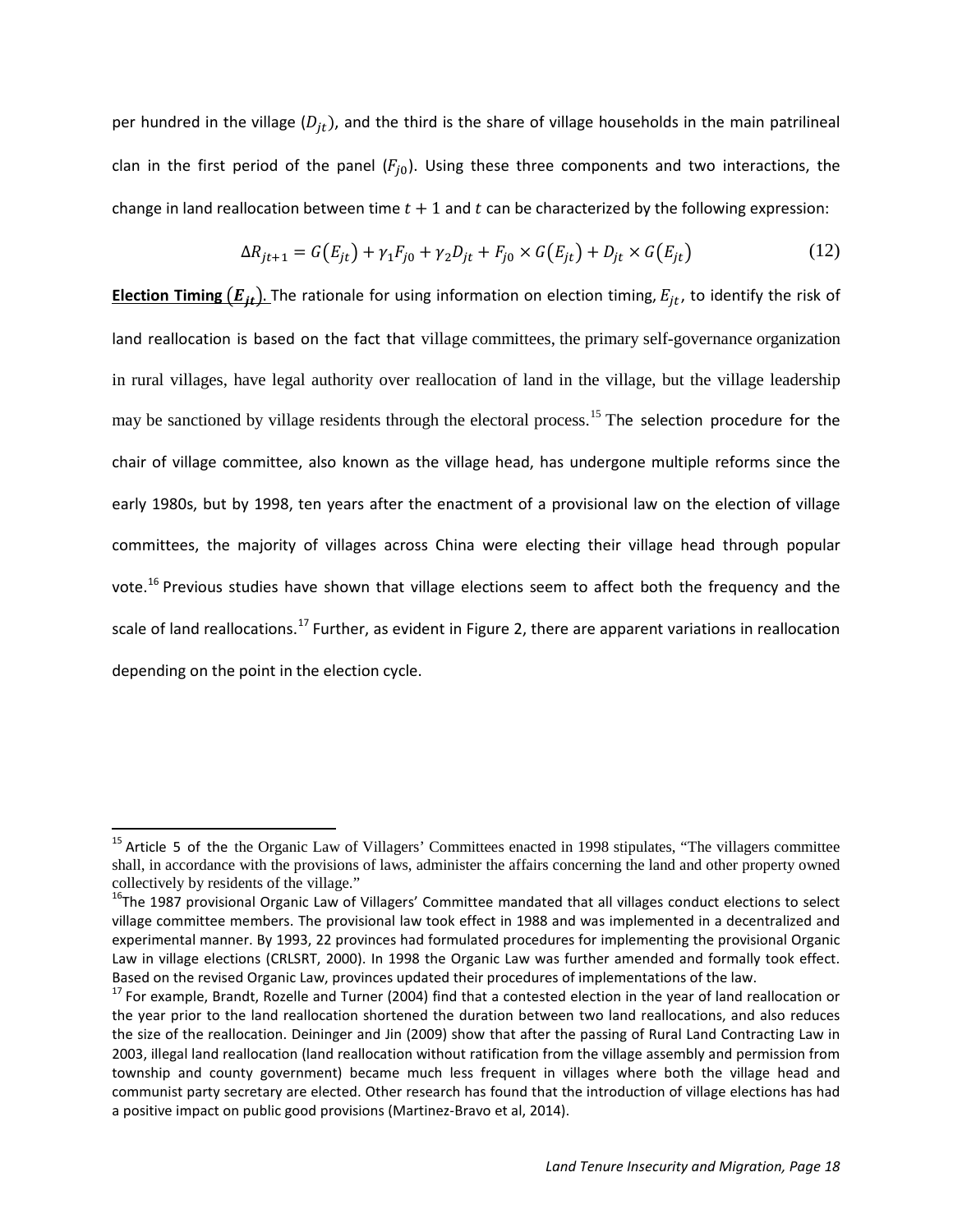One important feature of the timing of village elections is that they are exogenously determined at the county level, or occasionally at the township level, by the "leading group for village elections."<sup>[18](#page-19-2)</sup> The leading group at the county level is the most important agent in planning, organizing and supervising elections in the villages under its administration, and in some provinces the leading group at the township level is charged with the same responsibility (CRLSRT 2000).<sup>[19](#page-20-0)</sup> One of the major responsibilities of the leading groups is to educate villagers regarding election protocol and to encourage voter turnout. For this purpose, a county-wide (or township-wide) information campaign is typically launched before each election. Consequently, the timing of village elections, in terms of election year, is fairly uniform within one county (Zhang et al. 2004), although the timing of elections varies within a province (Table 1) and even more so across regions (O'Brien and Li, [20](#page-20-1)00).<sup>20</sup>

Even though election years, specified by county or township leading groups, are generally exogenous to the characteristics of each village, one might be concerned that some village elections may be initiated by "endogenous leadership turnover." Such a process may occur when a conflict between village residents and village leaders becomes serious enough that township or county authorities intervene, dismiss the leader and schedule a new election. The supplemental village survey used for our analysis helpfully allows us to exclude elections that occurred right after a resignation or dismissal of a village head. In our analysis, we exclude such elections and exploit the timing of "regularly scheduled" elections.

For two reasons, we might expect some measurement error in election year timing. First, election information is collected retrospectively, and may be prone to recall error. Second, in order to encourage

<sup>&</sup>lt;sup>18</sup> Appendix table A1 summarizes the regulations governing elections in the four provinces (Anhui, Henan, Jiangsu and Shanxi), including a discussion of their organizational structure and timing.

<span id="page-20-0"></span><sup>&</sup>lt;sup>19</sup> The leading group at the county or township level is composed of multiple county or township officials, often from different agencies including the bureau of civil affairs, the department of public relations and the bureau of public security.

<span id="page-20-2"></span><span id="page-20-1"></span><sup>&</sup>lt;sup>20</sup> The exact date of election can vary across villages within a county because an election committee at the village level has the right to decide on the voting date and location (see summary of related documents in Appendix Table A1).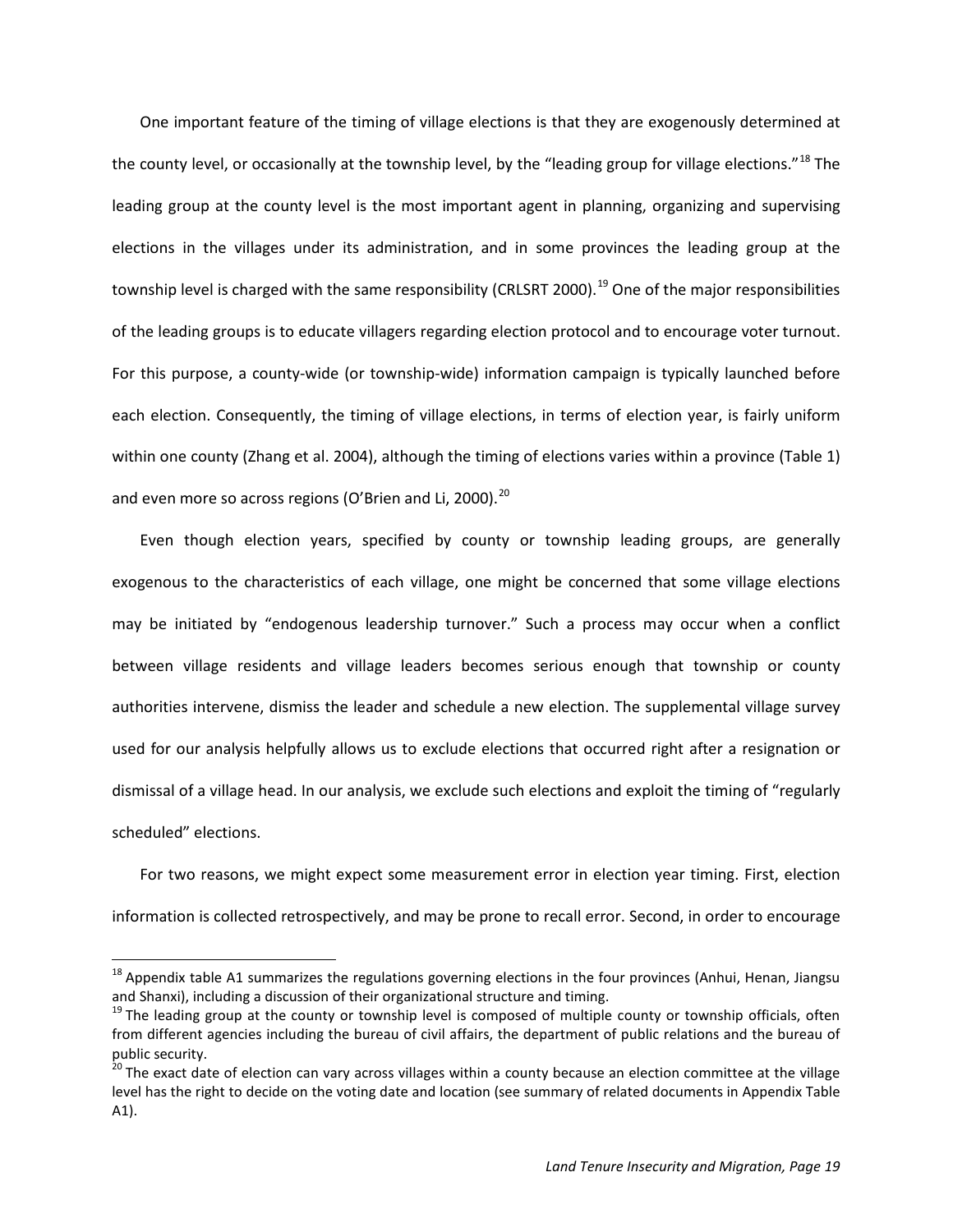participation of migrants who frequently return to visit families during this period, elections in many villages are scheduled around the Chinese New Year (Tang, 2004). We therefore characterize election timing with two indicator variables, for whether the observation year is one year before, or the year of an election.

$$
G(E_{jt}) = v_1 OneYearBefore_{jt} + v_2The ElectronYear_{jt}
$$
\n(13)

We will then consider below the relationship between election timing and subsequent reallocations. As the effects of election timing on both expected future reallocations and migration is likely to differ with important features of the village, we introduce two interaction terms to exploit this heterogeneity for our identification.

**Deaths Per Hundred Residents (D<sub>it</sub>)**. Empirical evidence has shown that the periodic reallocation of land among villagers is a response to demographic change (Kung, 1995, 2000; Liu et al., 1998). Thus, we also include the number of deaths per hundred  $(D_{it})$ , as an indicator for how population change of registered residents may create expectations of a future reallocation. Figure 3 demonstrates this relationship: after a threshold of two deaths per hundred residents, the probability of a significant land reallocation increases with the number of deaths per hundred in the village. Interactions of election timing and deaths in the village (apart from the household of the potential migrant) are preferred, as interactions of other demographic changes may be related to systematic decisions that vary with election timing.

**Share of Households in Largest Lineage Group (F<sub>j0</sub>).** The composition of family lineage clans within villages is frequently viewed as an important determinant of how well informal institutions function within rural China's villages. The share of village households in the largest lineage group is a convenient proxy for homogeneity of lineage groups. Residents belonging to the same lineage group share common patrilineal ancestry and maintain closer social ties, and therefore family lineage may substitute for formal institutions in solving information and enforcement problems, help to mitigate social conflicts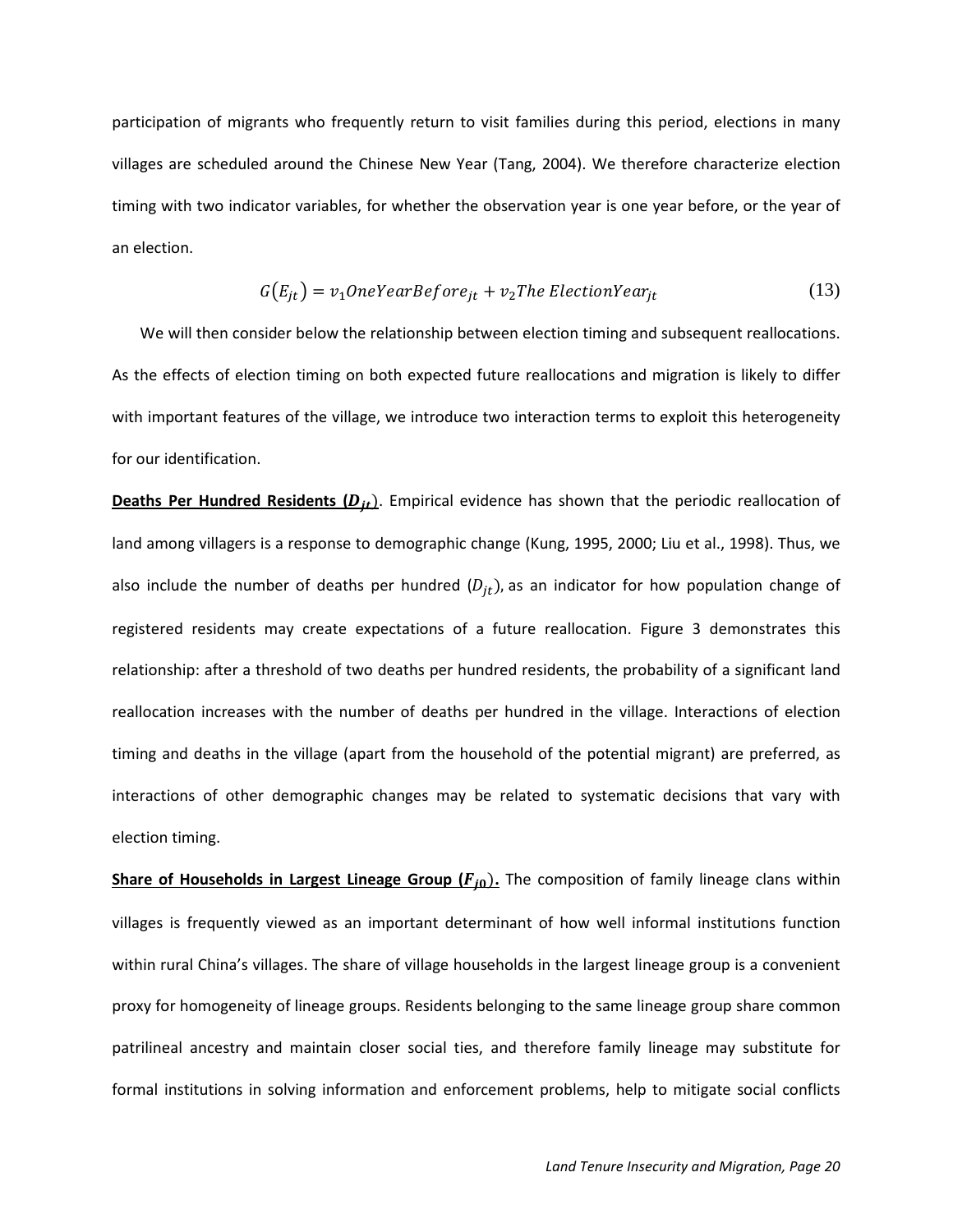and improve local governance (Xu and Yao, 2009). Tsai (2007) argues that villages with more homogenous family lineage generally enjoy better provision of public goods. In the RCRE panel used in this paper, the relationship between homogeneity of family lineage and incidence of village land reallocation is clearly negative (Figure 4)  $-$  the larger the share of households in the same patrilineal clan in the base year (1995), the less likely it is to have a significant land reallocation during the 1995- 2003 period.

This negative correlation between homogeneity of lineage and land reallocations may be explained by two distinct features from which more homogenous villages differ from less homogenous ones. First, mutual trust between villagers built through common family lineage may lead to less conflict, which may facilitate land rental transactions and ease the need for land reallocation. Indirect evidence of less conflict in homogenous villages is shown in Figure 5. Both civil disputes and reported criminal acts decrease with the share of households in the largest lineage group.<sup>[21](#page-20-2)</sup> Moreover, disputes over land are far less likely to be the major cause of conflict among villagers with large family lineage clans, but are frequently the most important source of conflict in villages which lack them (Figure 6, left axis). Further, land rental activities are much less frequent in villages without major family lineage groups (Figure 6, right axis), while villages with large family lineage clans rely less on land reallocation to improve the match between labor and land.

Apart from greater levels of trust and reduced conflict, better monitoring of leaders in villages with dominant lineage groups provide an additional explanation for reduced reallocation activity. Improved monitoring in more homogenous villages reduces the scope for using actual or threatened reallocation as a rent-seeking device (Xu and Yao, 2009; Tsai 2007). Consistent with the monitoring argument, we find that the village representative assembly tends to play a much more important role in the decision-

<span id="page-22-0"></span><sup>&</sup>lt;sup>21</sup> Xu and Yao (2009) report that both civil disputes and criminal cases are lower in those villages in which the head is elected from the largest family lineage clan.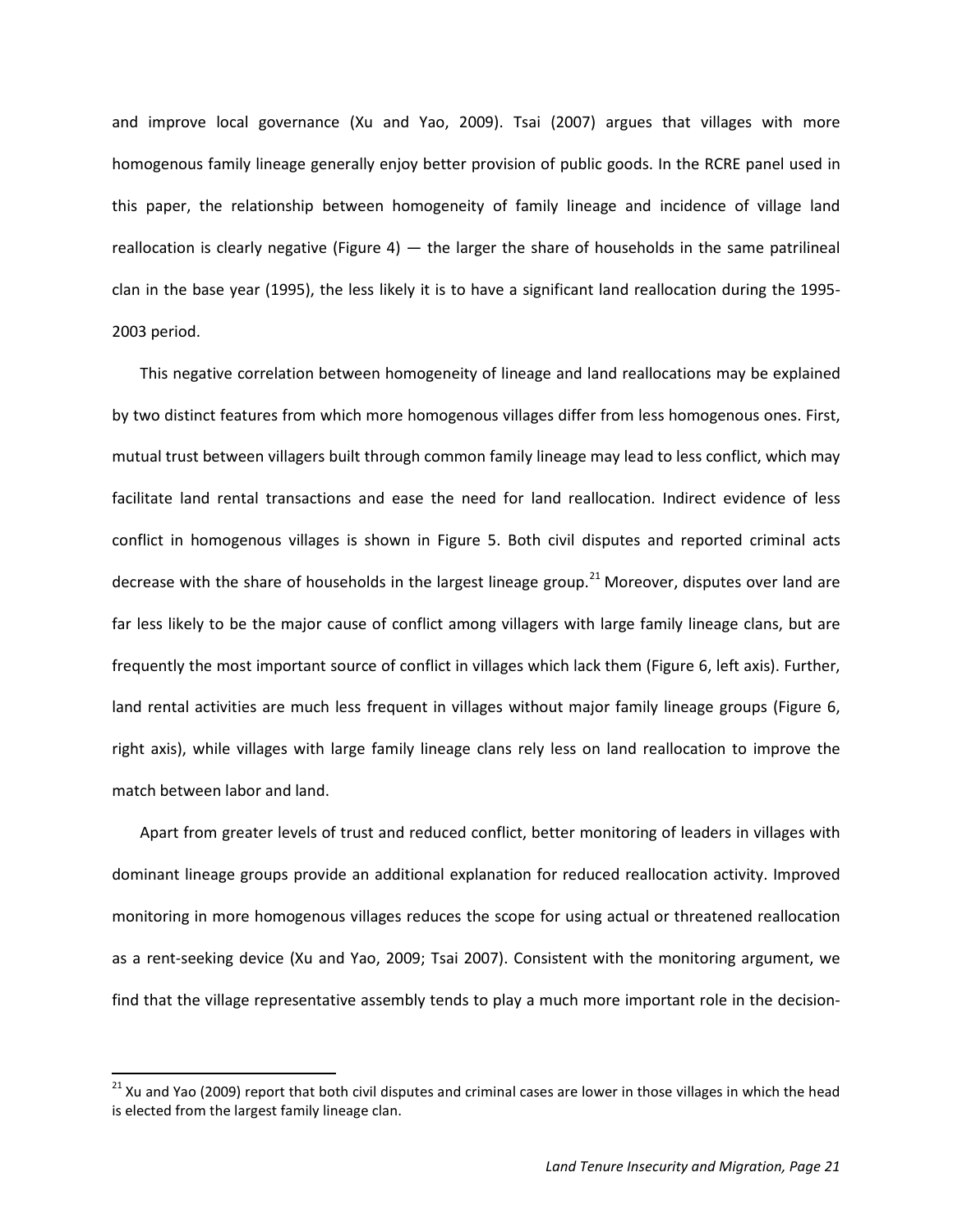making of villages with dominant family clans than in those without.<sup>22</sup>As shown in Figure 7, when more households are in the largest family lineage clan, the village representative assembly is more likely to be authorized to examine village financial records (left axis) and is also more likely to report instances in which it exerted monitoring authority by overturning decisions of the governing party or villagers' committees (right axis). Information from village elections also suggests other dimensions in which villages with large lineage clans may be more "democratic," as these villages tend to have more candidates and candidates are more likely to make public speeches during their election campaigns (Figure 8).

If both more land rental and better monitoring occur in villages with larger family lineage clans and these factors contribute to a reduction in the average incidence of land reallocation, then the relationship between the timing of elections and the timing of land reallocations, will likely exhibit different patterns across villages with different shares of residents in the main lineage group. As in Figure 2 (shown earlier) when the sample is stratified into two groups based on whether 60% or more of the households are in the largest lineage group, we see that homogenous villages have less incidence of land reallocation before or during election years, and are more likely to support reallocations in the period after (or alternatively, two years before) an election.

Differences in timing of reallocations relative to election timing in more and less homogenous villages is consistent with improved use of elections to monitor leaders through competitive elections in more homogenous villages. In particular, a village leader in a more homogenous village may be less likely to initiate a reallocation if he (or she) is more at risk of losing an election should one occur in the

<span id="page-23-0"></span> $^{22}$ By law, the village assembly supervises the work of the village committee (see article 18 of the 1998 Organic Law for Village Committees) and can be convened with a simple majority participation of the villagers at or above the age of 18 or with the participation of the representatives from at least two-thirds of the households in the village. As a form of direct democracy, the village assembly is an unwieldy governing institution, especially in villages with large populations. In practice, the majority of villages (93% in our sample) adopt a more manageable village representative assembly instead. The real power of village (representative) assembly is questionable, however, given its infrequent meetings and its tendency to be controlled by village cadres (Oi and Rozelle, 2000).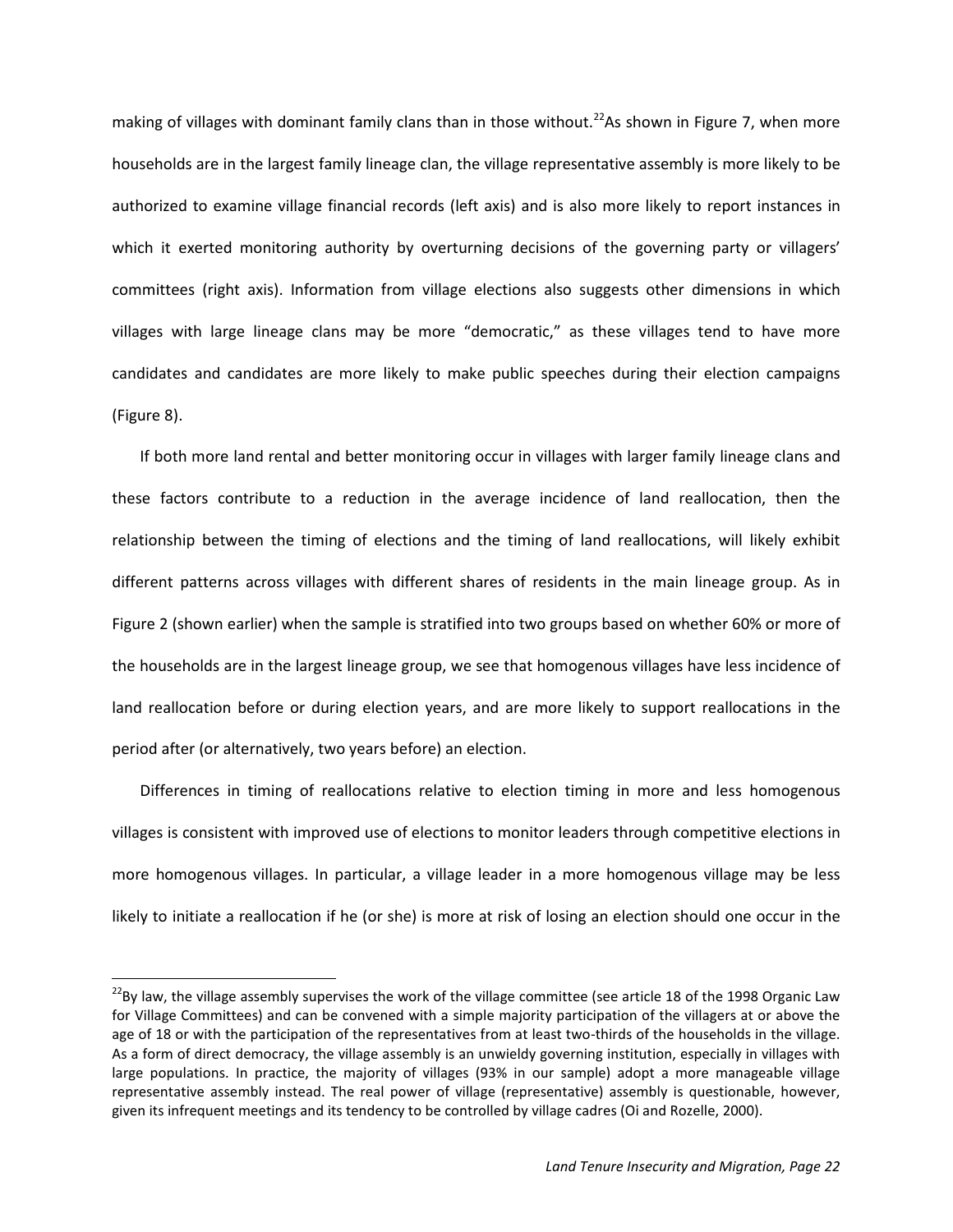current or following year. To evaluate the possibility that village leaders face the threat of sanction, we examine how incumbent loss in village-wide elections varies with the timing of land reallocations (relative to the election) and how the effects of reallocation timing may vary with share of village in the largest lineage group and deaths per hundred village residents. Specifically we estimate model (14) below:

$$
IL_{jt} = \alpha_1 R_{jt} + \alpha_2 R_{jt-1} + \alpha_3 F_{j0} + \alpha_4 D_{jt} + \alpha_5 (R_{jt} \times F_{j0}) + \alpha_6 (R_{jt-1} \times F_{j0})
$$
(14)  
+  $\alpha_6 (R_{jt} \times D_{jt}) + \alpha_6 (R_{jt-1} \times D_{jt}) + \mathbf{Z'}_{j95} \mathbf{\beta} + \mathbf{X'}_{j95} \mathbf{\gamma} + \mu_{jt}$ 

where  $IL_{it}$  is an indicator for whether an incumbent lost an election in village *j* of year *t*. In alternate regression models, we add additional village level controls as of the first 1995 survey wave ( $\mathbb{Z}_{j95}$ ), and then characteristics of the initial village leader  $(X_{j95})$ . Correlations with incumbent loss of an election are reported in Table 4, and cover 99 contested elections in which an incumbent village leader ran for reelection over the 1995 to 2003 period.

When land reallocation took place in the year before an election, the probability of incumbent loss increases by nearly 5 percent. Further, from the coefficients on the election-timing-largest lineage group variables, we note (in column 1), that the probability of losing an election is higher when a reallocation takes place in a more homogenous village. The effect of land reallocation is somewhat offset, however, if there have been more deaths in the village over the year, corresponding to a setting in which more residents are likely to view a reallocation to be necessary. We don't want to ascribe a causal interpretation to these models, but use them to underscore the plausibility that, depending on the size of the main lineage group and demographic changes in the village, reallocation decisions of village leaders are more or less associated with loss of an election. Significance levels decline on some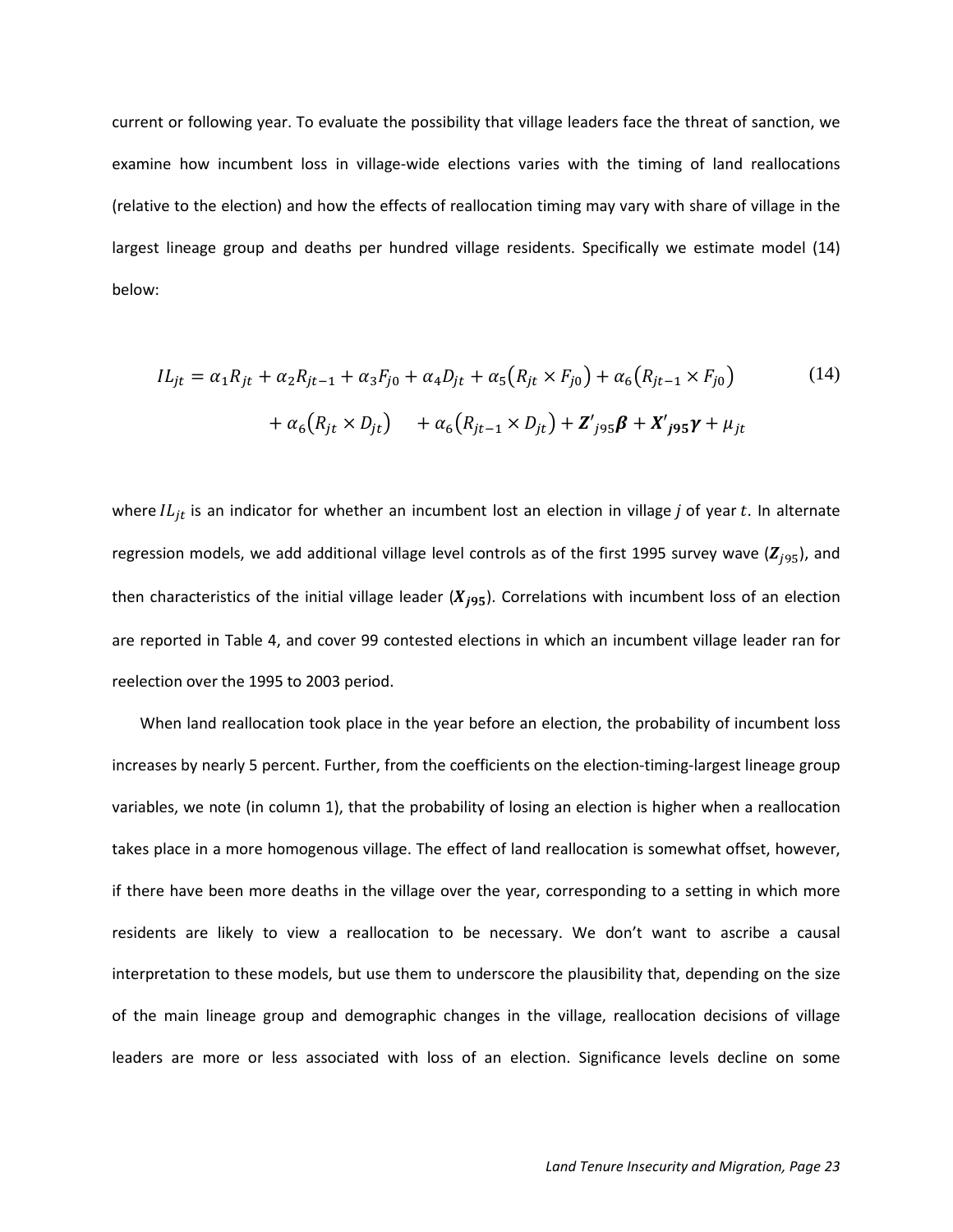interaction terms when including additional village and incumbent head characteristics (columns 2 and 3), but the essential relationship does not change.

The relationship between reallocation and subsequent election performance highlights the potential influence of election-timing, the number of deaths and the relative size of a main lineage group on the likelihood of significant future village-wide land reallocations. In recognition that these village level variables may have direct influence on migration through other channels, we control for their direct effects. For example, there may be less out-migration in an election year, or year before an election, if year-long presence allows residents to influence the dynamics of an election campaign or the selection of candidates.<sup>[23](#page-23-0)</sup> Further, as children's migration decisions may be related to the health and the death of parents (Giles and Mu, 2007), the number of deaths may be associated with some out-migration from the village, particularly if deaths are related to agro-climatic or economic shocks. Finally, family lineage may also affect migration decisions through effects on social network effects important for migration, or through improved access to informal credit. To account for these concerns, the election timing dummies  $G(E_{it})$  and number of deaths per hundred residents are directly included in the main regression, and the initial share of the village in the main lineage group,  $F_{i0}$ , is absorbed in the village fixed effect. The effect of uncertainty over land reallocation is then identified off two sets of interactions with election timing dummy variables: interactions with number of deaths per hundred residents  $(D_{it} \times G(E_{it}))$ , and with initial year share of village households in the main lineage group ( $F_{j0} \times G(E_{it})$ ).

Crucial for our identification strategy are two assumptions: (1) the likelihood that interactions of election timing variables with both initial size of the main patrilineal groups and deaths in the village influence the timing of land reallocation decisions; and (2) that these interactions do not have a direct effect on migration decisions independently of their influence on land reallocation. With respect to the

<span id="page-25-0"></span><sup>&</sup>lt;sup>23</sup>As a sizable share of the village migrant population will return during Spring Festival (Chinese New Year) celebrations, being a migrant does not preclude casting an election ballot. In addition, most villages have provisions under which an absent village resident may entrust a family member to cast his, or her, ballot.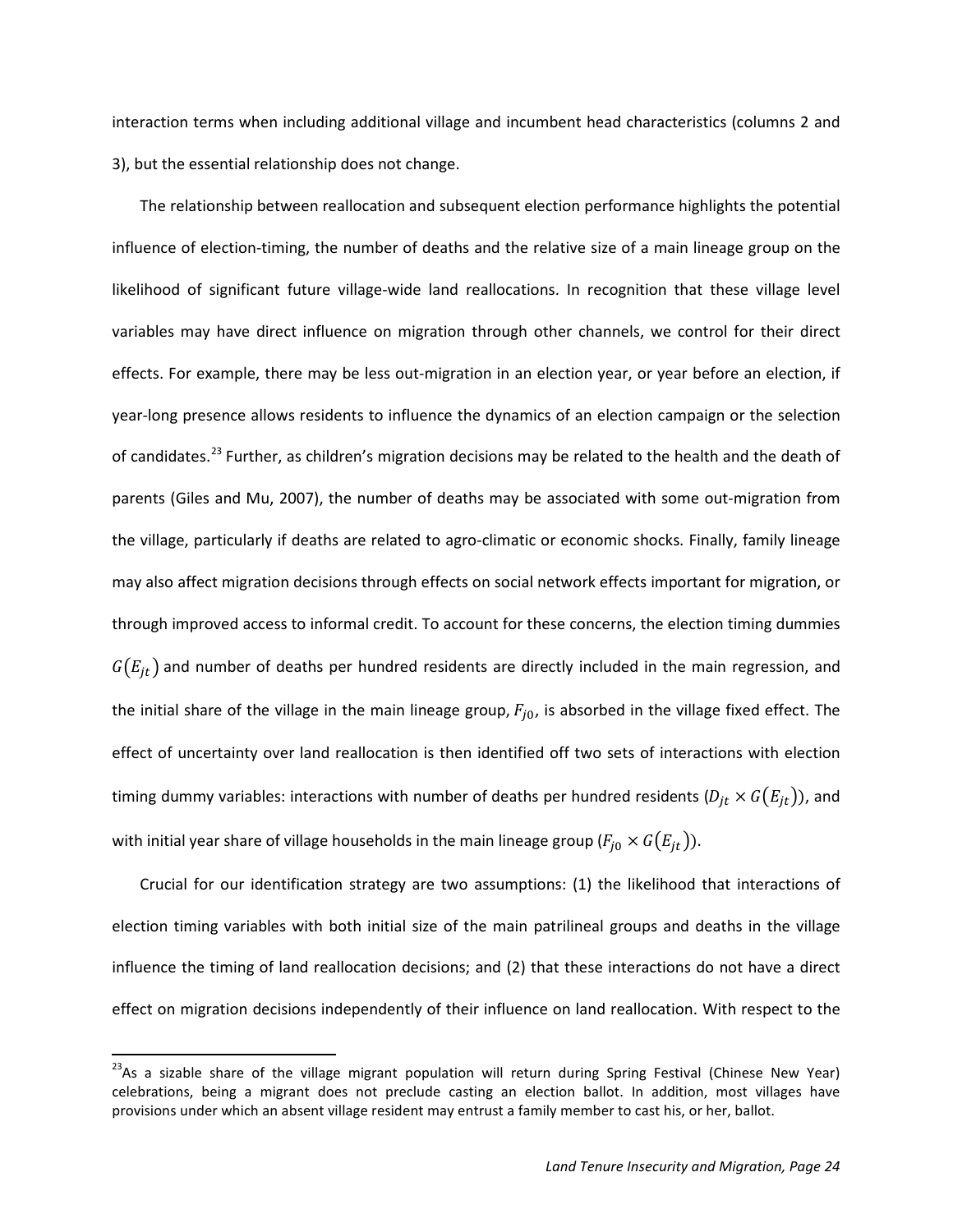interaction of deaths in the village and election year timing, the withdrawal from agriculture of laborers who have died opens up a possibility for reallocation that is consistent with the standard demographic rule that is generally viewed as appropriate by village residents. The deaths-election-timing interaction thus picks up variation across villages, driven by differences in demographic change, in how residents interpret the relationship between election timing and a future reallocation.

The lineage group share – election-timing interaction terms exploit the institutional complementarity between elections in more and less homogenous villages and land reallocation to identify differences across villages in how the time to the next election forms expectations over the possibility of a future land reallocation. For these interaction terms to be valid instruments their joint effect must be independent of  $\Delta \varepsilon_{iit}$  in equation (11), which requires that the interaction terms are not systematically related to other time-varying factors associated with the productivity of farming, employment in the local economy or the net returns to migrating. Given the possibility that proximity to an election may be systematically related to public goods investments, over which the village leader may have control, and that such investments may be compliments to returns to farming or local activities, we thus examine directly whether our four interaction terms are associated with the timing of investments in local public goods. In Table 5, we show results from estimating regression models in which the four interaction instruments for change in significant reallocation, the village level exogenous regressors and province-year dummy variables conditional on village fixed effects from model 11 are regressed on changes in a range of annual public goods investments, including: total public investment (log); total number of projects; roads and bridges; drainage; irrigation; land infrastructure; protective forests; and environment and sanitation improvements.<sup>[24](#page-25-0)</sup> Lack of correlation between interactions with electiontiming dummy variables and changes in other public goods investments suggests that the relationship

<span id="page-26-0"></span><sup>&</sup>lt;sup>24</sup>The history of specific public goods investments is enumerated Table F4 of the Supplemental 2004 Village Governance Survey.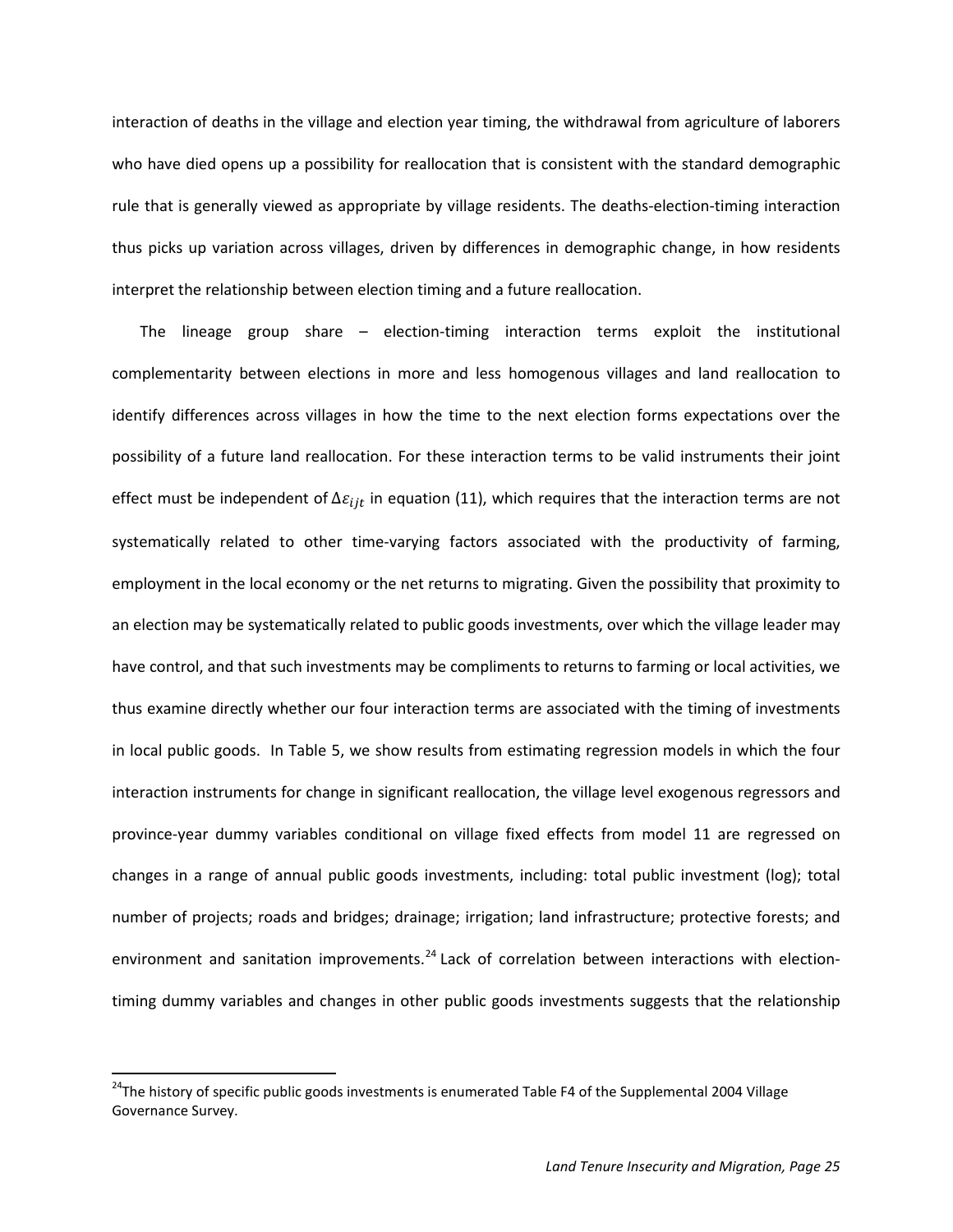between our instruments and future land reallocation risk is not contaminated by other decisions of village leaders that may affect individual decisions over productive investments or migration.

#### **4 Future Land Reallocations and the Decision to Migrate**

As a starting point in examining effects of land tenure insecurity on current migration decisions, we first examine results from the OLS and first-differenced models in Table 6. Both models include the full set of individual, household and village-level variables discussed in our estimation strategy. In the OLS specification, the coefficient on future land reallocation is -0.016 and statistically significant. Given that 16 percent of 16 to 50 year olds, on average, worked as migrants during the period, this amounts to a ten percent reduction in the probability of migrating. Gender- and age-time trends carry expected signs and are consistent with other descriptive work, and in OLS models the probability of being a migrant is positively associated with educational attainment. An individual is also more likely to migrate if the working-age share of household registered residents (exclusive of the individual himself, or herself) is greater, which is consistent with the likelihood that the marginal product of adult labor on household land will be lower in households with more family members.

The likely presence of important time-varying unobservables is underscored by positive coefficients on village land per capita and the time-varying village land gini index. If average land quality and offfarm opportunities were the same, after controlling for village fixed effects, we would expect to observe a negative sign village land per capita. In fact, land per capita may be increasing more rapidly, with more permanent migration or in less dynamic regions with fewer local opportunities. This unobserved difference across villages is consistent with a positive coefficient on village land per capita. With respect to the village land per capita gini, one might expect to see a negative sign if increases in land inequality predicted a future land reallocation. In fact, the considerable heterogeneity in governance of land and in ability to formally rent land to other households makes it likely that, in some villages, longer-term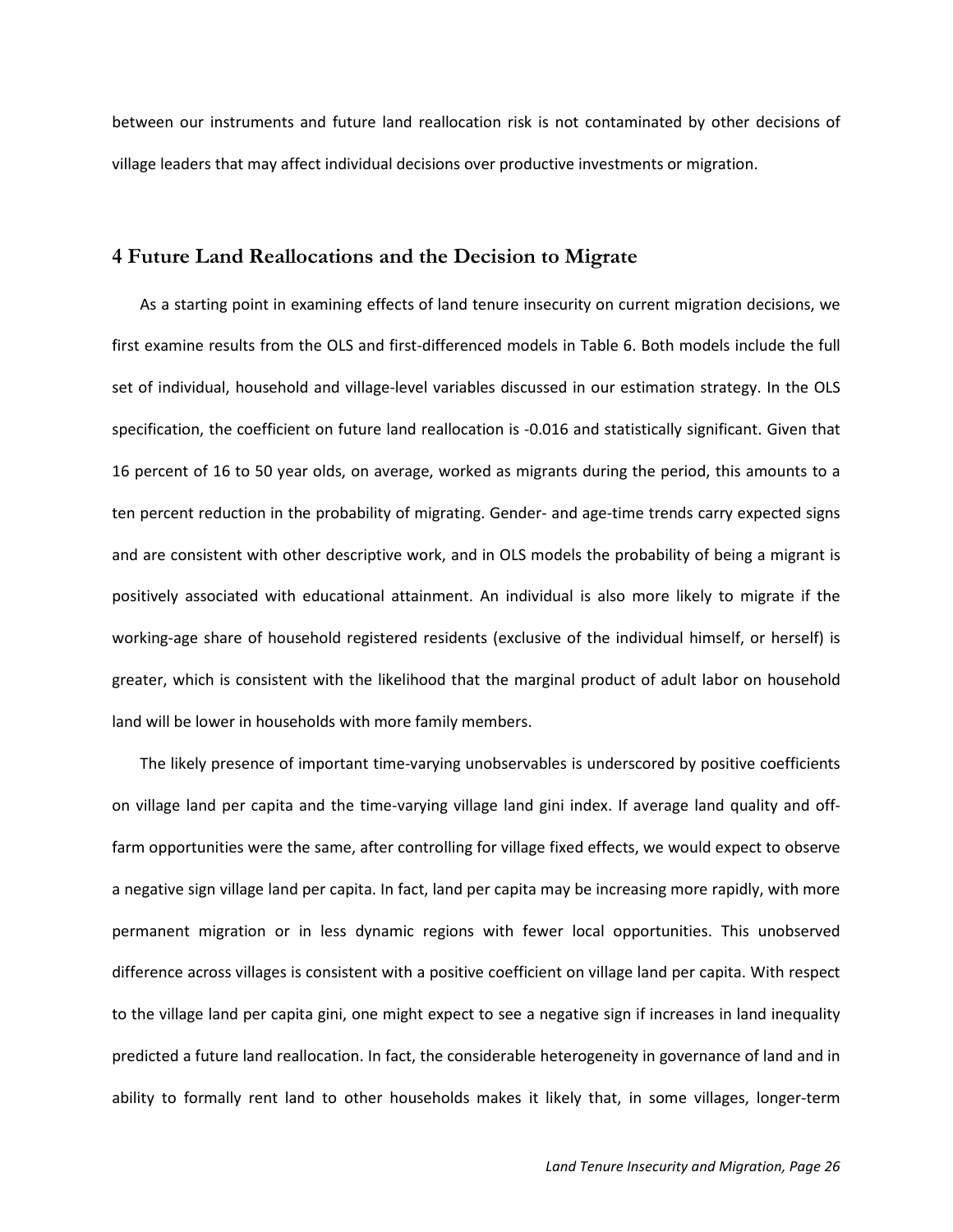increases in the village land per capita gini are associated with increases in security of land tenure. As the land per capita gini may reflect, in part, unmeasured perceptions of the security of tenure, it is not surprising to find a significant positive coefficient on this regressor in OLS models.

Once controlling for some aspects of unobserved heterogeneity in the first-differenced implementation, shown in the second column of Table 6, the coefficient on change in future land reallocation decreases in magnitude to -0.005 and is only marginally significant. Economically, this coefficient suggests only a 3.1 percent decrease in migration due to insecure property rights. As discussed above, however, biases due to time-varying unobserved heterogeneity related to economic shocks or other changes may yet be biasing the coefficient on future land reallocations to zero. Further, one consequence of differencing is an increase in classical measurement error bias, which also biases the coefficient on future land reallocation toward zero.

Apart from the coefficient on future land reallocations, other coefficients in the first-differenced models are consistent with some reduction in biases from unobserved heterogeneity. Specifically, coefficients on time-varying village-wide land measures (village land per capita and the village land gini) are now small in magnitude and not significantly different from zero. The negative coefficients on change in male and female adult shares in the household suggest that the probability that an individual chooses to migrate may decline when there are improved opportunities in the local community (which also could be correlated with growth in long-term household members).

We turn to the instrumental variable results in Table 7. Results from the first stage, shown in the first column, suggest that the interaction instruments perform reasonably well at predicting future land reallocations. In more homogenous villages, a future land reallocation is less likely if the current year is the year before a regularly scheduled election. This is consistent with our earlier finding that village leaders are less likely to survive an election if they implement a reallocation in an election year. In villages that have experienced more deaths per hundred in the current year, by contrast, residents are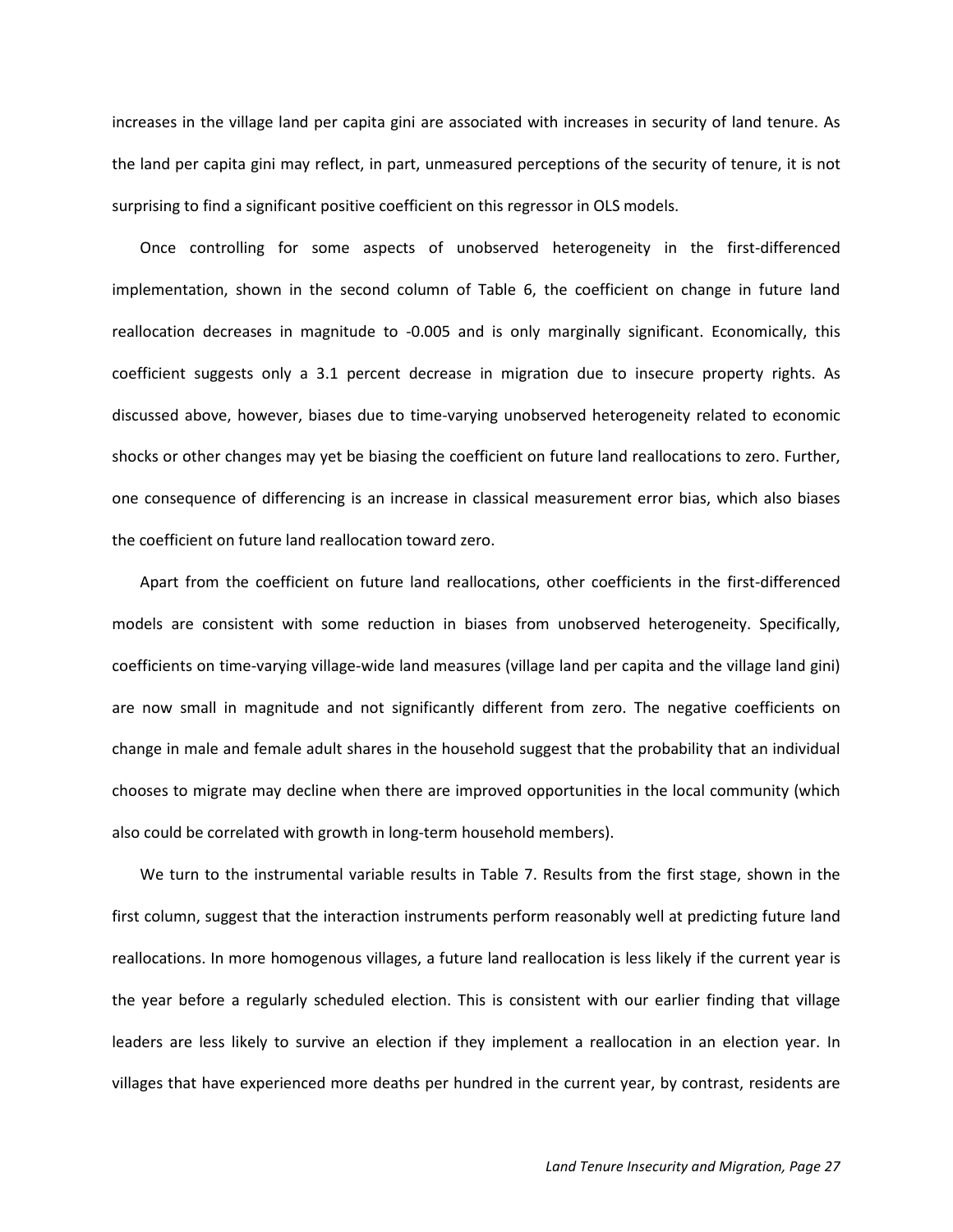more likely to experience a reallocation in the following year if the current year is the year of, or one year before, a regularly scheduled election. Apart from the instruments, it is also of interest to note that increases in village average income growth are negatively associated with a future reallocation, which is consistent with a view that village heads are frequently motivated to redistribute land to improve overall village efficiency. If village income is already growing, there may be less obvious scope for increasing incomes by transferring land to landless households. There is evidence from the coefficient on change in land per capita that there is an increase in the likelihood that village leaders will also initiate an administrative reallocation.

Turning to the second stage, we observe an economically and statistically significant association between an increase in probability of a future land reallocation and the likelihood that an individual will work as a migrant. The coefficient on the future land reallocation variable suggests that a registered resident will be 2.8 percent less likely to migrate if he (or she) expects a significant land reallocation in the following year. Given that an average of 16 percent of 16 to 50 year olds worked as migrants during this period, this amounts to 17.5% of the annual migration share during the period, suggesting that risk of administrative reallocation is an important factor in the migration decision.

As one might be concerned that household demographic changes may be endogenous, we next estimate models excluding household characteristics. This reduces the likelihood that unobserved shocks affecting household composition are also influencing individual migration decisions and biasing our results. Excluding household level variables (household demographic composition, landing holding and consumption) in Table 8, the estimated coefficient on significant future land reallocation remains nearly the same at -2.7 percent (column 2, Table 8). Over-identification tests reported in both Tables 7 and 8 suggest that there is no direct statistical evidence against the validity of the interaction-term instruments.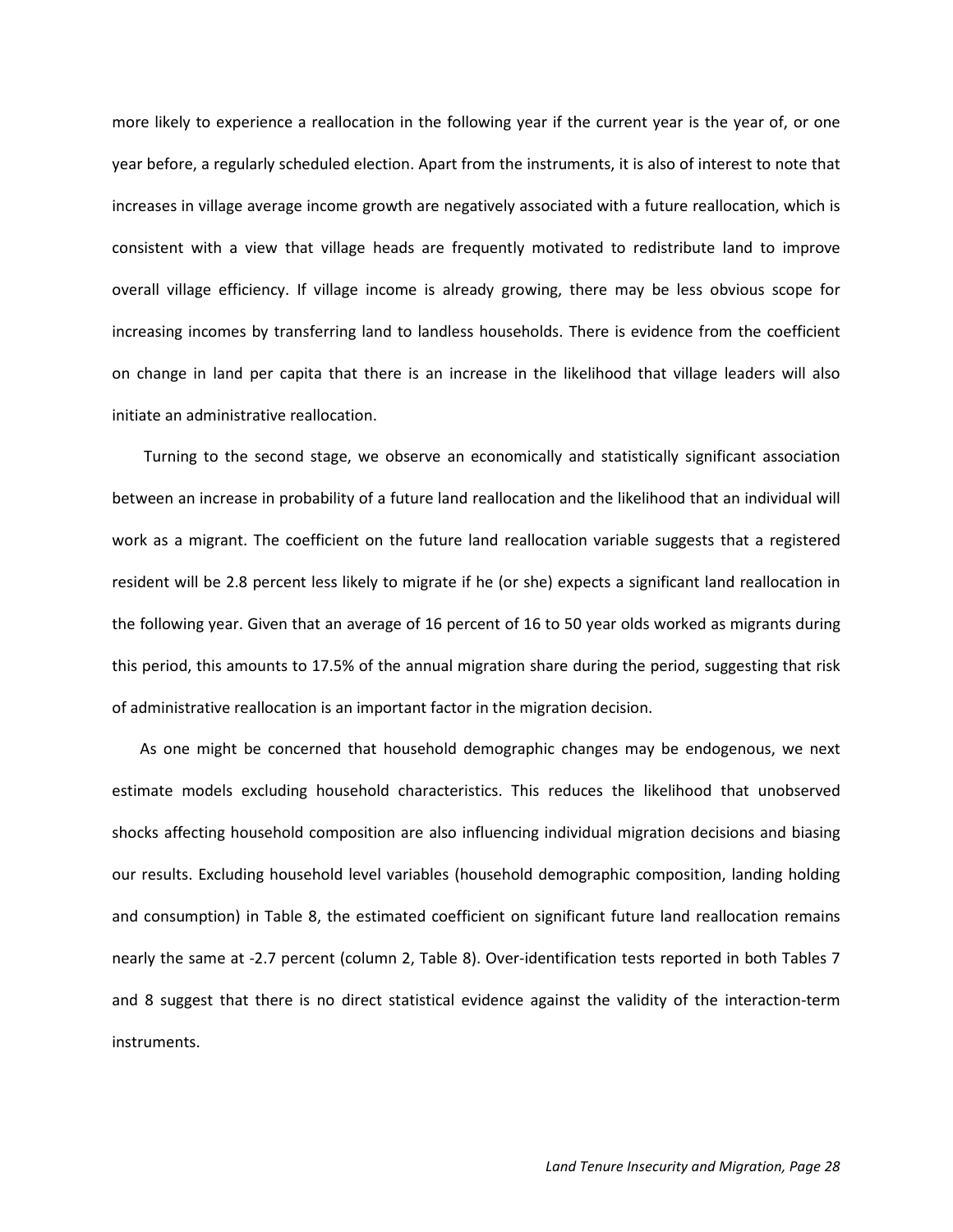In examining the regression statistics, one should have some concern over the possibility of weak instrument bias. With a cluster-robust Angrist-Pischke F-statistic of 4 in our preferred model, and a pvalue 0.007, one might be concerned that the first-stage is not sufficiently strong. Standard rules of thumb for weak instruments (e.g., Stock and Yogo, 2005) suggest that when first stage instruments have an F-statistic below 10, there is considerable risk of weak instrument bias. This rule of thumb, however, is based on non-clustered cases with independently and identically standard errors, and may not always be appropriate for when there are systematic relationships among standard errors and cluster-corrected F-statistics are used to assess instrument strength (Cameron and Miller, 2011; Cameron and Miller, 2013). We thus implement a version of Moreira's (2003) conditional likelihood ratio (CLR) test proposed by Finlay and Magnusson (2009) to test for robustness to weak instrument bias with standard errors clustered at the village level.<sup>[25](#page-26-0)</sup> Using both the clustered CLR test, and the Anderson-Rubin test (which is somewhat weaker), we estimate 95% confidence intervals around the coefficient on future village land reallocation. Results from both tests, provided at the bottom of Tables 7 and 8, suggest that the negative association between expected land reallocation activity and future migration is significant.

## **5. Conclusions**

Through the early 2000s, farmers in rural China faced substantial risk of losing land in large scale village-wide land reallocations. The present paper exploits that fact that land reallocation decisions appear to be strategically decided by village cadres who take the timing of village elections into consideration, and that the specific timing of these decisions are influenced by underlying features of village political economy. Specifically, village leaders in more homogenous villages face greater risk of losing an election in the year of, or year following, a reallocation, and thus they may devote less effort to

<sup>&</sup>lt;sup>25</sup>This extension of Moreira (2003) uses a GMM minimum distance estimator to allow for clustered dependence and heteroskedasticity, and is an approach suggested by Cameron and Miller (2011, 2013) among others.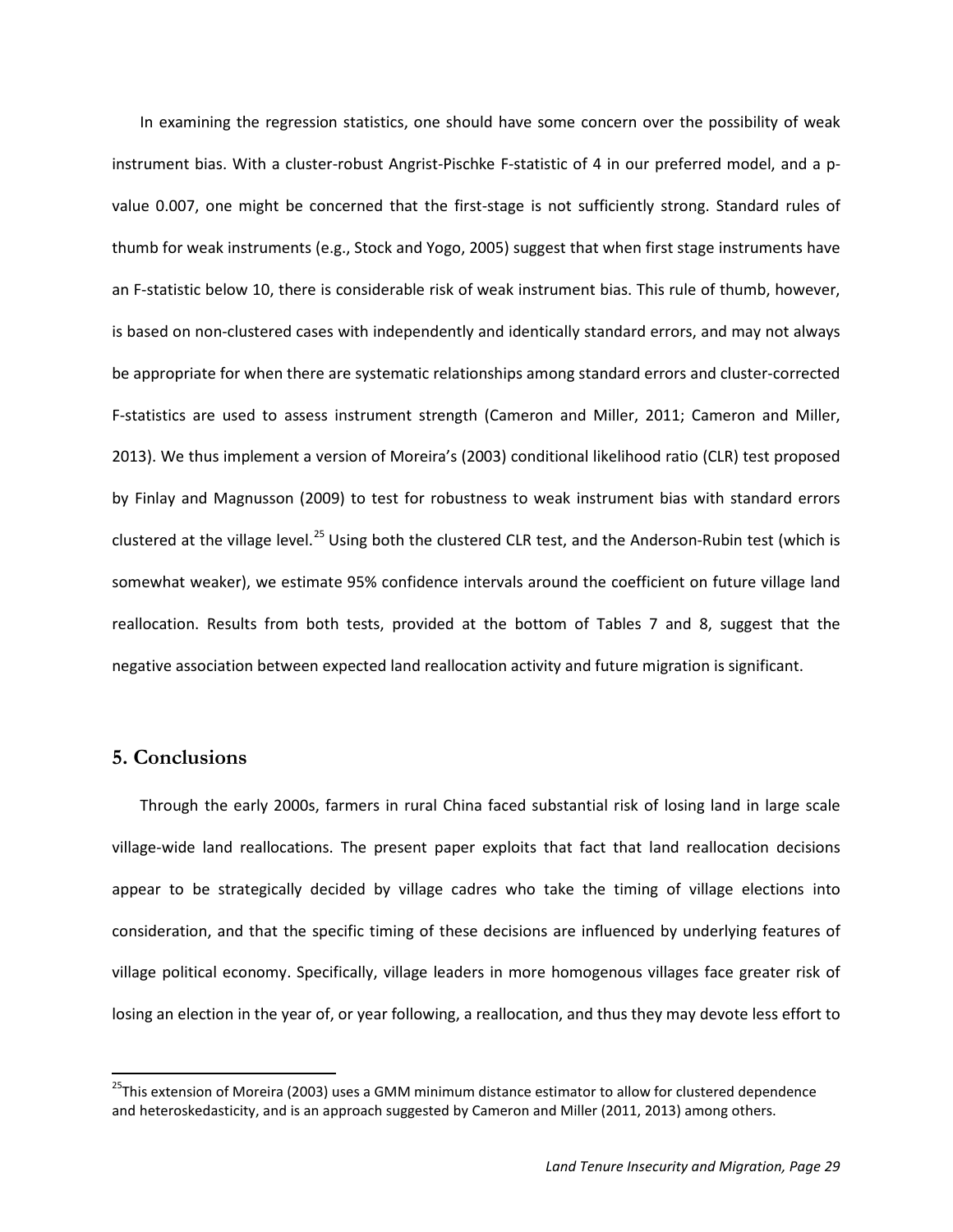land reallocation. We find that, in expectation of a land reallocation in the following year, rural residents reduced their propensity to migrate for work by 2.7 percent, or 17.5 percent of the annual migration rate, which provides evidence that insecure property rights shaped the movement of labor out of agriculture.

Even though some observers have argued that administrative land reallocation may promote equity and potentially improve land-labor matching in the absence of land market, any potential benefits associated with land reallocations may come with an additional efficiency loss. Our results suggest that strengthening property rights over agricultural land may be essential for removing biases in the movement of labor out of agriculture during the process of structural change and urbanization. As migration for work generally contributed to higher earnings and consumption of China's rural residents (de Brauw and Giles, 2008), one direction for future work on the effects of insecure property rights would be to examine the effects of insecure property rights on measures of income and well-being. As rural areas continue to depopulate with increases in the movement of labor to urban areas, one would expect that rural institutions, including those governing land, to change in response to migrationinduced social and demographic changes. More research is needed to examine potential relationships between migration and the evolution of property rights. Even as the Rural Land Contracting Law provided stronger claims to contracted land after 2003, land tenure insecurity is manifest in increased seizure of land without proper compensation, as opposed to reallocations of an earlier era. Reducing labor migration may not be an effective strategy for rural residents to prevent land seizures and they may have to undergo costly adjustment to labor allocation to cope with land loss. More research is needed to examine how rural residents cope with this new source of insecurity and the institutional arrangements that may reduce the incidences of such land-taking.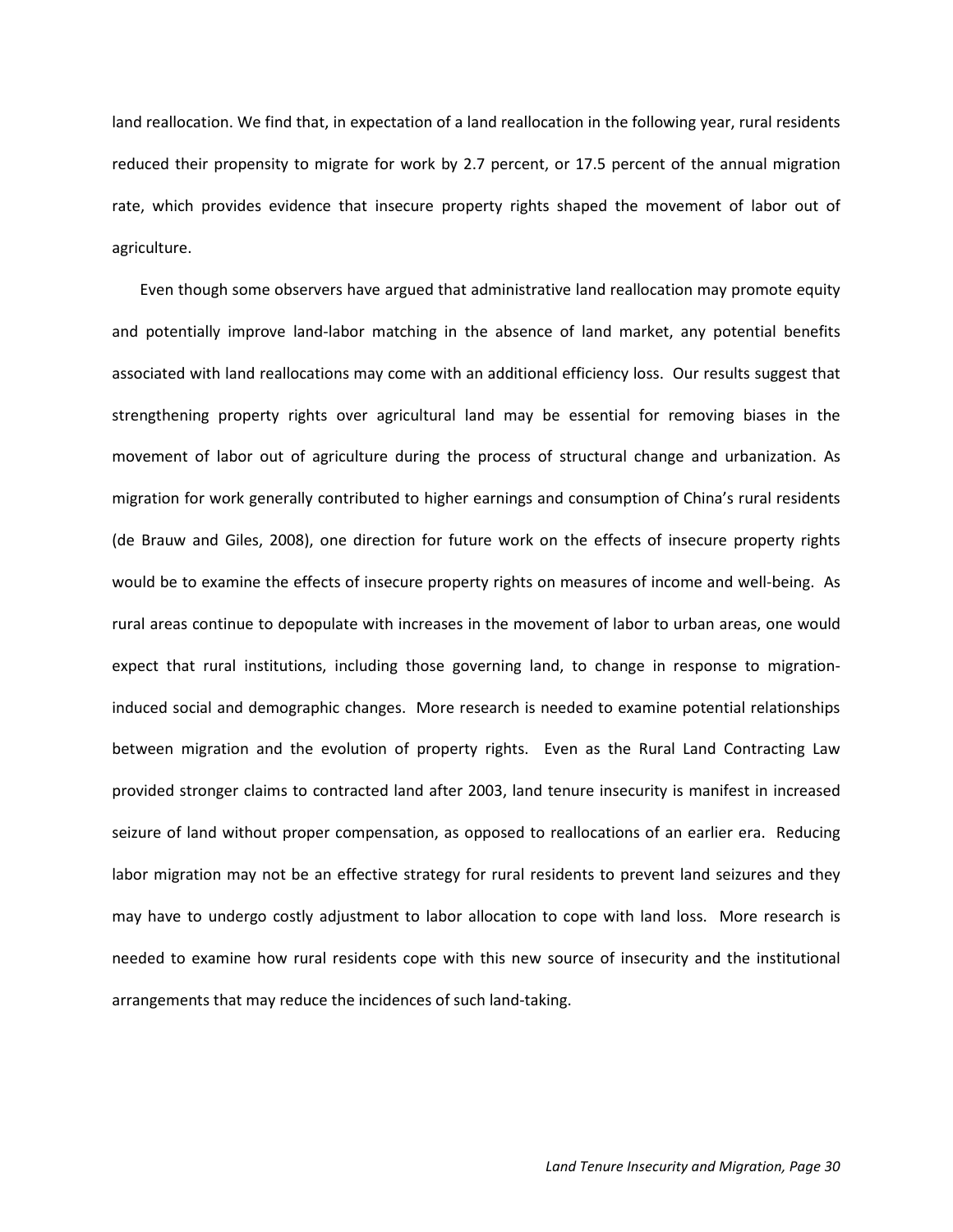### **6 References**

- Acemoglu, Daron, Johnson, Simon, and Robinson, James. 2001. "The Colonial Origins of Comparative Development: An Empirical Investigation." *American Economic Review* 91(5): 1369-1401.
- Au, Chun-Chung, and Henderson, J. Vernon. 2006. "How Migration Restriction Limit Agglomeration and Productivity in China." *Journal of Development Economics*, 80: 350-88.
- Bandiera, Oriana. 2007. "Land Tenure, Investment Incentives, and the Choice of Techniques: Evidence from Nicaragua." *The World Bank Economic Review*, 21(3): 487-508.
- Benjamin, Dwayne and Loren Brandt. 2002. "Property Rights, Labour Markets, and Efficiency in a Transition Economy: The Case of Rural China," *Canadian Journal of Economics*, 35(4): 689-716.
- Benjamin, Dwayne, Loren Brandt and John Giles. 2005. "The Evolution of Inequality in Rural China," *Economic Development and Cultural Change*, 53(4) (July 2005): 769-824.
- Besley, Timothy. 1995. "Property Rights and Investment Incentives: Theory and Evidence from Ghana," *Journal of Political Economy*, 103(5): 903-37.
- Besley, Timothy, and Ghatak, Maitreesh. 2009a. "The de Soto Effect." Center for Economic Policy Research Discussion Paper 008.
- Besley, Timothy, and Ghatak, Maitreesh. 2009b. "Property Rights and Economic Development." Center for Economic Policy Research Discussion Paper 7234.
- Brandt, Loren, Rozelle, Scott, and Turner, Matthew. 2004. "Local Government Behavior and Property Right Formation in Rural China." *Journal of Institutional and Theoretical Economics*, 160(4): 627-49.
- Brasselle, A-S., Gaspart, F., Platteau, J-P. 2002. "Land Tenure Security and Investment Incentives: Puzzling Evidence from Burkina Faso," *Journal of Development Economics*, 67: 373-41.
- Cai, Fang, Wang, Dewen and Du, Yang. 2002 "Regional Disparity and Economic Growth in China, the Impact of Labor Market Distortions" *China Economic Review* 13: 197-212.
- Cameron, Colin A. and Douglas L. Miller. 2011. "Robust Inference with Clustered Data," in A. Ullah and D.E. Giles eds., Handbook of Empirical Economics and Finance, CRC Press.
- Cameron, Colin A. and Douglas L. Miller. 2013. " A Practitioner's Guide to Cluster-Robust Inference," *Journal of Human Resources* (in press).
- CRLSRT (China Rural Local Self-governance Research Team). 2000. Study on China's rural self-governance. [In Chinese]. Beijing: China Agriculture Publishing House.
- de Brauw, Alan, and Mueller, Valerie. 2012. "Do Limitations in Land Rights Transferability Influence Low Mobility Rates in Ethiopia?" *Journal of African Economies*, 21(4) (August): 548-79.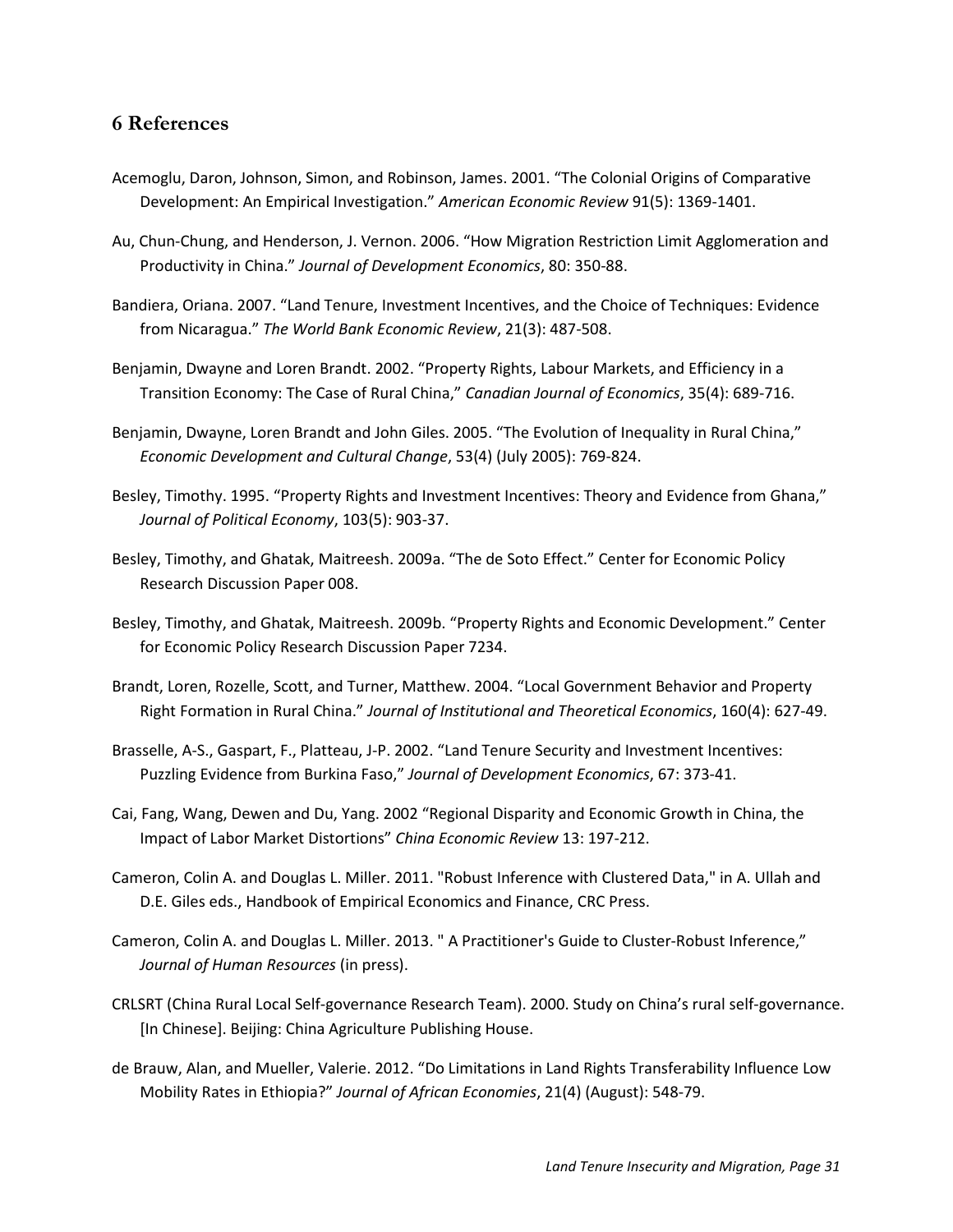- de Brauw, Alan, and Giles, John. 2008. "Rural to Urban Migration in China: How Do Migrant-Sending Communities Benefit?" World Bank Policy Research Working Paper 4585.
- Deininger, Klaus, and Jin, Songqing. 2009. "Securing Property Rights in Transition: Lessons from Implementation of China's Rural Land Contracting Law." *Journal of Economic Behavior and Organization*, 70(1-2), 22-38.
- de Meza, David, and Gould, J. R. 1992. "The Social Efficiency of Private Decisions to Enforce Property Rights." *Journal of Political Economy* 100(3):561-80.
- Do, Quy-Toan, and Iyer, Lakshmi. 2008. "Land Titling and Rural Transition in Vietnam." Economic Development and Cultural Change 56(3): 531-79.
- Fan, Cindy. 2008. "Migration, Hukou and the City." in Shahid Yusuf and Karen Nabeshima, eds. China Urbanizes: Consequences, Strategies, and Policies Washington, D.C.: The World Bank.
- Feder, Gershon, and Feeny, David. 1991. "Land Tenure and Property Rights: Theory and Implications for Development Policy." *The World Bank Economic Review* 5(1): 135-53.
- Field, Erica. 2005. "Property Rights and Investment in Urban Slums." *Journal of the European Economic Association* 3(2-3): 279-90.
- Field, Erica. 2007. "Entitled to Work: Urban Tenure Security and Labor Supply in Peru." *Quarterly Journal of Economics* 4(122): 1561-1602.
- Finlay, Keith and Leandro Magnusson. 2009. ""Implementing Weak-Instrument Robust Tests for a General Class of Instrumental-Variables Models," *Stata Journal*, 9(3): 398-421.
- Galiani, Sebstian and Schargrodsky, Ernesto. 2005 "Property Rights for the Poor: Effects of Land Titling." Universidad Torcuato Di Tella, Business School Working Paper No. 06/2005.
- Giles, John. 2001. "Risk, Shock and Weak Property Rights in the Labor Allocation Decision of Rural Chinese Households," paper presented at 2000 Meetings of the Northeast Universities Development Economics Consortium, Cornell, October 2000.
- Giles, John. 2006. "Is Life More Risky in the Open? Household Risk-Coping and the Opening of China's Labor Markets." Journal of Development Economics 81(1): 25-60.
- Goldstein, Markus, and Udry, Christopher. 2008. "The Profits of Power: Land Rights and Agricultural Investment in Ghana." Journal of Political Economy 116(6): 981-1022.
- Harris, J., Todaro, M., 1970. Migration, unemployment, and development: a two-sector analysis. American Economic Review 60 (1), 126–142.
- Jacoby, Hanan, Li, Guo, and Rozelle, Scott. 2002. "Hazards of Expropriation: Tenure Insecurity and Investment in Rural China." American Economic Review 92(5): 1420-47.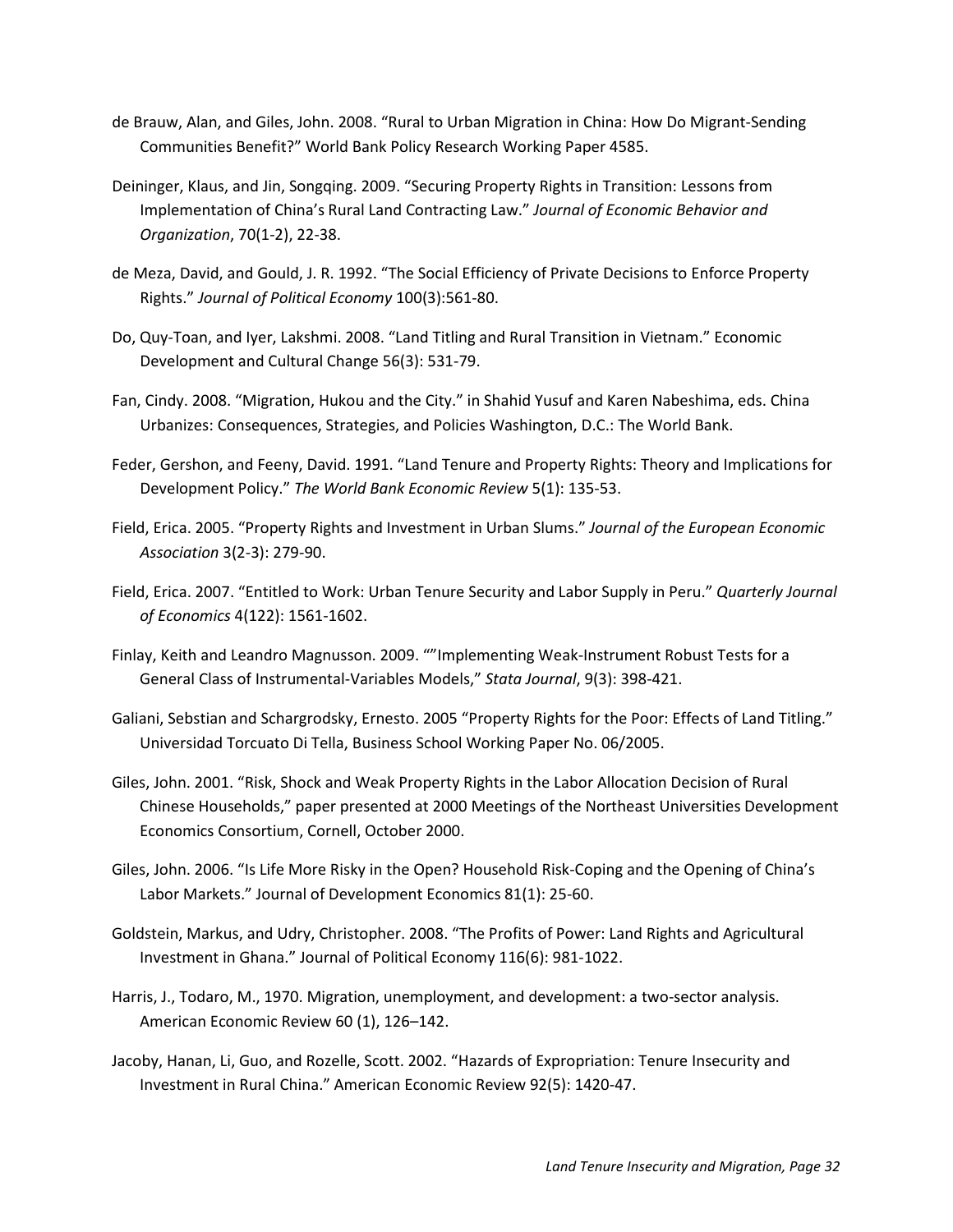- Katz, Barbara, and Owen, Joel. 2009. "Are Property Rights Enough? Re-evaluating a Big-Bang Claim." Economics of Transition 17(1): 75-96.
- Kung, J.K., 1995. Equal entitlement versus tenure security under a regime of collective property rights: peasants' preference for institutions in post-reform Chinese agriculture*." Journal of Comparative Economics*, 21(1), pp. 82–111.
- Kung, J.K. 2000. "Common property rights and land reallocations in rural China: evidence from a village survey." *World Development*, 28(4), pp. 701–719.
- Kuznets, Simon. 1955. "Economic Growth and Income Inequality," American Economic Review, 45(1): 1- 28.
- Lewis, W. Arthur. 1954. "Development with Unlimited Supplies of Labour," The Manchester School, May 1954, 22: 139-92.
- Lewis, W. Arthur. 1958. "Unlimited Labour: Further Notes," The Manchester School, January 1958, 26:1- 32.
- Liu, S., Carter, M.C. and Yao, Y. 1998. "Dimensions and diversity of property rights in rural China: dilemmas on the road to further reform." *World Development*, 26(10), pp. 1789–1806.
- Liu, Zhiqiang 2005. "Institution and inequality: the hukou system in China." Journal of Comparative Economics 33: 133-57.
- Lohmar, Bryan. 2000. "The Effects of Land Tenure and Grain Quota Policies on Farm Household Labor Allocation in China," PhD Dissertation, Department of Agriculture and Resource Economics, University of California at Davis.
- Martinez-Bravo, Monica, Gerard Padró i Miquel, Nancy Qian and Yang Yao. 2014. "Political Reform in China: The Effect of Local Elections," Yale University, mimeo (July 16, 2014).
- Mu, Ren and Zhang, Xiaobo. 2014."Do Elected Leaders in a Limited Democracy Have Real Power? Evidence from Rural China," *Journal of Development Economics* 107: 17-27.
- Mullan, Katrina, Grosejean, Pauline, and Kontoleon, Andreas. 2011. "Land Tenure Arrangement and Rural-Urban Migration in China," World Development 39(1): 123-33.
- North, Douglass. 1990. Institutions, Institutional Change and Economic Performance. Cambridge: Cambridge University Press
- O'Brien, K., Li, L., 2000. "Accommodating ''democracy'' in a one-party state: introducing village elections in China," China Quarterly 162: 465– 89.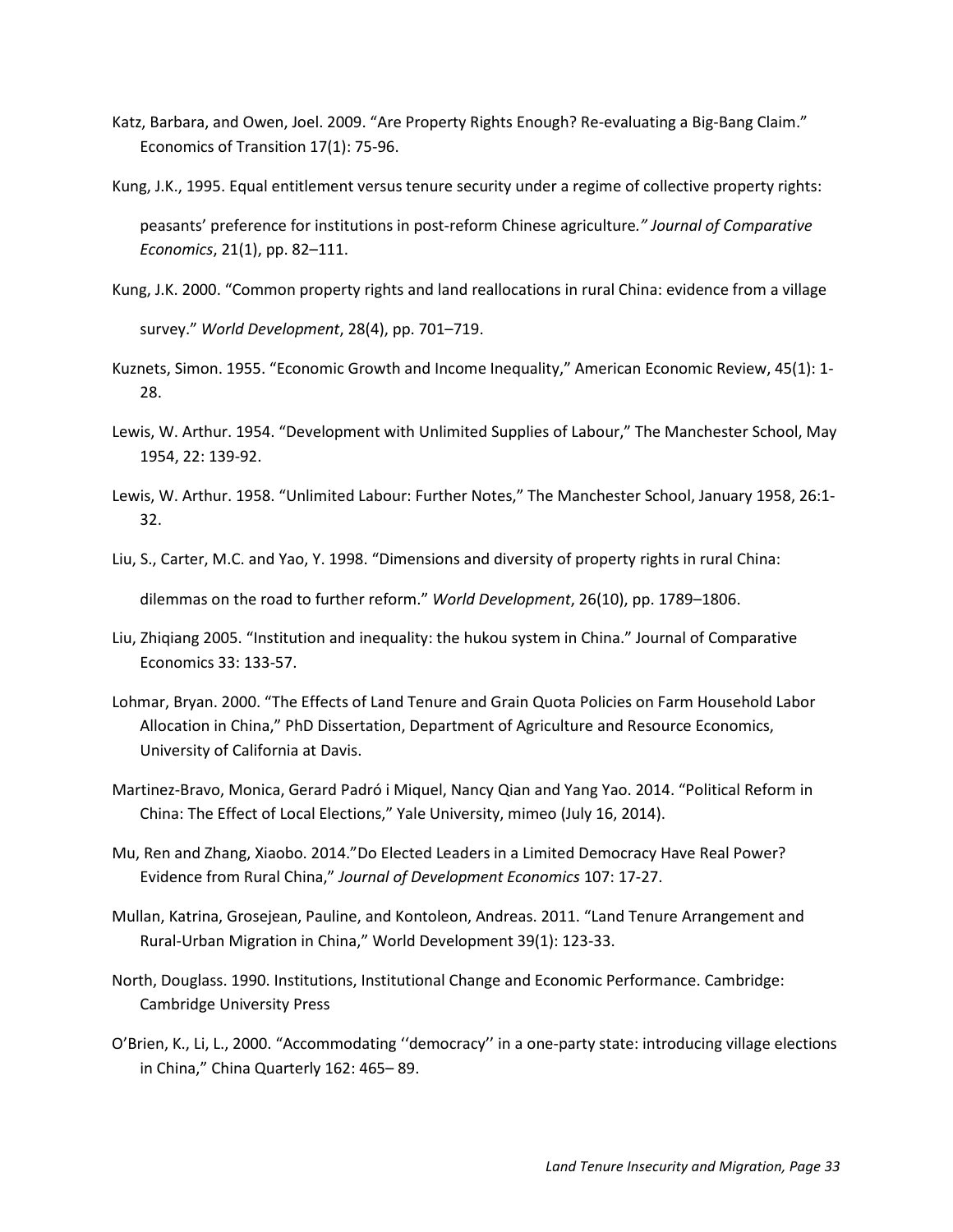- Oi, J., Rozelle, S., 2000. Elections and power: The locus of decision-making in Chinese villages. The China Quarterly 162, 513–539.
- Park, Albert. 2008. "Rural-Urban Inequality in China," in Shahid Yusuf and Karen Nabeshima, eds. China Urbanizes: Consequences, Strategies, and Policies Washington, D.C.: The World Bank.
- Ranis, Gustav and John C. H. Fei. 1961. "A Theory of Economic Development," The American Economic Review, 51(4): 533-565.
- Ravallion, Martin and Shaohua Chen. 2007. "China's (Uneven) Progress Against Poverty," Journal of Development Economics, 82(1) (January): 1-42.
- Rozelle, Scott and Guo Li. 1998. "Village Leaders and Land-Rights Formation in China," *American Economic Review* 88(2): 433-38.
- Rozenzweig, Mark and Oded Stark. 1989. "Consumption Smoothing, Migration, and Marriage: Evidence from Rural India," *Journal of Political Economy*, 97 (4) (August): 905-926.
- Sánchez, Fabio, López-uribe, María del Pilar, and Fazio, Antonella. 2010. "Land Conflicts, Property Rights, and the Rise of the Export Economy in Colombia, 1850-1925." Journal of Economic History 70(2): 378-399.
- Tang, Ming. 2004. Legal Issues in the Elections of Villagers' Committees [in Chinese] Beijing: The Publishing House of the Chinese Academy of Social Science.
- Tsai, Lily. 2007. "Solidarity Groups, Informal Accountability, and Local Public Goods Provision in Rural China." American Political Science Review 101(2): 355-72.
- Valsecchi, Michele. 2010 "Land Certification and International Migration: Evidence from Mexico." Working Papers in Economics No. 440, University of Gothenburg.
- Woodruff, Christopher and Rene Zenteno. 2007." Migration Networks and Microenterprises in Mexico," *Journal of Development Economics*, 82(2) (March): 509-28.
- Xu, Yiqing and Yao, Yang. 2009 "Social Networks Enhance Grassroots Democracy: Surname Groups and Public Goods Provision in Rural China." CCER Working paper
- Zhang, X., S. Fan, L. Zhang, and J. Huang. 2004. "Local governance and public goods provision in rural China." *Journal of Public Economics* 88 (12): 2857–2871.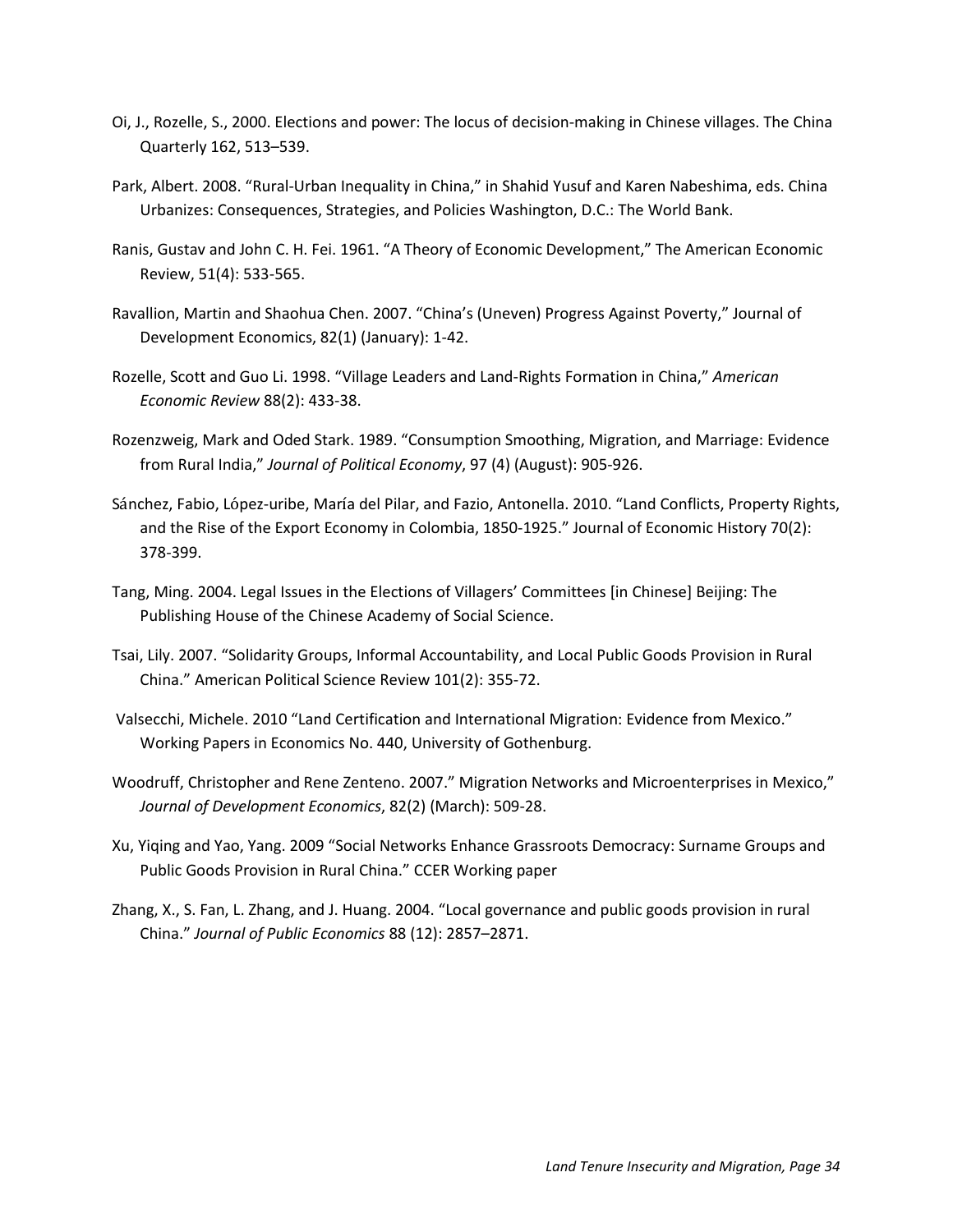|                                                                       | All   | 1995                                                                            | 1996  | 1997  | 1998  | 1999  | 2000  | 2001  | 2002  | 2003  |
|-----------------------------------------------------------------------|-------|---------------------------------------------------------------------------------|-------|-------|-------|-------|-------|-------|-------|-------|
| Panel A: Share of Villages Experiencing Significant Land Reallocation |       |                                                                                 |       |       |       |       |       |       |       |       |
| All                                                                   | 0.188 | 0.273                                                                           | 0.109 | 0.073 | 0.327 | 0.200 | 0.200 | 0.182 | 0.164 | 0.164 |
| Anhui                                                                 | 0.167 | 0.556                                                                           | 0.222 | 0.000 | 0.056 | 0.167 | 0.222 | 0.111 | 0.056 | 0.111 |
| Henan                                                                 | 0.181 | 0.188                                                                           | 0.000 | 0.063 | 0.438 | 0.188 | 0.250 | 0.250 | 0.125 | 0.125 |
| Jiangsu                                                               | 0.343 | 0.182                                                                           | 0.182 | 0.273 | 0.818 | 0.273 | 0.182 | 0.364 | 0.545 | 0.273 |
| Shanxi                                                                | 0.067 | 0.000                                                                           | 0.000 | 0.000 | 0.100 | 0.200 | 0.000 | 0.000 | 0.000 | 0.200 |
| Number of villages                                                    | 55    | 55                                                                              | 55    | 55    | 55    | 55    | 55    | 55    | 55    | 55    |
|                                                                       |       | Panel B: Share of Households Affected in Significant Village Land Reallocations |       |       |       |       |       |       |       |       |
| All                                                                   | 0.321 | 0.557                                                                           | 0.313 | 0.187 | 0.654 | 0.271 | 0.127 | 0.231 | 0.233 | 0.219 |
| Anhui                                                                 | 0.319 | 0.648                                                                           | 0.472 | 0.000 | 0.676 | 0.348 | 0.110 | 0.121 | 0.276 | 0.180 |
| Henan                                                                 | 0.282 | 0.596                                                                           | 0.000 | 0.478 | 0.798 | 0.282 | 0.101 | 0.293 | 0.224 | 0.125 |
| Jiangsu                                                               | 0.358 | 0.010                                                                           | 0.070 | 0.092 | 0.522 | 0.037 | 0.336 | 0.219 | 0.232 | 0.245 |
| Shanxi                                                                | 0.349 | 0.000                                                                           | 0.000 | 0.000 | 0.808 | 0.474 | 0.000 | 0.000 | 0.000 | 0.279 |
| Number of households                                                  | 1858  | 799                                                                             | 291   | 273   | 947   | 722   | 796   | 536   | 520   | 581   |

**Table 1. The Incidence of Significant Land Reallocation and Share of Households Affected (1995-2003)**

Note: Shares in Panel B are calculated conditional on the village experiencing a significant land reallocation during the year. Source: 2004 Village Governance Survey and Land Use Survey, RCRE, Ministry of Agriculture.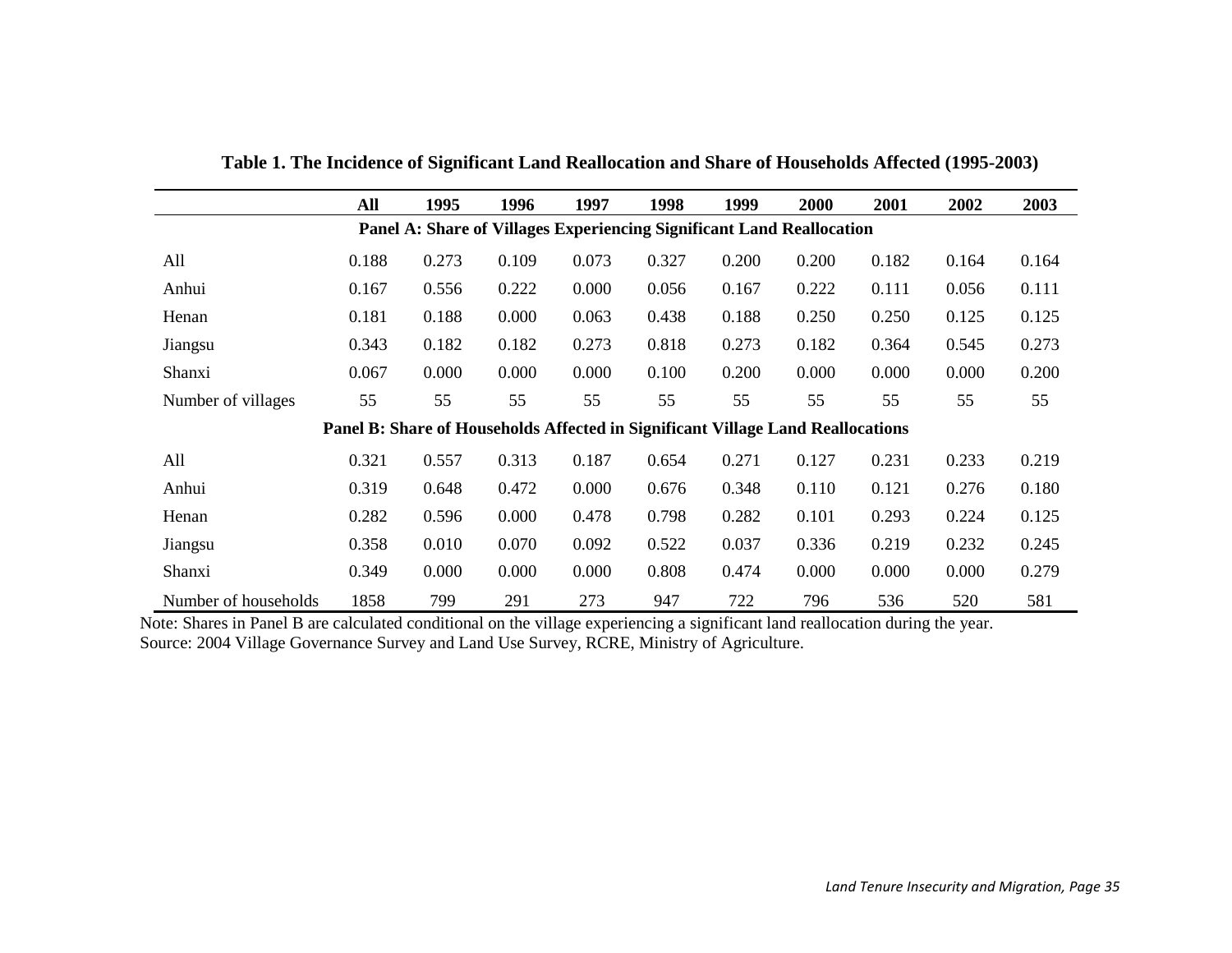|                    | All   | 1995  | 1996  | 1997  | 1998  | 1999           | 2000  | 2001  | 2002  | 2003  |
|--------------------|-------|-------|-------|-------|-------|----------------|-------|-------|-------|-------|
| All                | 0.154 | 0.145 | 0.145 | 0.182 | 0.182 | 0.182          | 0.091 | 0.182 | 0.182 | 0.091 |
| Anhui              | 0.123 | 0.111 | 0.111 | 0.222 | 0.056 | 0.278          | 0.056 | 0.167 | 0.111 | 0     |
| Henan              | 0.139 | 0.125 | 0.125 | 0.125 | 0.125 | 0.25           | 0.063 | 0.125 | 0.25  | 0.063 |
| Jiangsu            | 0.222 | 0.273 | 0.182 | 0.091 | 0.455 | 0.091          | 0.182 | 0.364 | 0.182 | 0.182 |
| Shanxi             | 0.156 | 0.1   | 0.2   | 0.3   | 0.2   | $\overline{0}$ | 0.1   | 0.1   | 0.2   | 0.2   |
| Number of villages | 55    | 55    | 55    | 55    | 55    | 55             | 55    | 55    | 55    | 55    |

**Table 2. Share of Villages with a Regularly Scheduled Election**

Source: 2004 Village Governance Survey and Land Use Survey, RCRE, Ministry of Agriculture.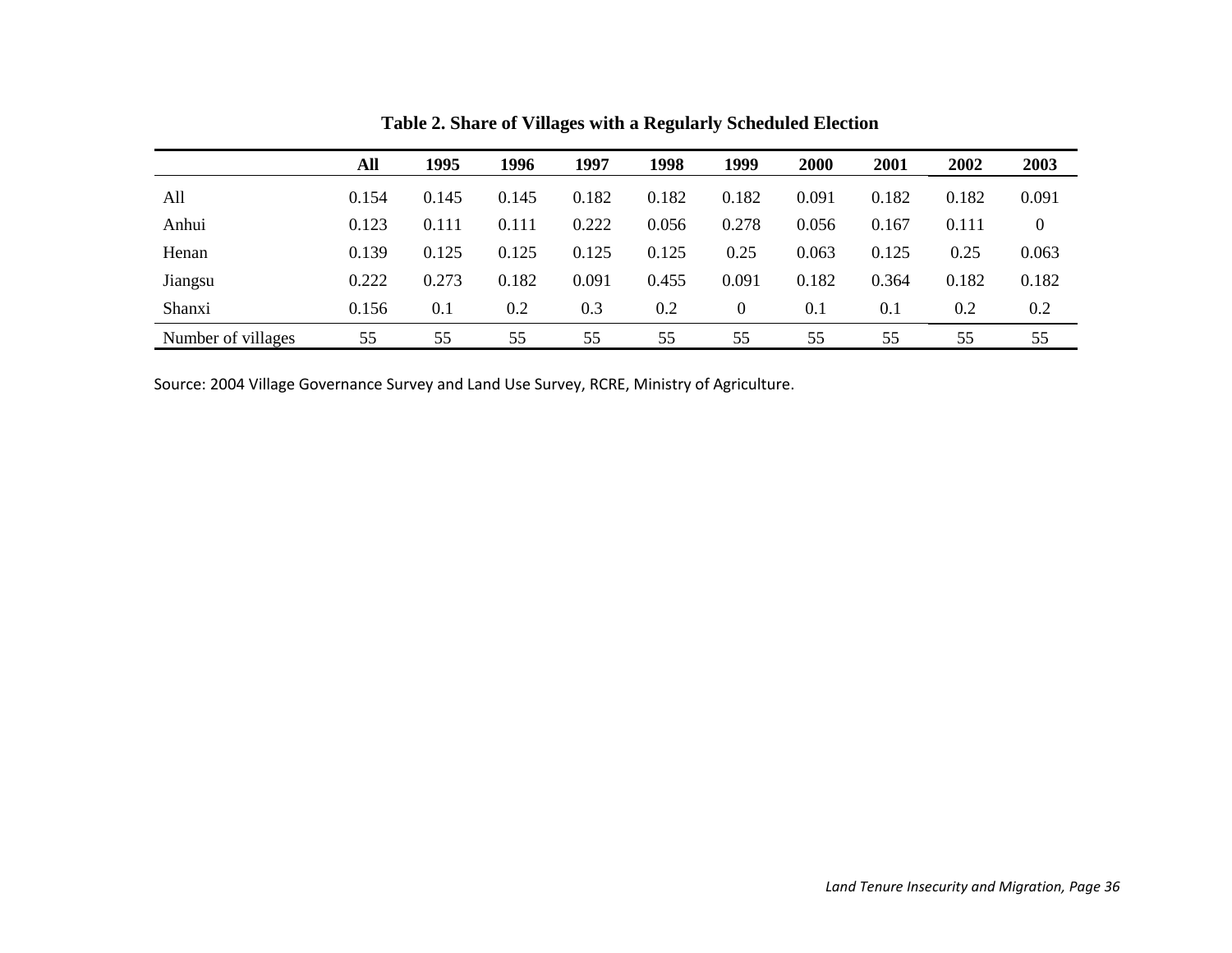|                                                                                                                                                                 | All   | 1995  | 1996  | 1997  | 1998  | 1999  | 2000  | 2001  | 2002  |
|-----------------------------------------------------------------------------------------------------------------------------------------------------------------|-------|-------|-------|-------|-------|-------|-------|-------|-------|
|                                                                                                                                                                 |       |       |       |       |       |       |       |       |       |
| All                                                                                                                                                             | 0.158 | 0.088 | 0.098 | 0.110 | 0.144 | 0.155 | 0.182 | 0.219 | 0.265 |
| Men                                                                                                                                                             | 0.204 | 0.121 | 0.134 | 0.146 | 0.188 | 0.202 | 0.232 | 0.28  | 0.332 |
| Women                                                                                                                                                           | 0.110 | 0.052 | 0.06  | 0.072 | 0.097 | 0.106 | 0.132 | 0.159 | 0.197 |
| Age 16-29                                                                                                                                                       | 0.203 | 0.114 | 0.126 | 0.142 | 0.179 | 0.200 | 0.237 | 0.292 | 0.353 |
| Age 30-50                                                                                                                                                       | 0.107 | 0.058 | 0.065 | 0.070 | 0.100 | 0.103 | 0.121 | 0.146 | 0.180 |
| Less than 8 years of schooling                                                                                                                                  | 0.100 | 0.054 | 0.06  | 0.068 | 0.094 | 0.100 | 0.116 | 0.144 | 0.180 |
| Eight or more years of schooling                                                                                                                                | 0.200 | 0.118 | 0.129 | 0.142 | 0.181 | 0.193 | 0.229 | 0.268 | 0.319 |
| A member of the largest patrilineal clan in village                                                                                                             | 0.159 | 0.085 | 0.105 | 0.116 | 0.140 | 0.173 | 0.172 | 0.208 | 0.263 |
| Not a member of the largest patrilineal clan in village                                                                                                         | 0.157 | 0.089 | 0.096 | 0.108 | 0.145 | 0.148 | 0.186 | 0.223 | 0.266 |
| With young women (age $19-24$ ) or men (age $21-26$ ) in household                                                                                              | 0.163 | 0.105 | 0.108 | 0.115 | 0.155 | 0.16  | 0.184 | 0.214 | 0.261 |
| Without young women or men in household                                                                                                                         | 0.153 | 0.075 | 0.091 | 0.105 | 0.134 | 0.15  | 0.181 | 0.223 | 0.268 |
| Obs.<br>$\sim$ $\sim$ $\sim$<br>$\bullet$ $\bullet$ $\bullet$ $\bullet$ $\bullet$ $\bullet$ $\bullet$ $\bullet$<br>$\sim$ $\sim$ $\sim$<br>$\sim$ $\sim$ $\sim$ | 56342 | 6705  | 7138  | 7395  | 6650  | 7444  | 7072  | 6843  | 7095  |

**Table 3. Share of Laborers (Age 16-50) Migrating for Work Outside the Home County (1995-2002)**

Source: 2004 Rural Household Social Network, Labor Allocation and Land Use Survey, RCRE, Ministry of Agriculture.

J.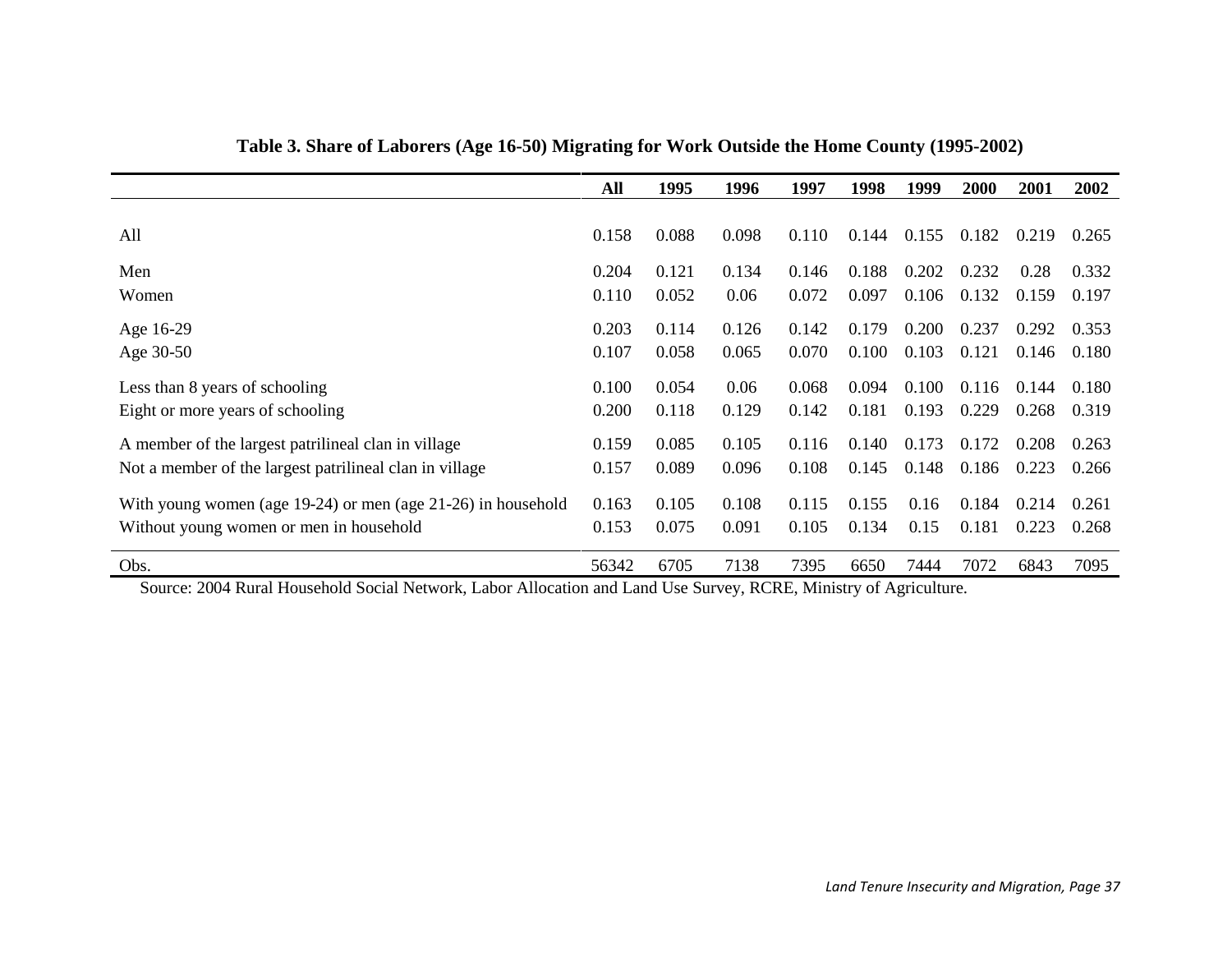

**Figure 1 Migration Rates by Age and Gender (1995-2003)**

Source: 2004 Rural Household Social Network, Labor Allocation and Land Use Survey RCRE, Ministry of Agriculture). This supplemental survey conducted in August and September 2004 asked information about the age, gender, education and work and residence location history of all current and former household residents back to the 1995 wave of the matching RCRE Household Survey.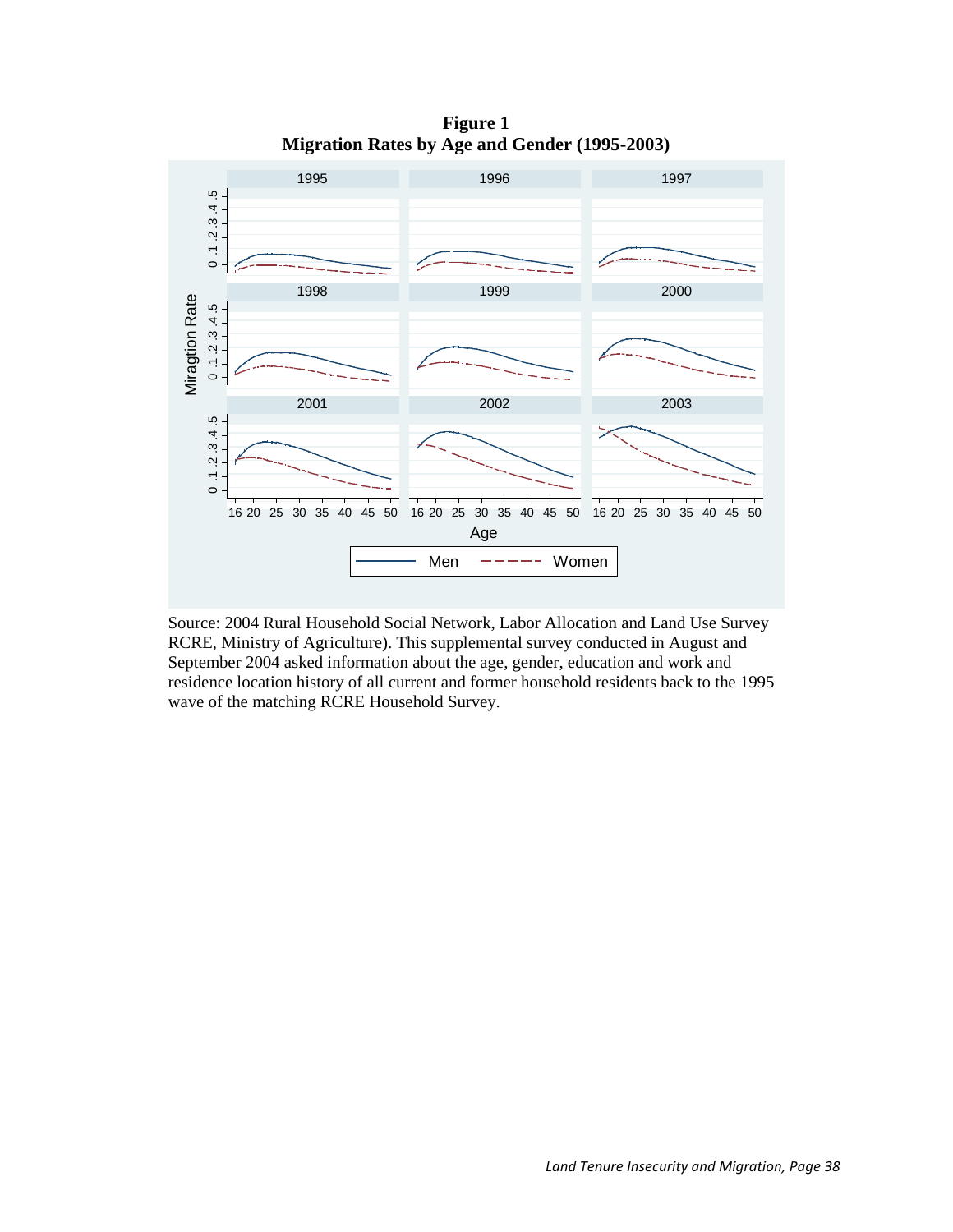**Figure 2 Election Timing and the Timing of Significant Land Reallocations**



Source: RCRE Supplemental Village and Household Surveys (2004). Note that reallocations are considered to be significant if a village-wide reallocation is indicated on the village survey instrument, or if more than ten percent of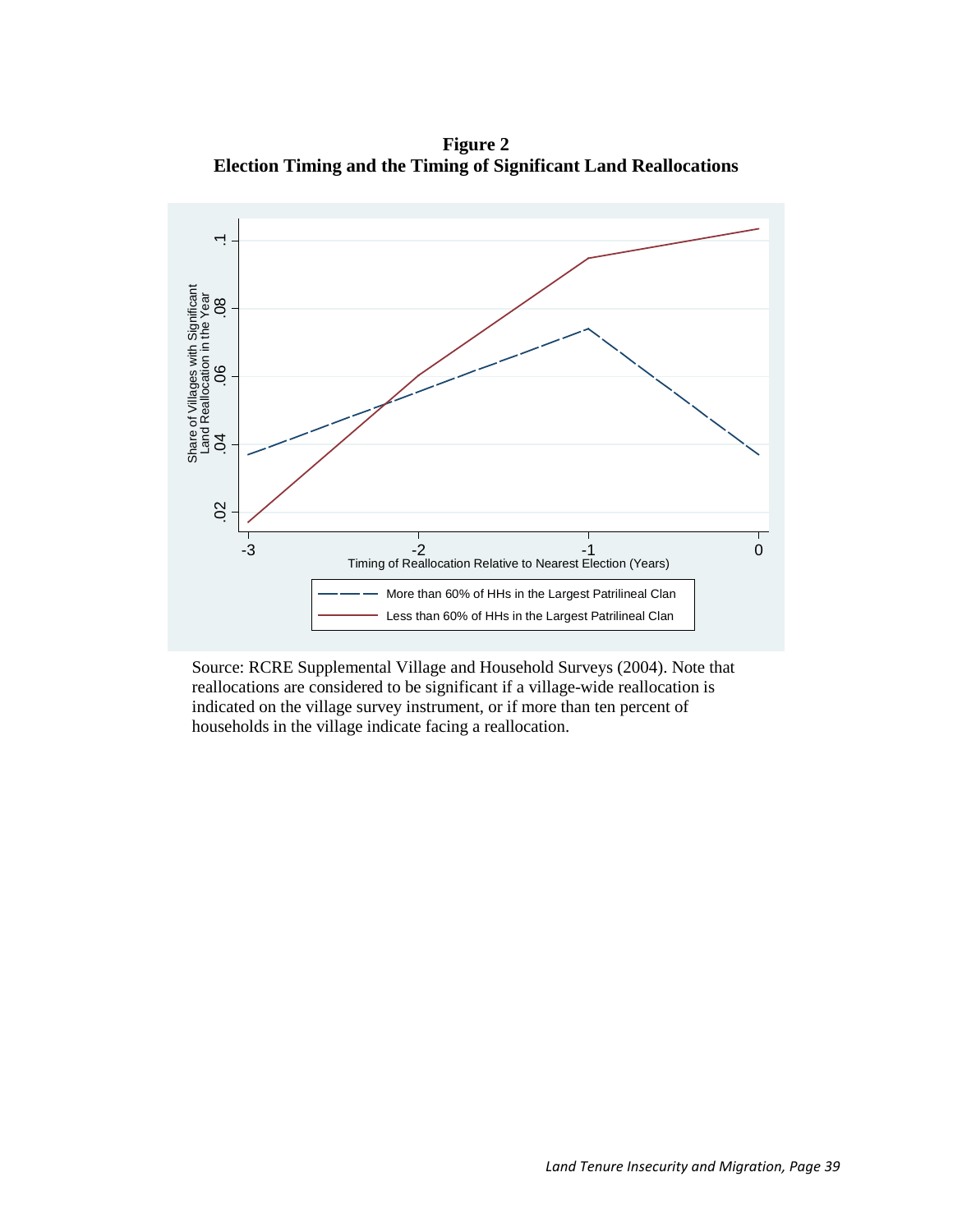**Figure 3 Demographic Change and Probability of Land Reallocation** (Deaths Per Hundred Versus Significant Land Reallocation)



Source: RCRE Annual Village Surveys (1995-2003) and 2004 Rural Household Social Network, Labor Allocation and Land Use Survey, RCRE, Ministry of Agriculture..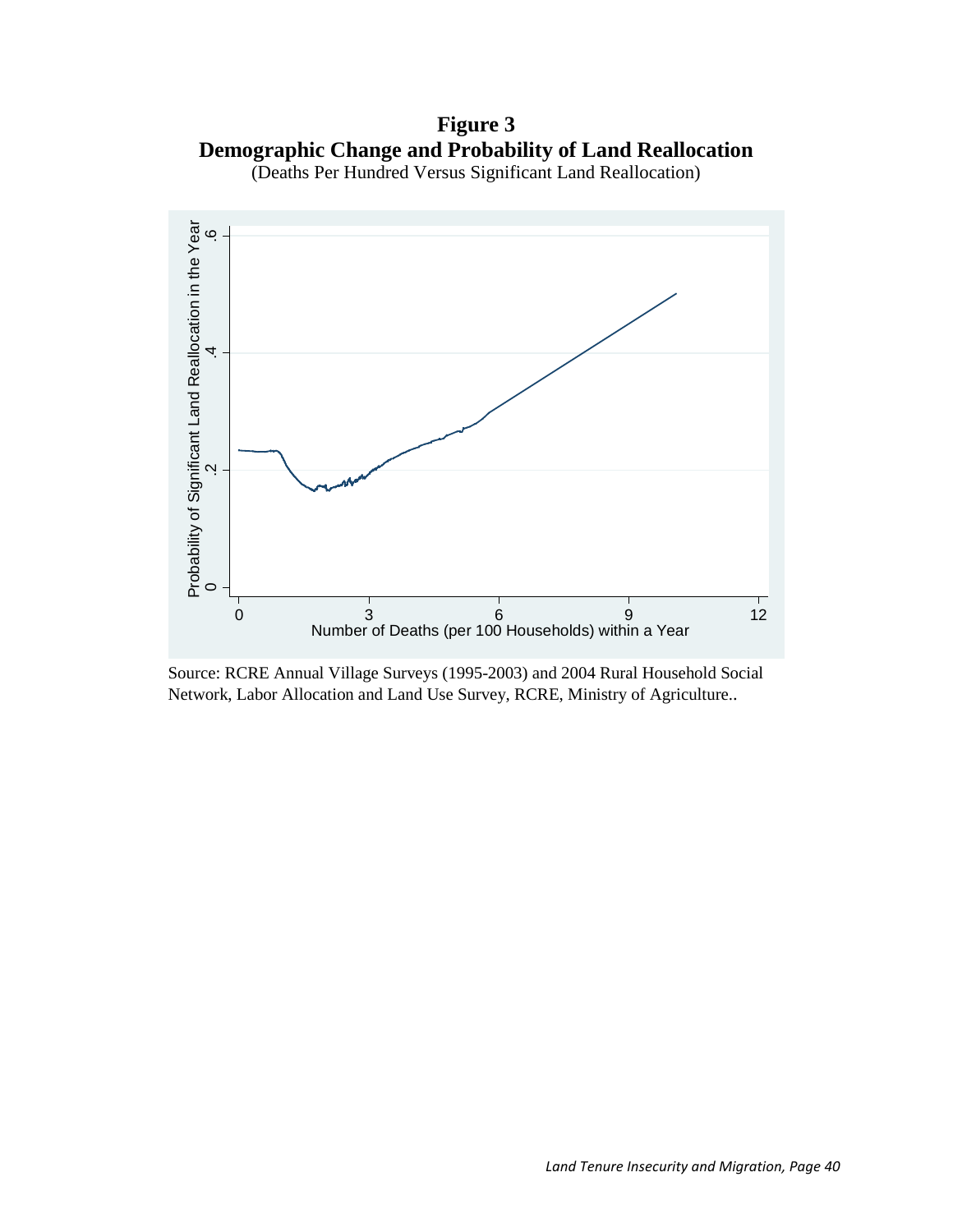**Figure 4 Share of Households in the Largest Lineage Group (1995) and Probablity of Significant Land Reallcoation in the Village (1995-2003)**





Note: the share of households in the largest family lineage group (patrilineal clan) is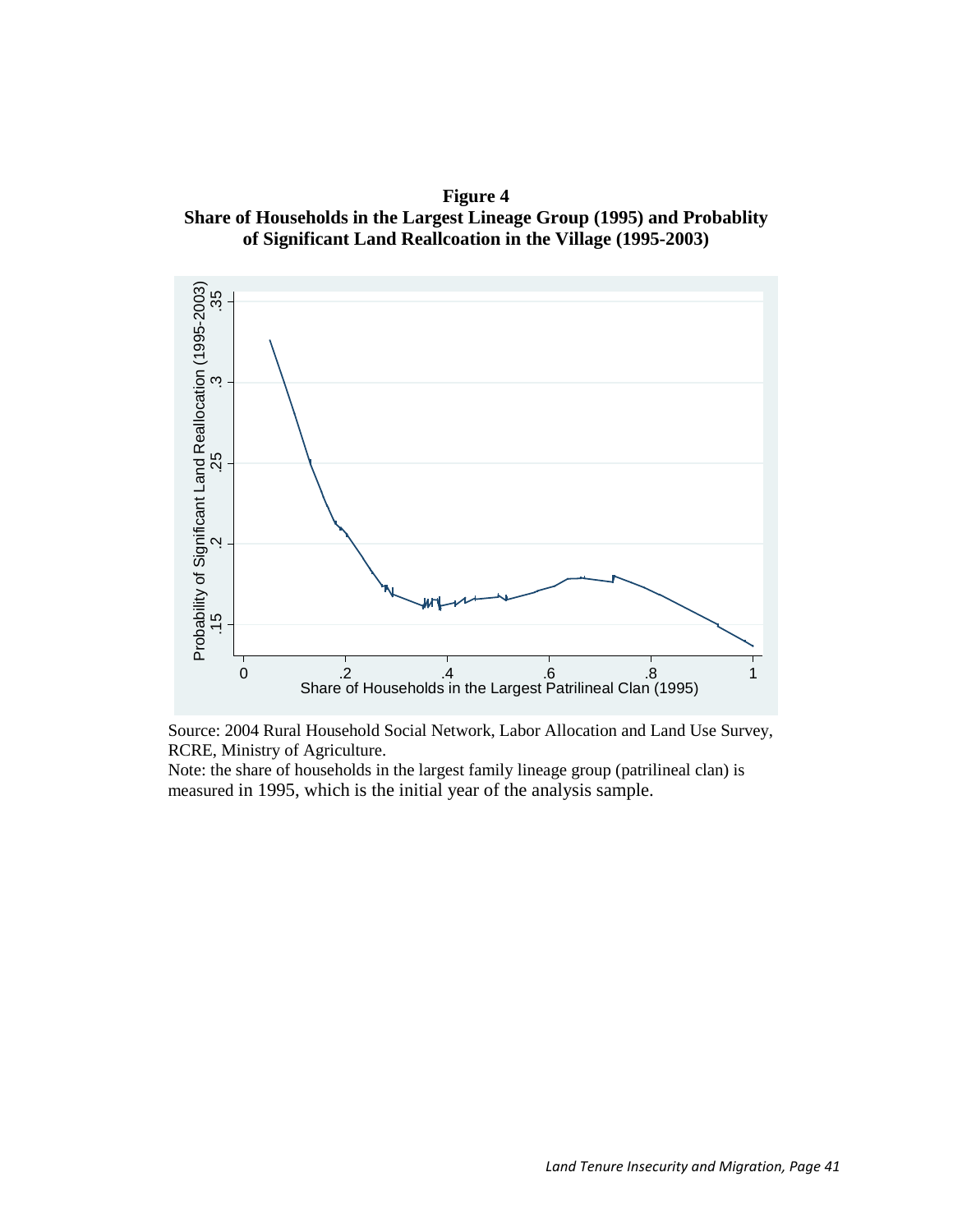**Figure 5 Share of Households in the Largest Lineage Group (1995) and Numbers of Civil Disputes and Criminal Cases in 2003**



Source: 2004 Rural Household Social Network, Labor Allocation and Land Use Survey, RCRE, Ministry of Agriculture.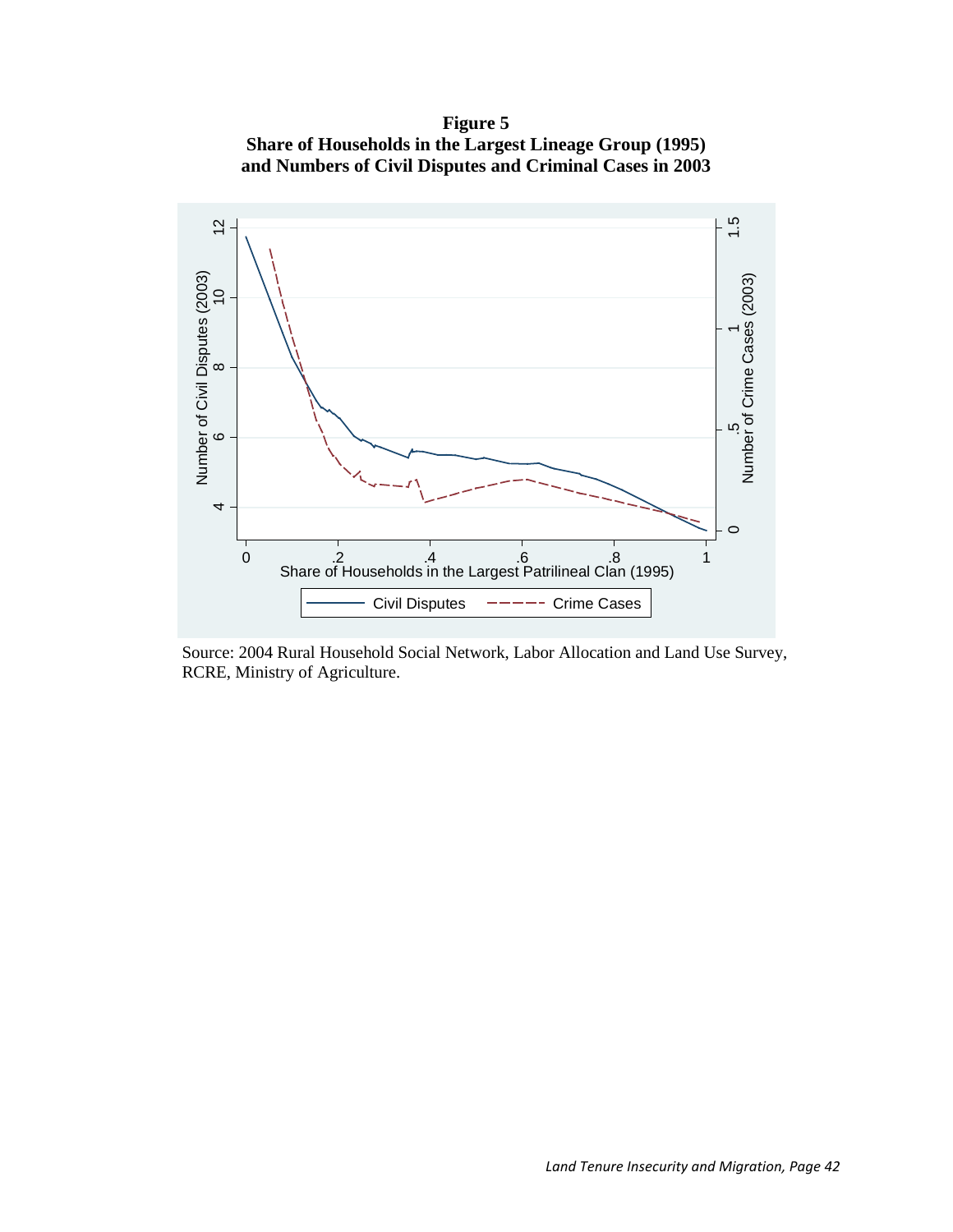**Figure 6 Share of Households in Largest Lineage Group (1995), Disputes over Land as the Most Important Source of Conflict (2003), and Share of Households Participating in Land Rental(2003)**



Source: 2004 Rural Household Social Network, Labor Allocation and Land Use Survey, and 2003 RCRE Village Survey, RCRE, Ministry of Agriculture.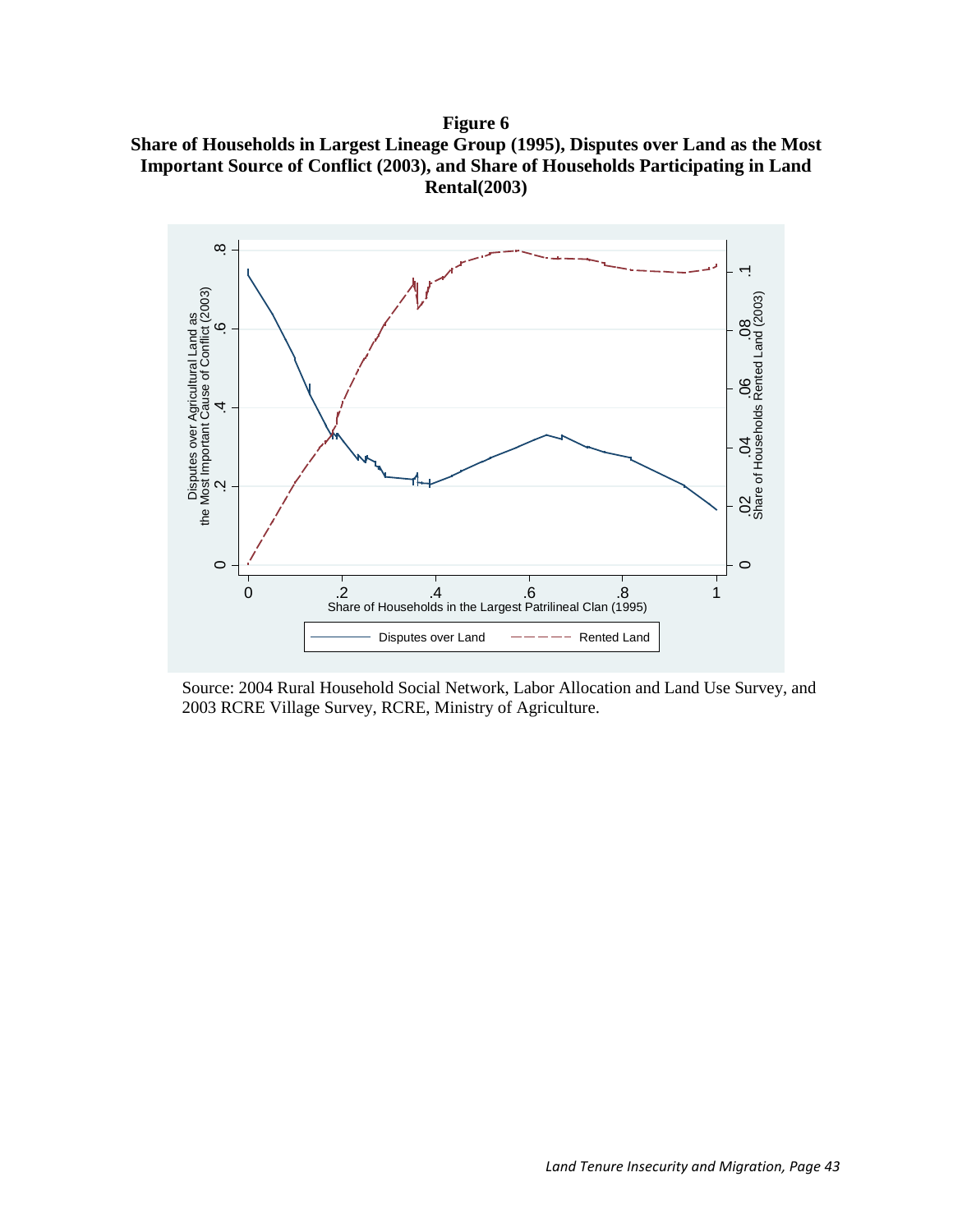**Figure 7 Share of Households in Largest Family Lineage Group (1995) and Responsibilities of the Village Representative Assembly**



Source: 2004 Rural Household Social Network, Labor Allocation and Land Use Survey, RCRE, Ministry of Agriculture.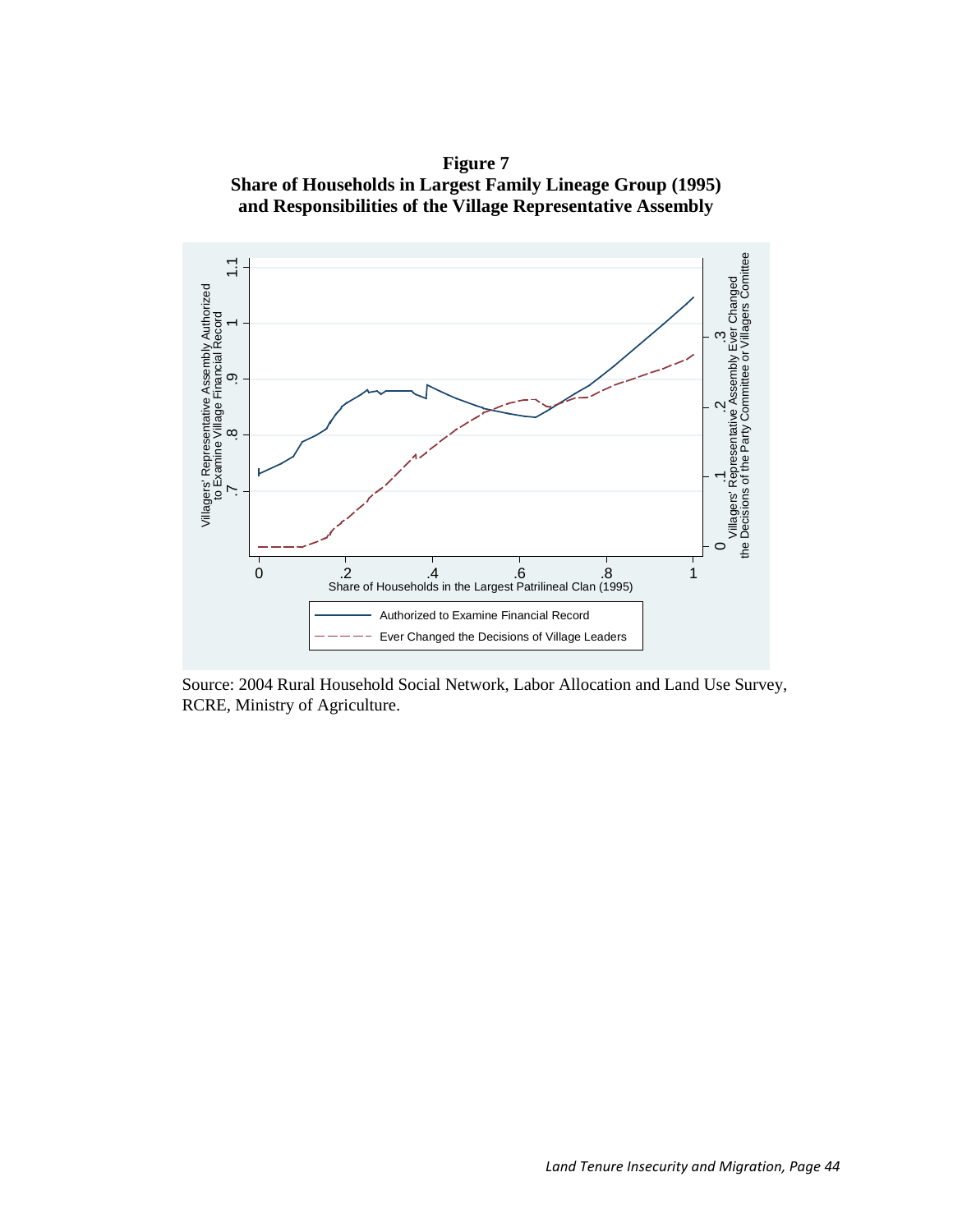**Figure 8 Share of Households in Largest Lineage Group (1995) and Characteristics of the Most Recent Election**



Source: 2004 Rural Household Social Network, Labor Allocation and Land Use Survey, RCRE, Ministry of Agriculture.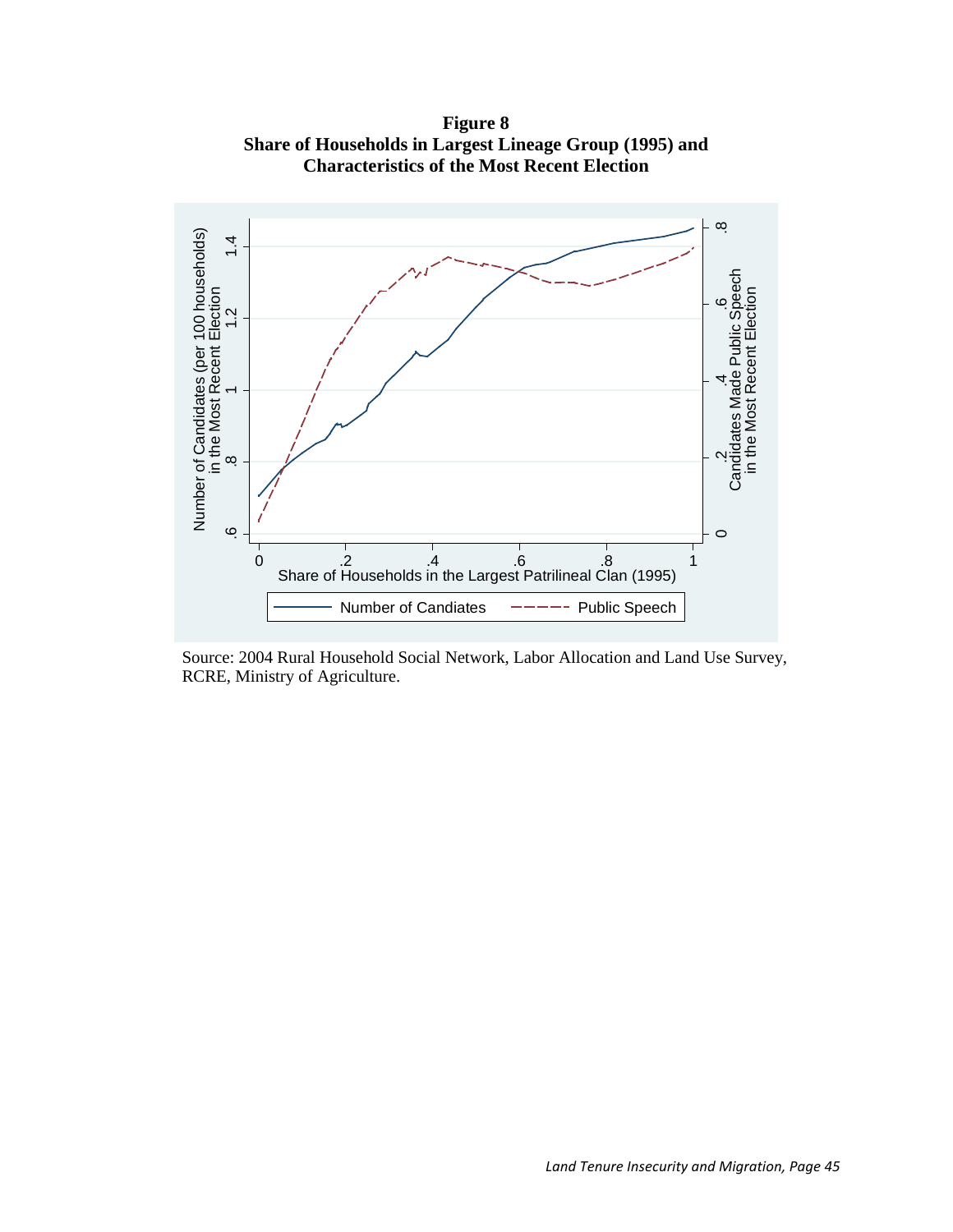|                                                                     | (1)         | (2)         | (3)         |
|---------------------------------------------------------------------|-------------|-------------|-------------|
| Land Reallocated in the Year of an Election                         | 0.128       | 0.038       | 0.043       |
|                                                                     | (0.098)     | (0.119)     | (0.119)     |
| Land Reallocated in Year Before an Election                         | $0.053***$  | $0.048***$  | $0.051***$  |
|                                                                     | (0.010)     | (0.012)     | (0.019)     |
| Share of Households in the Largest Patrilineal Clan                 | 0.211       | $-0.044$    | $-0.089$    |
|                                                                     | (0.230)     | (0.261)     | (0.281)     |
| Number of Deaths, Year Before Election                              | 0.008       | 0.010       | 0.009       |
| (per 100 households)                                                | (0.007)     | (0.007)     | (0.008)     |
| Share of Households in the Largest Patrilineal Clan                 | 0.382       | 0.733       | $0.795*$    |
| × Land Reallocated in the Election Year                             | (0.437)     | (0.454)     | (0.470)     |
| Share of Households in the Largest Patrilineal Clan                 | $0.089***$  | 0.041       | 0.046       |
| $\times$ Land Reallocated One Year Before the Election              | (0.029)     | (0.036)     | (0.037)     |
| Number of Deaths within the Election Year (per 100 households)      | $-0.011$    | $-0.015$    | $-0.016$    |
| × Land Reallocated in the Election Year                             | (0.010)     | (0.011)     | (0.010)     |
| Number of Deaths in the Election Year (per 100 households)          | $-0.021***$ | $-0.020***$ | $-0.022***$ |
| × Land Reallocated One Year Before the Ylection                     | (0.007)     | (0.007)     | (0.008)     |
| Village Population (log) in 1995                                    |             | $-0.269**$  | $-0.307***$ |
|                                                                     |             | (0.106)     | (0.116)     |
| Village Income per Capita (log) in 1995                             |             | 0.072       | 0.060       |
|                                                                     |             | (0.124)     | (0.135)     |
| Village Land per Capita (log) in 1995                               |             | 0.002       | $-0.008$    |
|                                                                     |             | (0.061)     | (0.061)     |
| Number of Village Cadres in 1995                                    |             | 0.009       | 0.003       |
|                                                                     |             | (0.019)     | (0.021)     |
| Share of Village Cadres with High School Education or Above in 1995 |             | $-0.378$    | $-0.450$    |
|                                                                     |             | (0.342)     | (0.372)     |
| Village Land Gini Index in 1995                                     |             | 1.285       | 1.549       |
|                                                                     |             | (1.100)     | (1.042)     |
| Years of Education Completed by the Incumbent                       |             |             | 0.040       |
|                                                                     |             |             | (0.028)     |
| Age of the Incumbent at Time of Assuming Position                   |             |             | 0.005       |
|                                                                     |             |             | (0.006)     |
| The Incumbent was Previously in the Army?                           |             |             | $-0.049$    |
|                                                                     |             |             | (0.160)     |
| The Incumbent was a Party Member when Assuming the Position?        |             |             | $-0.016$    |
|                                                                     |             |             | (0.151)     |
| The Incumbent was a Member of a Major Patrilineal Clan              |             |             | 0.038       |
|                                                                     |             |             | (0.113)     |
| Constant                                                            | $0.216**$   | 1.425       | 1.271       |
|                                                                     | (0.092)     | (1.222)     | (1.211)     |
| Province-specific year effects                                      | included    | included    | included    |
| Number of observations                                              | 99          | 99          | 99          |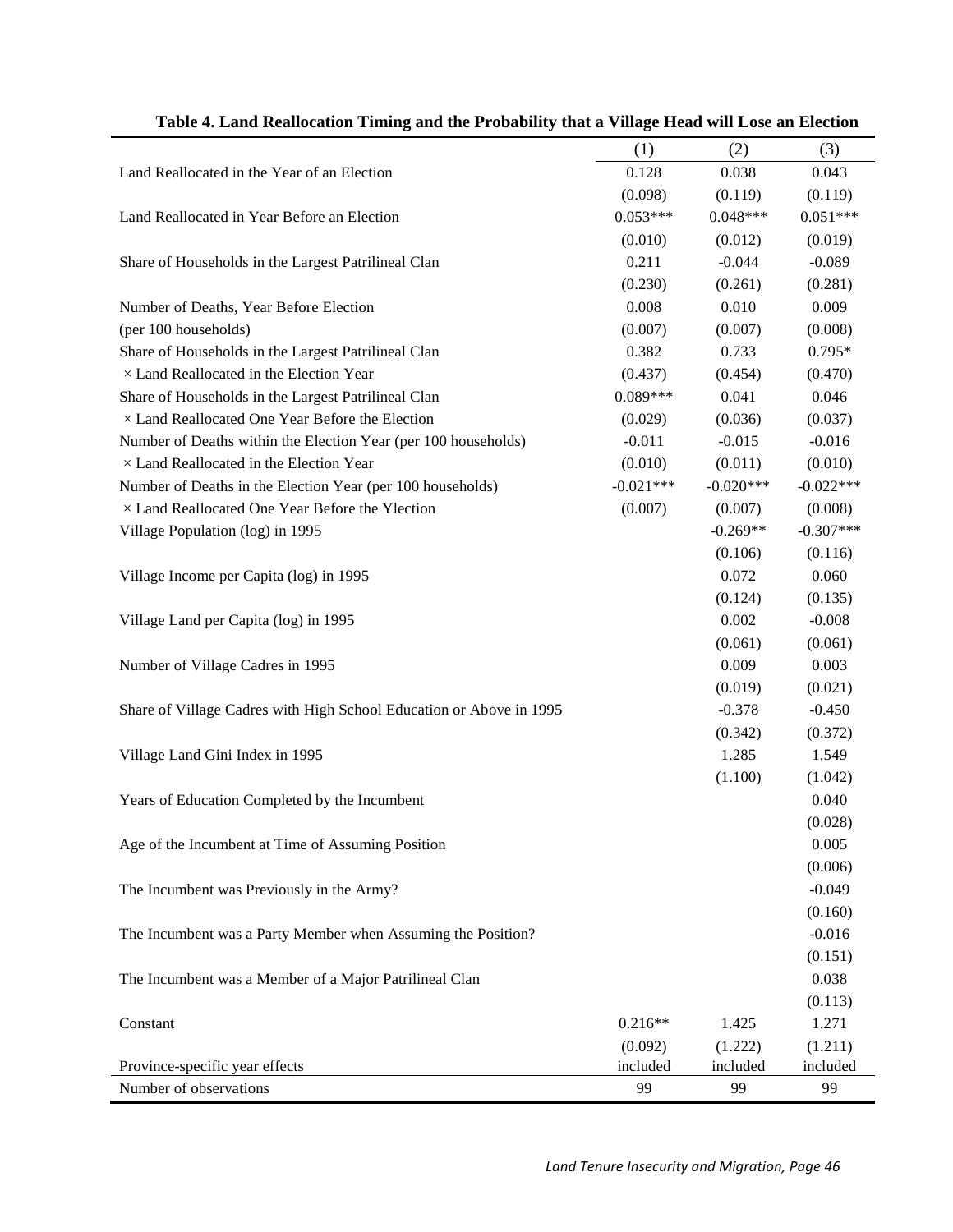## **Table 5. Public Goods Expenditures and Election Timing**

|                                                                    | ΔTotal<br>Public<br>Investment<br>(log) | $\triangle$ Total<br>Number of<br>Projects | $\triangle$ Road or<br><b>Bridge</b> | $\triangle$ Draining<br>Facility | <b>AIrrigation</b><br>Facility | ALand Infra-<br>structure | $\Delta$ Protective<br>Forest | ΔEnviron-<br>mental<br>Protection |
|--------------------------------------------------------------------|-----------------------------------------|--------------------------------------------|--------------------------------------|----------------------------------|--------------------------------|---------------------------|-------------------------------|-----------------------------------|
| $\Delta$ (Share of households in largest patrilineal clan $\times$ | 0.703                                   | 0.607                                      | 0.228                                | 0.003                            | 0.052                          | $-0.015$                  | 0.004                         | 0.029                             |
| One year before a regularly scheduled election)                    | (0.847)                                 | (0.382)                                    | (0.218)                              | (0.004)                          | (0.155)                        | (0.063)                   | (0.004)                       | (0.136)                           |
| $\Delta$ (Share of households in largest patrilineal clan $\times$ | 0.498                                   | 0.002                                      | $-0.116$                             | 0.010                            | $-0.050$                       | $-0.041$                  | $0.006*$                      | $-0.061$                          |
| the year of a regularly scheduled election                         | (0.488)                                 | (0.195)                                    | (0.142)                              | (0.010)                          | (0.049)                        | (0.044)                   | (0.003)                       | (0.056)                           |
| $\Delta$ (Number of deaths within the year $\Delta$ One year       | 0.104                                   | 0.037                                      | 0.000                                | $-0.001$                         | $-0.035$                       | 0.021                     | $-0.001$                      | 0.030                             |
| before a regularly scheduled election                              | (0.226)                                 | (0.114)                                    | (0.056)                              | (0.001)                          | (0.034)                        | (0.019)                   | (0.002)                       | (0.030)                           |
| $\Delta$ (Number of deaths within the year $\times$ the year of a  | $-0.085$                                | $-0.044$                                   | $-0.013$                             | $-0.001$                         | $-0.004$                       | 0.022                     | $-0.002$                      | $-0.006$                          |
| regularly scheduled election                                       | (0.163)                                 | (0.088)                                    | (0.043)                              | (0.002)                          | (0.024)                        | (0.020)                   | (0.002)                       | (0.013)                           |
| $\Delta$ One year before a regularly scheduled election            | $-0.095$                                | $-0.021$                                   | 0.024                                | $-0.001$                         | $-0.023$                       | $-0.026$                  | $-0.003$                      | 0.004                             |
|                                                                    | (0.329)                                 | (0.135)                                    | (0.058)                              | (0.001)                          | (0.044)                        | (0.016)                   | (0.003)                       | (0.022)                           |
| $\Delta$ The year of a regularly scheduled election                | 0.163                                   | 0.144                                      | 0.010                                | $-0.000$                         | 0.020                          | 0.002                     | 0.000                         | $-0.002$                          |
|                                                                    | (0.237)                                 | (0.098)                                    | (0.045)                              | (0.001)                          | (0.040)                        | (0.020)                   | (0.001)                       | (0.016)                           |
| $\Delta$ Number of deaths within the year                          | 0.029                                   | $-0.028$                                   | $-0.007$                             | $-0.000$                         | $-0.007$                       | $-0.022$                  | 0.001                         | 0.003                             |
|                                                                    | (0.101)                                 | (0.050)                                    | (0.026)                              | (0.001)                          | (0.018)                        | (0.015)                   | (0.001)                       | (0.008)                           |
| Number of observations                                             | 495                                     | 495                                        | 495                                  | 495                              | 495                            | 495                       | 495                           | 495                               |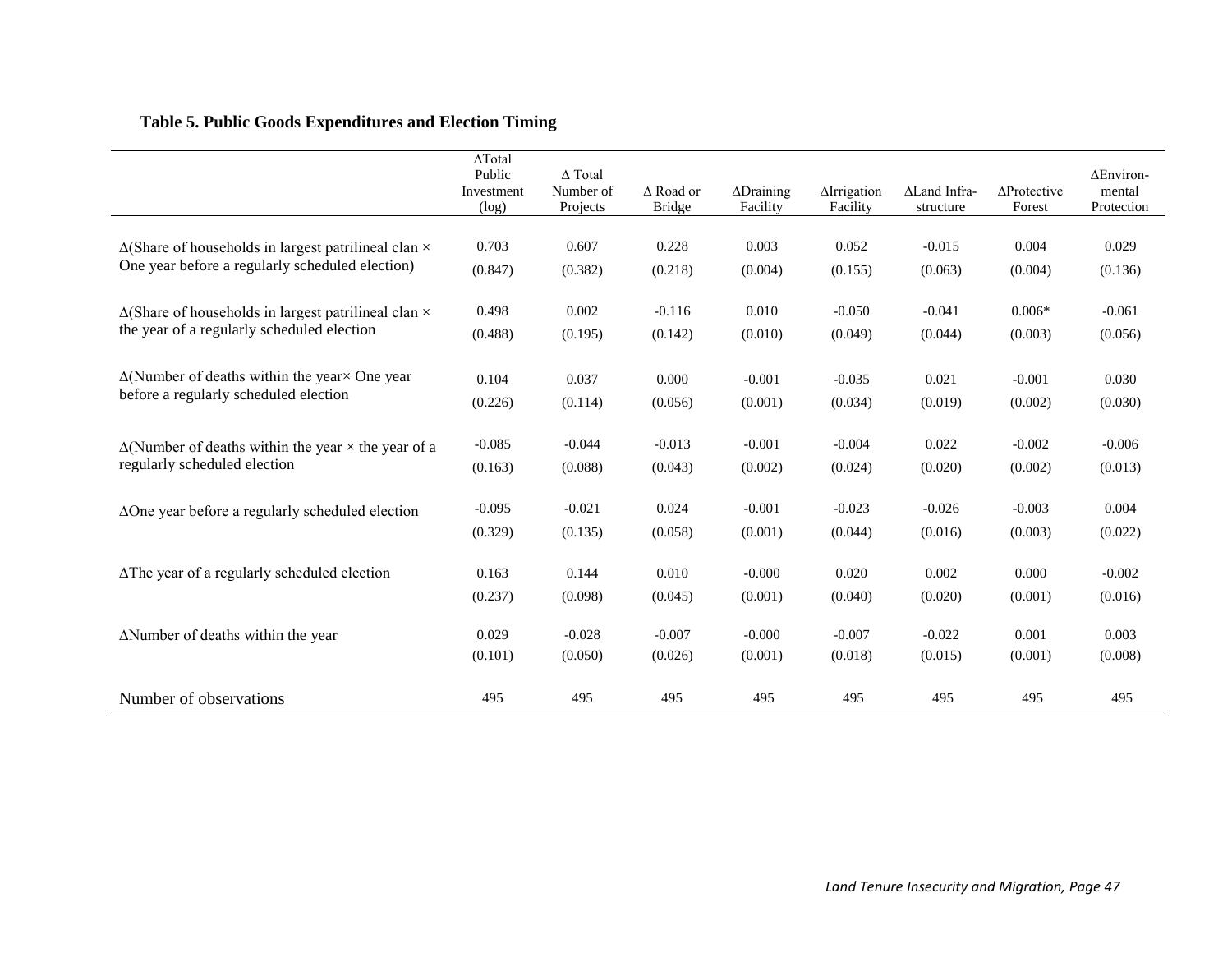|                                             | <b>OLS</b>   | <b>FD</b>   |
|---------------------------------------------|--------------|-------------|
| (Land Reallocation in the Village) $_{t+1}$ | $-0.016***$  | $-0.005*$   |
|                                             | (0.006)      | (0.003)     |
| Male×(Time Trend)                           | $0.010***$   | $0.013***$  |
|                                             | (0.001)      | (0.002)     |
| Age×(Time Trend)                            | $0.002***$   | $-0.009***$ |
|                                             | (0.000)      | (0.001)     |
| $Age-sq\times(Time Trend)$                  | $-0.000***$  | $0.000***$  |
|                                             | (0.000)      | (0.000)     |
| Years of Schooling                          | $0.012***$   |             |
|                                             | (0.003)      |             |
| <b>Father Alive</b>                         | $0.021**$    | 0.001       |
|                                             | (0.010)      | (0.006)     |
| Mother Alive                                | $-0.008$     | $-0.001$    |
|                                             | (0.010)      | (0.007)     |
| Number of Siblings                          | $-0.008$ *** | $-0.002$    |
|                                             | (0.002)      | (0.004)     |
| Land per Capita (log)                       | 0.003        | 0.001       |
|                                             | (0.008)      | (0.003)     |
| Consumption per Capita (log)                | $-0.001$     | 0.002       |
|                                             | (0.008)      | (0.003)     |
| Working-Age Females (age 16-60) as Share of | $0.055***$   | $-0.016*$   |
| Household Size                              | (0.013)      | (0.008)     |
| Working-Age Males (age 16-60) as Share of   | $0.044***$   | $-0.022***$ |
| Household Size                              | (0.015)      | (0.007)     |
| Number of Young Women (19-24)               | 0.006        | 0.001       |
|                                             | (0.005)      | (0.002)     |
| Number of Young Men (21-26)                 | 0.002        | 0.001       |
|                                             | (0.006)      | (0.002)     |
| Village Population (log)                    | $-0.056$     | $0.047**$   |
|                                             | (0.049)      | (0.020)     |
| Village Per Capita Income (log)             | 0.001        | $-0.005$    |
|                                             | (0.009)      | (0.005)     |
| Village Land Per Capita (log)               | $0.062**$    | $-0.004$    |
|                                             | (0.029)      | (0.008)     |
| Number of Village Cadres                    | 0.001        | 0.001       |
|                                             | (0.002)      | (0.001)     |

**Table 6 The Migration Decision and Land Reallocation Risk: Ordinary Least Square and First-Differenced Models**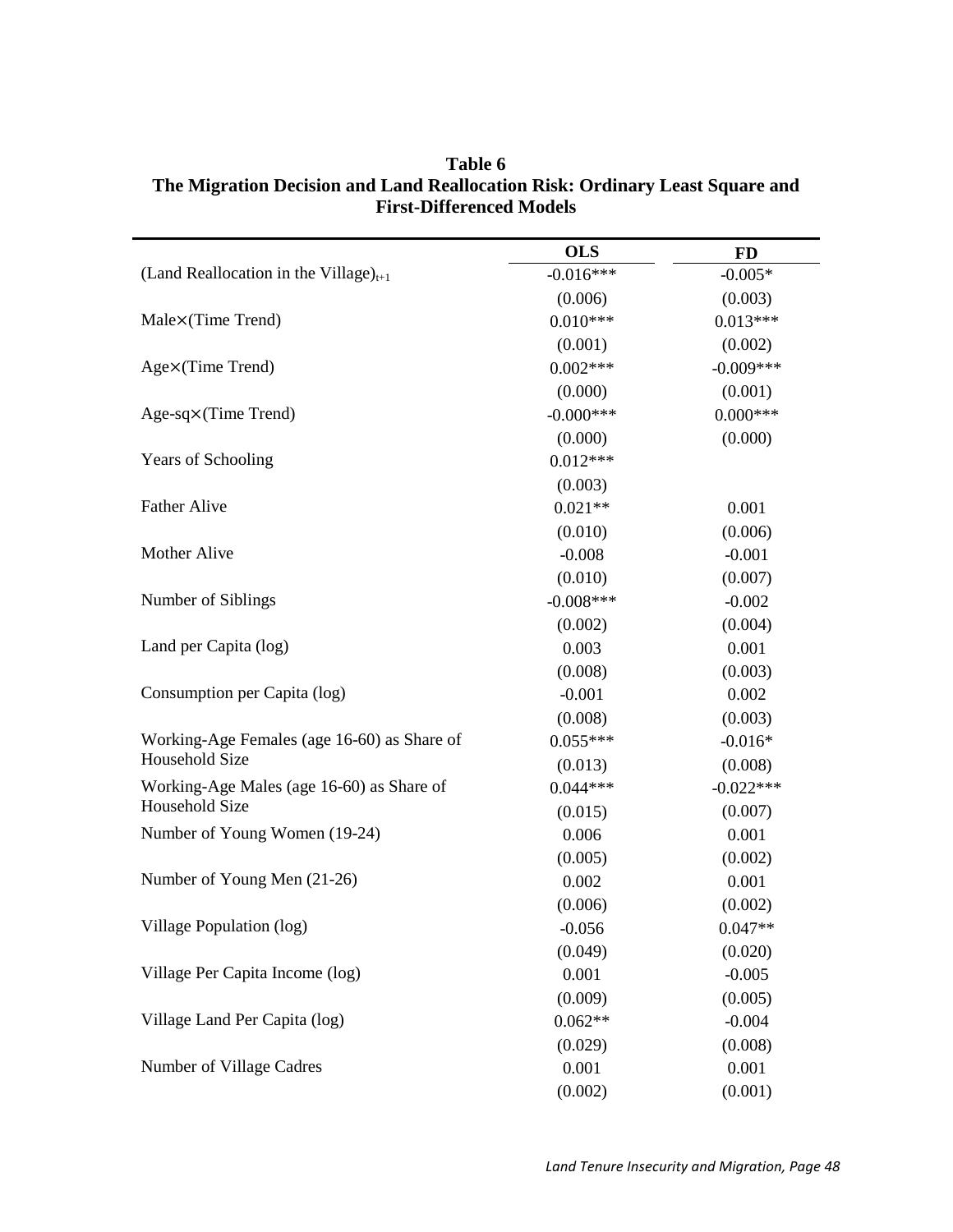| Share of Village Cadres with High School       | 0.029     | 0.013      |
|------------------------------------------------|-----------|------------|
| <b>Education or Above</b>                      | (0.028)   | (0.014)    |
| Village Land Gini Index                        | $0.141**$ | 0.024      |
|                                                | (0.071)   | (0.032)    |
| One Year Before a Regularly Scheduled Election | $-0.005$  | $-0.002$   |
|                                                | (0.007)   | (0.004)    |
| The Year of a Regularly Scheduled Election     | $-0.003$  | $-0.004$   |
|                                                | (0.003)   | (0.003)    |
| Time Trend                                     | $-0.013*$ |            |
|                                                | (0.007)   |            |
| Constant                                       | 0.212     | $0.182***$ |
|                                                | (0.301)   | (0.019)    |
| Village Fixed Effects                          | Yes       | Yes        |
| Province specific year effects                 | Yes       | Yes        |
| Number of observations                         | 56,342    | 44,576     |
| Adjusted R <sub>2</sub>                        | 0.160     | 0.017      |

Note: Village clustered robust standard errors in parentheses. \*\*\* p<0.01, \*\* p<0.05, \* p<0.1. Village fixed effects, interactions of province and year effects are included but not reported.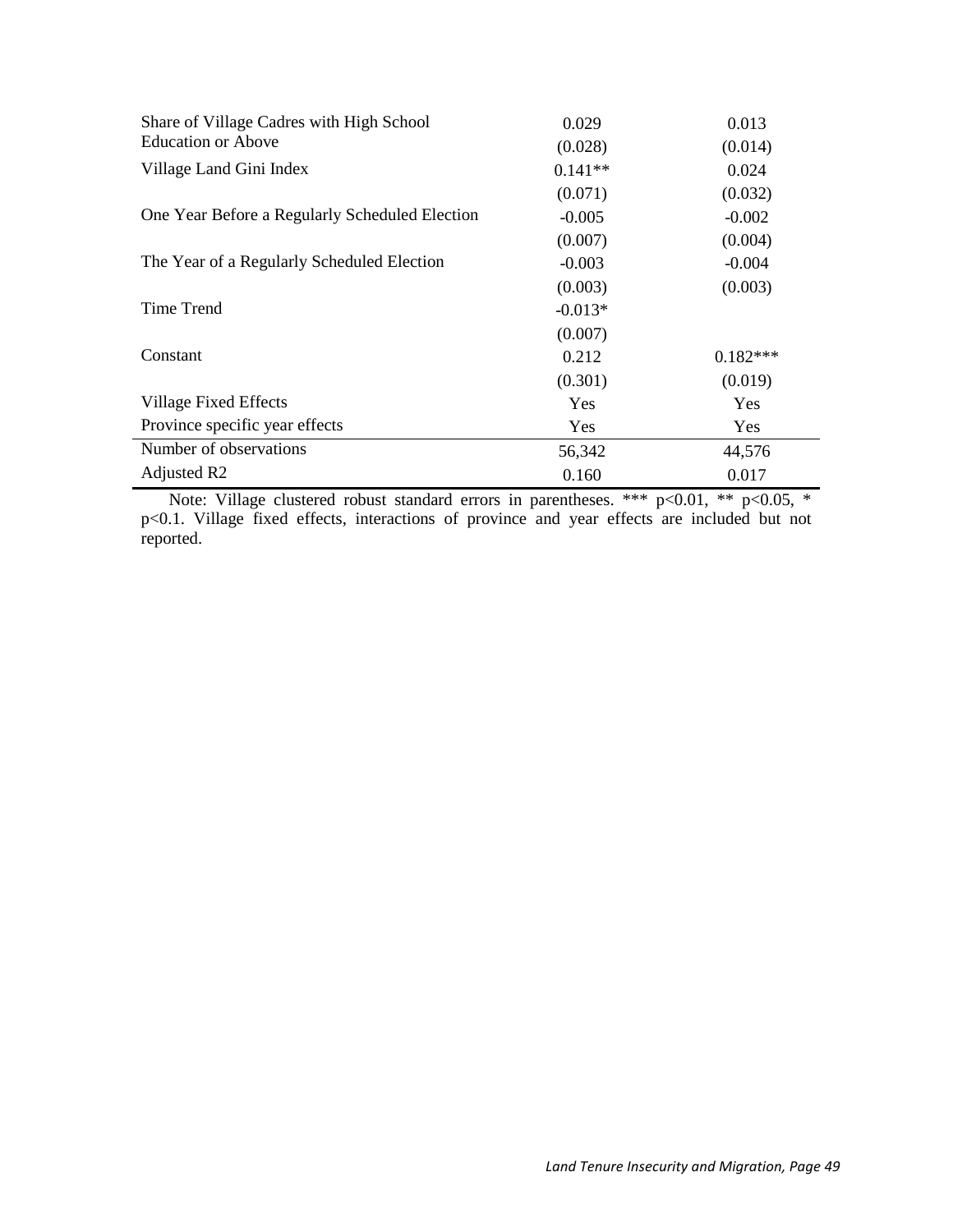|                                                                     | <b>First Stage</b> | Second Stage |
|---------------------------------------------------------------------|--------------------|--------------|
| $\Delta$ Village Wide Land Reallocation (t+1)                       |                    | $-0.028***$  |
|                                                                     |                    | (0.010)      |
| Male                                                                | $-0.002$           | $0.013***$   |
|                                                                     | (0.001)            | (0.002)      |
| Age                                                                 | 0.001              | $-0.009***$  |
|                                                                     | (0.001)            | (0.001)      |
| Age-sq                                                              | $-0.000$           | $0.000$ ***  |
|                                                                     | (0.000)            | (0.000)      |
| ∆Father Alive                                                       | $-0.008$           | 0.001        |
|                                                                     | (0.017)            | (0.006)      |
| <b>AMother Alive</b>                                                | 0.029              | $-0.001$     |
|                                                                     | (0.020)            | (0.007)      |
| ∆Number of Siblings                                                 | 0.008              | $-0.002$     |
|                                                                     | (0.015)            | (0.004)      |
| ALand per Capita (log)                                              | $-0.003$           | 0.001        |
|                                                                     | (0.021)            | (0.003)      |
| $\Delta$ Consumption per capita (log)                               | 0.001              | 0.002        |
|                                                                     | (0.020)            | (0.003)      |
| $\Delta$ Working-Age Females (age 16-60) as Share of Household Size | $-0.023$           | $-0.016**$   |
|                                                                     | (0.028)            | (0.008)      |
| $\Delta$ Working-Age Males (age 16-60) as Share of Household Size   | $-0.003$           | $-0.022***$  |
|                                                                     | (0.025)            | (0.007)      |
| ∆Number of Young Women (19-24)                                      | 0.008              | 0.001        |
|                                                                     | (0.011)            | (0.002)      |
| $\Delta$ Number of Young Men (21-26)                                | $-0.007$           | 0.001        |
|                                                                     | (0.011)            | (0.002)      |
| $\Delta$ Village Population (log)                                   | $-0.094$           | $0.050**$    |
|                                                                     | (0.319)            | (0.024)      |
| $\Delta$ Village Per Capita Income (log)                            | $-0.332***$        | $-0.012*$    |
|                                                                     | (0.109)            | (0.007)      |
| ∆Village Land Per Capita (log)                                      | $0.528**$          | 0.004        |
|                                                                     | (0.226)            | (0.011)      |
| <b>ANumber of Village Cadres</b>                                    | $-0.031$           | 0.000        |
|                                                                     | (0.021)            | (0.001)      |
| ∆Share of Village Cadres with High School                           | 0.031              | 0.016        |
| <b>Education or Above</b>                                           | (0.266)            | (0.016)      |

## **Table 7 The Migration Decision and Land Reallocation Risk: The First Stage and First Difference IV Models**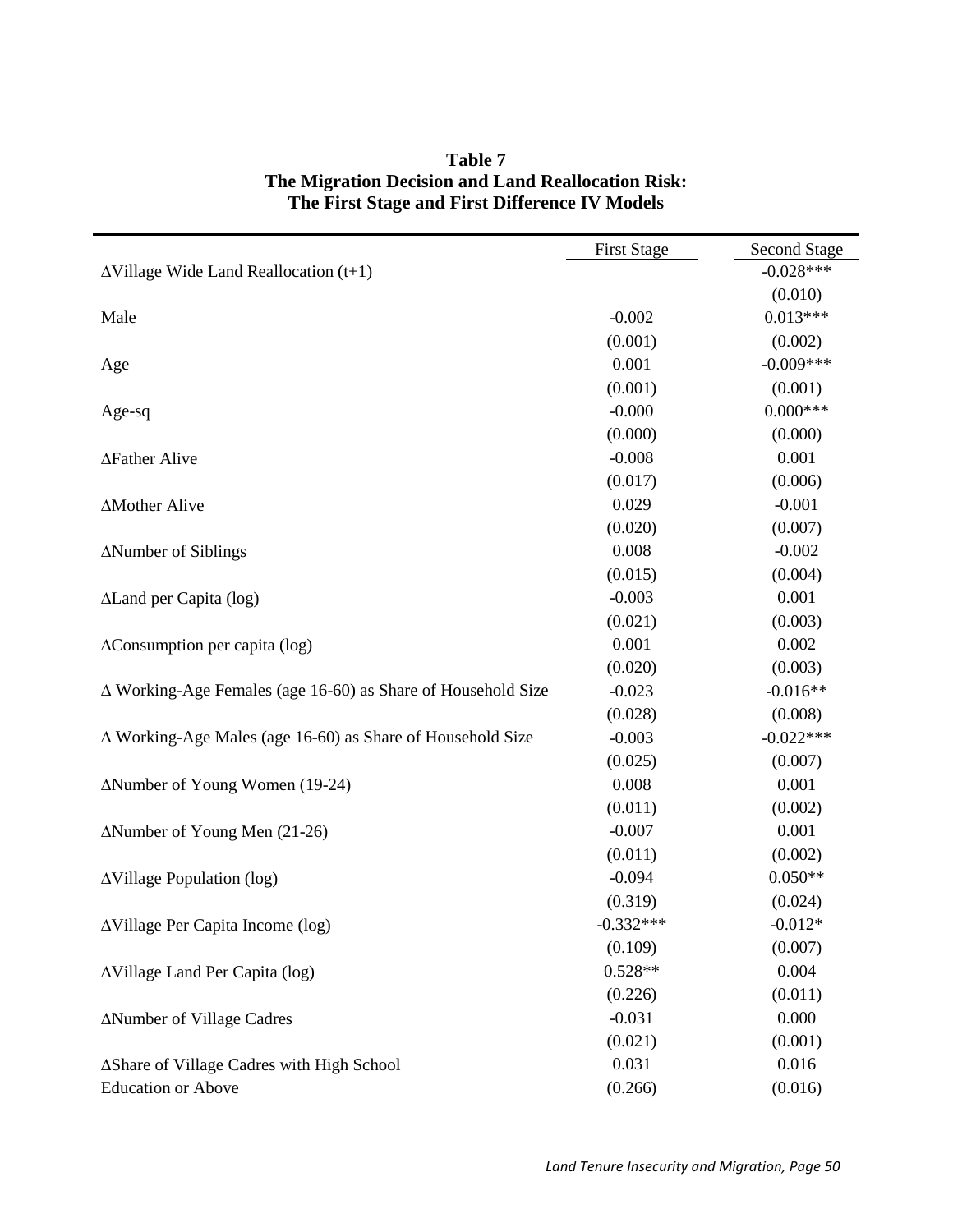| <b>AVillage Land Gini Index</b>                                              | 0.308              | 0.040    |  |
|------------------------------------------------------------------------------|--------------------|----------|--|
|                                                                              | (0.651)            | (0.032)  |  |
| ANumber of Deaths within the Year                                            | $-0.027$           | $-0.001$ |  |
|                                                                              | (0.020)            | (0.001)  |  |
| ΔOne Year Before a Regularly Scheduled Election                              | $-0.021$           | $-0.002$ |  |
|                                                                              | (0.050)            | (0.002)  |  |
| ∆The Year of a Regularly Scheduled Election                                  | 0.047              | 0.001    |  |
|                                                                              | (0.077)            | (0.002)  |  |
| $\Delta$ (Share of Households in Largest Patrilineal Clan $\times$ One Year  | $-0.530**$         |          |  |
| Before a Regularly Scheduled Election)                                       | (0.221)            |          |  |
| $\Delta$ (Share of Households in Largest Patrilineal Clan $\times$ Year of a | $-0.070**$         |          |  |
| <b>Regularly Scheduled Election</b> )                                        | (0.035)            |          |  |
| $\Delta$ (Number of Deaths within the Year $\times$ One Year Before a        | $0.309*$           |          |  |
| <b>Regularly Scheduled Election</b> )                                        | (0.171)            |          |  |
| $\Delta$ (Number of Deaths within the Year $\times$ Year of a                | $0.118***$         |          |  |
| <b>Regularly Scheduled Election</b> )                                        | (0.036)            |          |  |
| Observations                                                                 | 44,428             |          |  |
| Angrist-Pischke Multivariate F-test (p-val)                                  | 4.00(0.007)        |          |  |
| Over-Identification: Hansen J-Statistic (p-val)                              | 4.127 (0.248)      |          |  |
| 11.90 (0.002)<br>CLR Weak Instrument Robust Test Stat: (p-val)               |                    |          |  |
| <b>CLR Weak Instrument Robust Confidence Set</b>                             | $[-0.066, -0.016]$ |          |  |
| Anderson-Rubin Weak Instrument Robust Test Stat: Chi2 (p-val)                | 11.12 (0.009)      |          |  |
| Anderson-Rubin Weak Instrument Robust Confidence Set                         | $[-0.066, -0.017]$ |          |  |

Note: Estimated using limited information maximum likelihood (LIML). Village clustered robust standard errors in parentheses. \*\*\* p<0.01, \*\* p<0.05, \* p<0.1. Village fixed effects, interactions of province and year effects are included but not reported.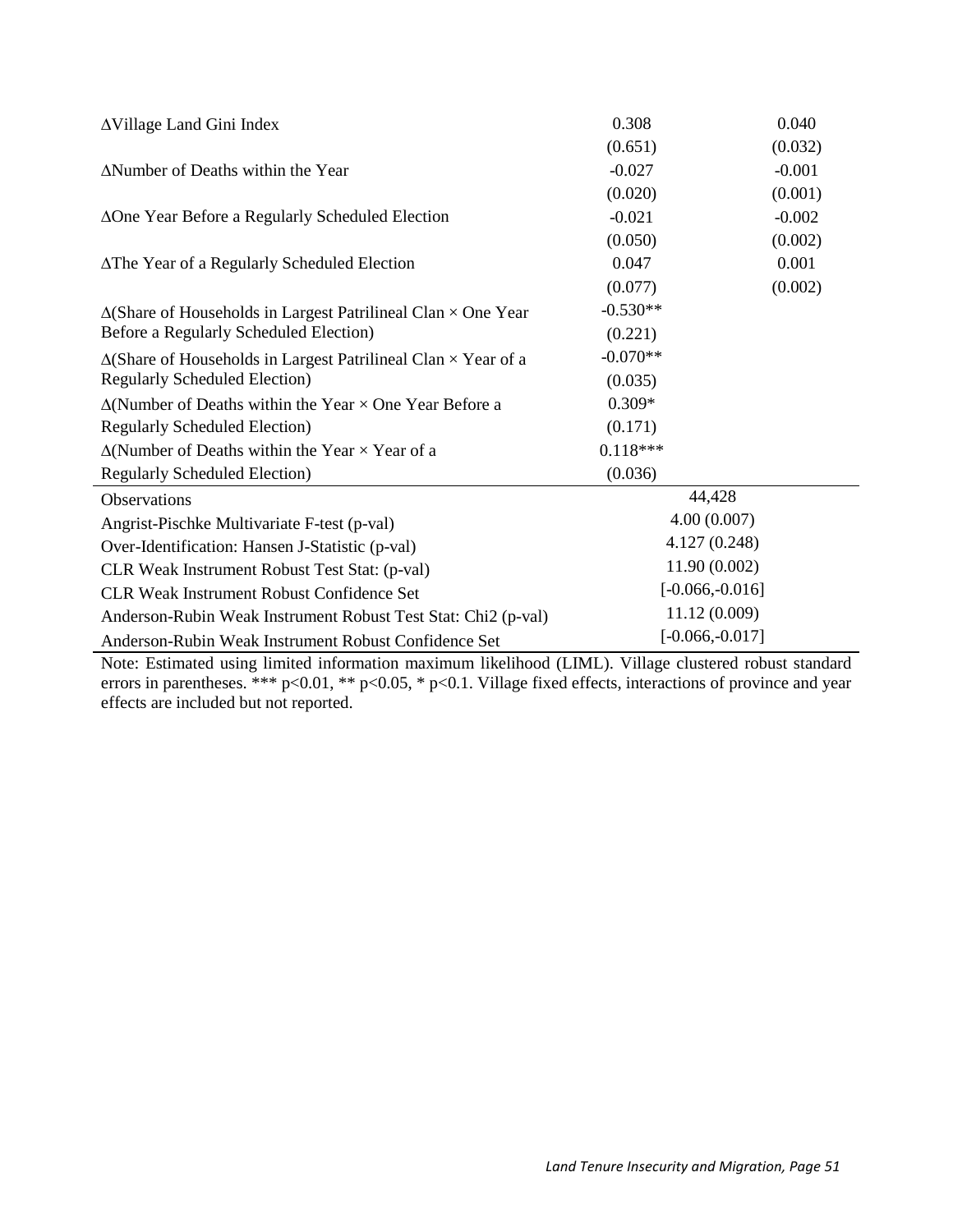|                                                                              | <b>First Stage</b> | <b>Second Stage</b> |  |  |
|------------------------------------------------------------------------------|--------------------|---------------------|--|--|
| $\Delta$ Village Wide Land Reallocation (t+1)                                |                    | $-0.027***$         |  |  |
|                                                                              |                    | (0.010)             |  |  |
| Male                                                                         | $-0.002$           | $0.013***$          |  |  |
|                                                                              | (0.001)            | (0.002)             |  |  |
| Age                                                                          | 0.001              | $-0.009***$         |  |  |
|                                                                              | (0.001)            | (0.001)             |  |  |
| Age-sq                                                                       | $-0.000$           | $0.000***$          |  |  |
|                                                                              | (0.000)            | (0.000)             |  |  |
| $\Delta$ Village Population (log)                                            | $-0.007$           | 0.001               |  |  |
|                                                                              | (0.011)            | (0.002)             |  |  |
| AVillage Per Capita Income (log)                                             | $-0.095$           | $0.050**$           |  |  |
|                                                                              | (0.319)            | (0.024)             |  |  |
| ∆Village Land Per Capita (log)                                               | $-0.332***$        | $-0.012*$           |  |  |
|                                                                              | (0.109)            | (0.007)             |  |  |
| ∆Number of Village Cadres                                                    | $0.529**$          | 0.004               |  |  |
|                                                                              | (0.226)            | (0.011)             |  |  |
| ∆Share of Village Cadres with High School                                    | $-0.031$           | 0.000               |  |  |
| <b>Education or Above</b>                                                    | (0.021)            | (0.001)             |  |  |
| AVillage Land Gini Index                                                     | 0.031              | 0.016               |  |  |
|                                                                              | (0.266)            | (0.016)             |  |  |
| ANumber of Deaths within the Year                                            | 0.305              | 0.041               |  |  |
|                                                                              | (0.653)            | (0.032)             |  |  |
| ∆One Year Before a Regularly Scheduled Election                              | $-0.022$           | $-0.002$            |  |  |
|                                                                              | (0.050)            | (0.002)             |  |  |
| ∆The Year of a Regularly Scheduled Election                                  | 0.047              | 0.001               |  |  |
|                                                                              | (0.077)            | (0.002)             |  |  |
| $\Delta$ (Share of Households in Largest Patrilineal Clan $\times$ One Year  | $-0.530**$         |                     |  |  |
| Before a Regularly Scheduled Election)                                       | (0.221)            |                     |  |  |
| $\Delta$ (Share of Households in Largest Patrilineal Clan $\times$ Year of a | $-0.070**$         |                     |  |  |
| <b>Regularly Scheduled Election</b> )                                        | (0.035)            |                     |  |  |
| $\Delta$ (Number of Deaths within the Year $\times$ One Year Before a        | $0.309*$           |                     |  |  |
| <b>Regularly Scheduled Election</b> )                                        | (0.170)            |                     |  |  |
| $\Delta$ (Number of Deaths within the Year $\times$ Year of a                | $0.118***$         |                     |  |  |
| <b>Regularly Scheduled Election)</b>                                         | (0.036)            |                     |  |  |
| <b>Observations</b>                                                          | 44,428             |                     |  |  |
| Angrist-Pischke Multivariate F-test (p-val)                                  | 3.98 (0.007)       |                     |  |  |
| Over-Identification: Hansen J-Statistic (p-val)                              | 4.216(0.239)       |                     |  |  |
| CLR Weak Instrument Robust Test Stat: (p-val)                                |                    | 11.41(0.002)        |  |  |
| CLR Weak Instrument Robust Test Confidence Sets                              | $[-0.066,-0.015]$  |                     |  |  |

## **Table 8 Robustness Check: The First Stage and FD-IV Models Excluding Household Characteristics**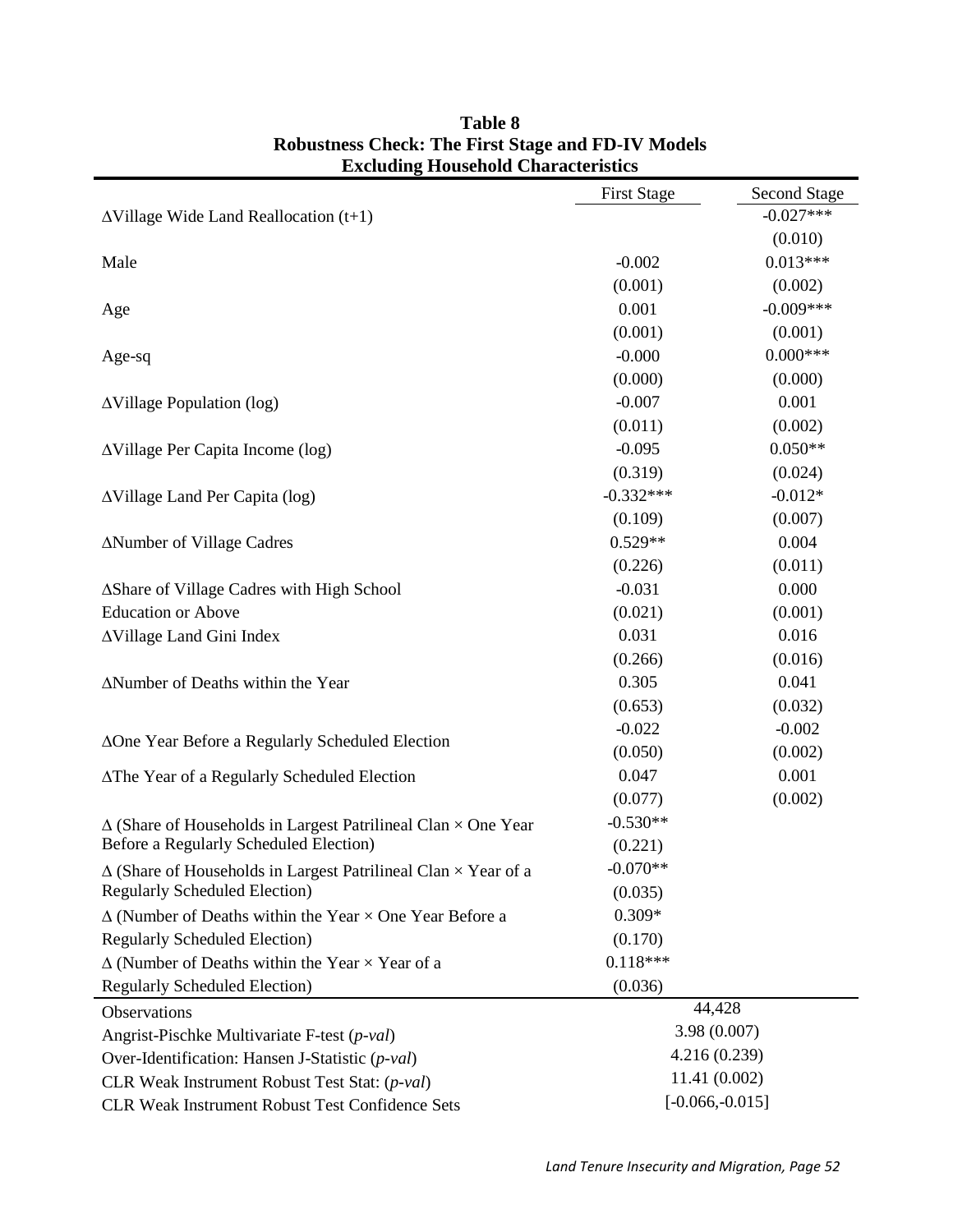| Anderson-Rubin Weak Instrument Robust Test Stat: Chi2 (p-val) | 10.65(0.001)       |
|---------------------------------------------------------------|--------------------|
| Anderson-Rubin Weak Instrument Robust Test Confidence Sets    | $[-0.066, -0.017]$ |

Note: Village clustered robust standard errors in parentheses. \*\*\*  $p<0.01$ , \*\*  $p<0.05$ , \*  $p<0.1$ . Village fixed effects, interactions of province and year effects are included but not reported.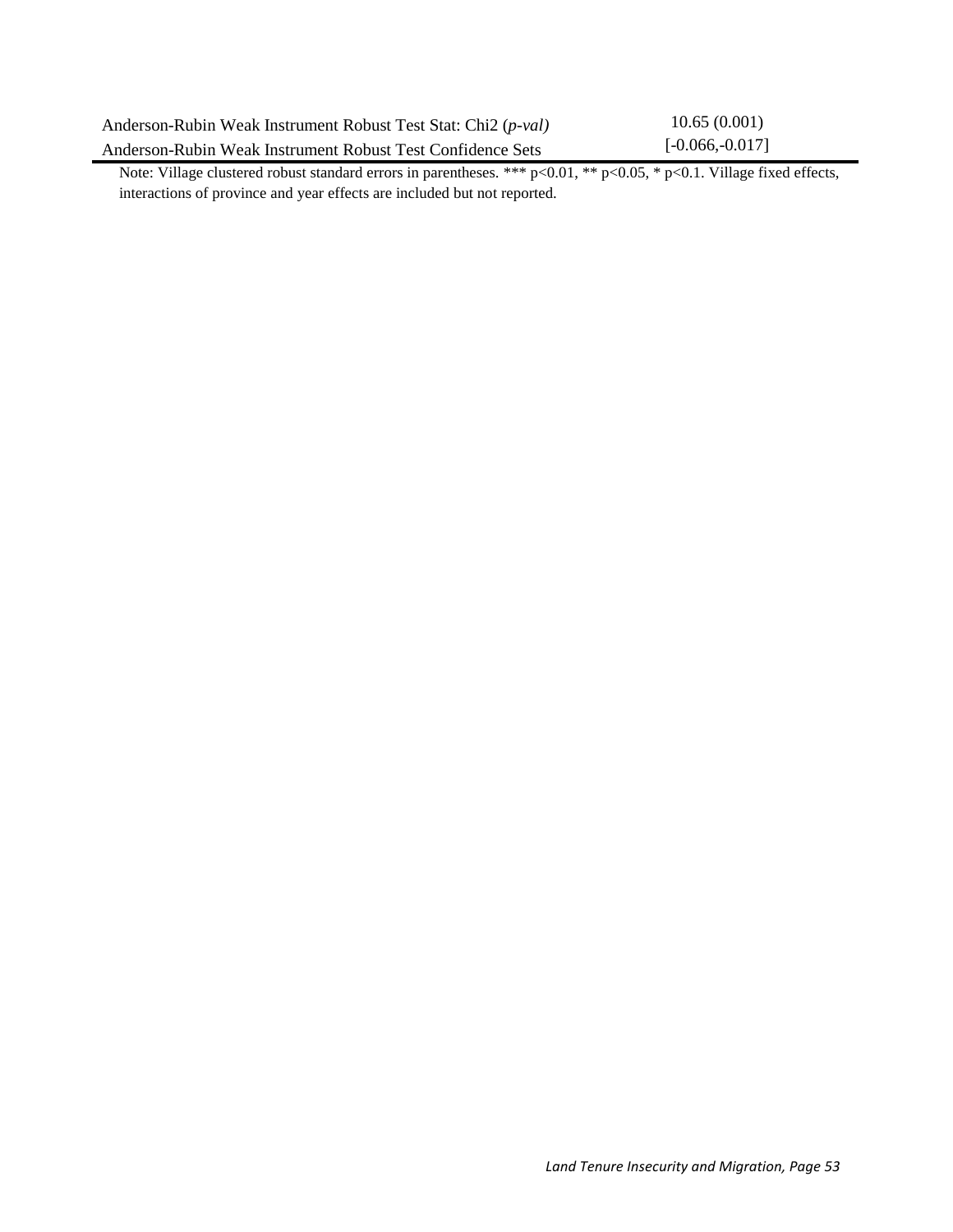## **Appendix Table A1: Regulations Related to the Organizational Structure and the Timing of Village Election:**

## **Anhui, Henan, Jiangsu, and Shanxi**

| <b>Provincial Guidance Documents</b>           | The Organization Structure of the Village Election |                                           |
|------------------------------------------------|----------------------------------------------------|-------------------------------------------|
|                                                | <b>Leading Group for Village Elections</b>         | <b>Villagers' Election Committee</b>      |
| "Procedures of Anhui Province on the           | Article 7. Counties, townships, ethnic             | Article 8. Each village shall establish   |
| <b>Elections of Villagers' Committee"</b>      | minority townships should establish a              | a villagers' election committee.          |
| (January 27, 1999) (This document replaces     | leading group to supervise elections in their      | Article 9.2 Villagers' election           |
| the 1992 "Regulations of Anhui Province on     | administrative district Leading groups             | committee shall determine and announce    |
| the Implementation of the (Temporary)          | are charged with the task of planning village      | the exact time, date and place of the     |
| Organic Law of Villagers' Committee of         | elections. They are also responsible for           | election.                                 |
| People's Republic of China")                   | implementing the working plan and                  |                                           |
|                                                | organizing elections.                              |                                           |
| "Temporary Procedures of Henan                 | Article 5. County and township                     | Article 6. Each village shall establish   |
| <b>Province on the Elections of Villagers'</b> | governments are responsible for organizing         | a villagers' election                     |
| Committee" (March 22, 1998) (This              | village elections. The leading groups (of          | committeeVillagers' election              |
| document replaces the 1992 "Regulations of     | village elections) in various governments          | committee is in charge of voter           |
| Henan Province on the Implementation of        | shall be hosted in the bureau of civil affairs.    | registration, checking voter eligibility, |
| the (Temporary) Organic Law of Villagers'      | The bureau of civil affairs is responsible for     | announcing names of voters, organizing    |
| Committee of People's Republic of China")      | the overall work of village elections.             | the recommendation of candidates,         |
|                                                |                                                    | deciding and announcing the exact date    |
|                                                |                                                    | of voting, organization of vote, and      |
|                                                |                                                    | announcing the voting result.             |
| "Procedures of Jiangsu Province on             | Article 6. During the time of villagers'           | Article 9. Villagers' election            |
| the Elections of Villagers' Committee"         | committee election, the government of city,        | committee (in each village)               |
| (August 26, 2000) (This document replaces      | county and township shall establish a              | shallannounce the exact date, place       |
| the 1992 "Some Regulations on the              | leading group The leading group shall              | and method of election.                   |
| Elections of Villagers' Committee")            | plan, organize and guide the elections of          |                                           |
|                                                | villagers' committeesThe leading                   |                                           |
|                                                | group at the county level or above shall           |                                           |
|                                                | have a branch in the bureau of civil affairs       |                                           |
|                                                | at the township level.                             |                                           |
| <b>Procedures of Shanxi Province in the</b>    | Article 5. The offices of civil affairs in         | Article 16. The main responsibilities     |